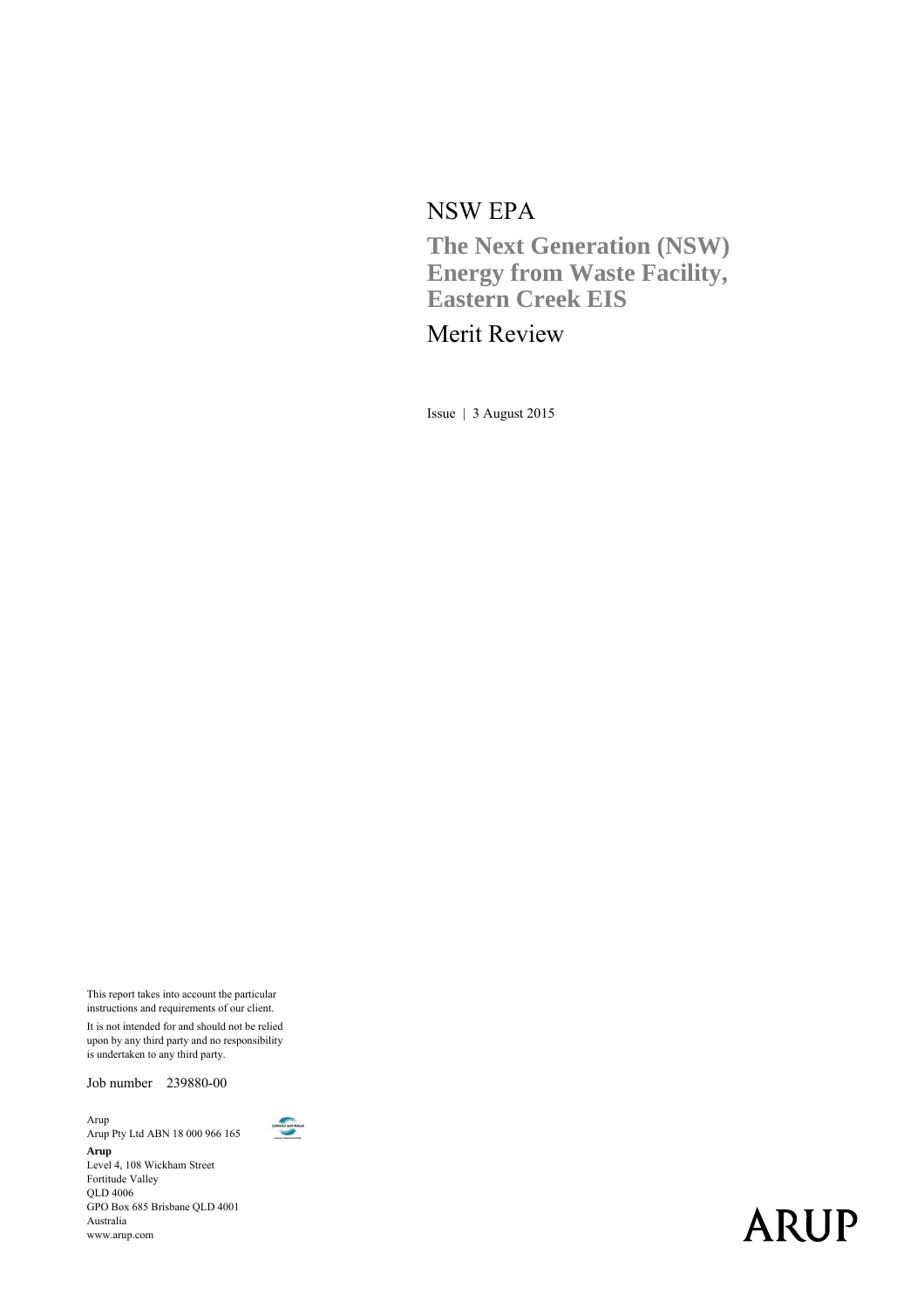# **Document Verification**

| Job title                                                      |       |                    | The Next Generation (NSW) Energy from Waste<br>Facility, Eastern Creek EIS | Job number<br>239880-00                          |                     |
|----------------------------------------------------------------|-------|--------------------|----------------------------------------------------------------------------|--------------------------------------------------|---------------------|
| <b>Document title</b>                                          |       | Merit Review       |                                                                            | <b>File reference</b>                            |                     |
| Document ref                                                   |       |                    |                                                                            |                                                  |                     |
| <b>Revision</b>                                                | Date  | <b>Filename</b>    | Merit Report.docx                                                          |                                                  |                     |
| Draft 1<br>First draft<br>30 Jul<br><b>Description</b><br>2015 |       |                    |                                                                            |                                                  |                     |
|                                                                |       |                    | Prepared by                                                                | Checked by                                       | Approved by         |
|                                                                |       | Name               | Joyanne<br>Manning/Guy<br>Raithby<br>Veall/Allan Barton                    | Joyanne Manning                                  | <b>Allan Barton</b> |
|                                                                |       | Signature          | Treiff Treiff Nilston                                                      |                                                  |                     |
| Issue                                                          | 3 Aug | <b>Filename</b>    | ARUP- TNG EIS Merit Assessment FINAL.docx                                  |                                                  |                     |
|                                                                | 2015  | <b>Description</b> | Final                                                                      |                                                  |                     |
|                                                                |       |                    | Prepared by                                                                | Checked by                                       | Approved by         |
|                                                                |       | Name               | Joyanne Manning/<br>Guy Raithby-<br>Veall/ Allan<br><b>Barton</b>          | Joyanne Manning   Allan Barton                   |                     |
|                                                                |       | Signature          |                                                                            | Tre of P. Milatar                                |                     |
|                                                                |       |                    |                                                                            | <b>Issue Document Verification with Document</b> | $\checkmark$        |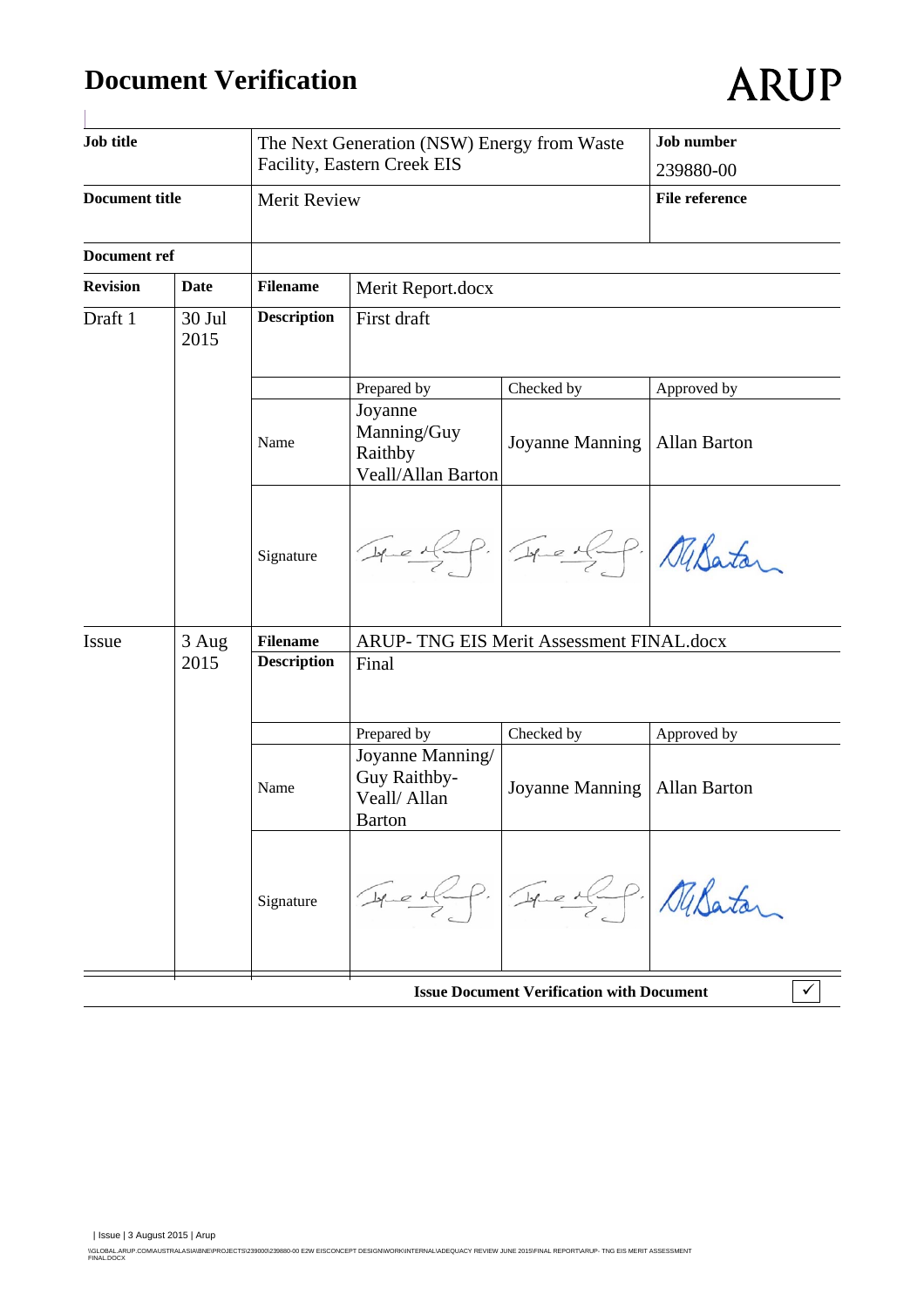Page

# **Contents**

|   |                |                                                                 | - סיי            |
|---|----------------|-----------------------------------------------------------------|------------------|
| 1 |                | <b>Scope of Work</b>                                            | $\boldsymbol{2}$ |
|   |                | <b>Summary of findings</b>                                      | 3                |
|   | 2.1            | Introduction                                                    | 3                |
|   | 2.2            | Feedstocks and reference facilities.                            | 4                |
|   | 2.3            | Wood waste                                                      | 6                |
|   | 2.4            | Floc waste                                                      | 6                |
|   | 2.5            | Ash                                                             | 6                |
|   | 2.6            | Thermal Efficiency                                              | 9                |
|   | 2.7            | Chlorine                                                        | 9                |
|   | 2.8            | <b>Current Genesis Xero Waste Facility Materials Processing</b> |                  |
|   |                | Centre-Best Practice.                                           | 10               |
|   | 2.9            | Design Basis.                                                   | 11               |
|   | 2.10           | Traffic                                                         | 11               |
| 3 | <b>Summary</b> |                                                                 | 13               |

**Appendices** 

#### **Appendix A**

NSW EPA Energy from Waste Policy Statement Review

#### **Appendix B**

Adequacy Comments Review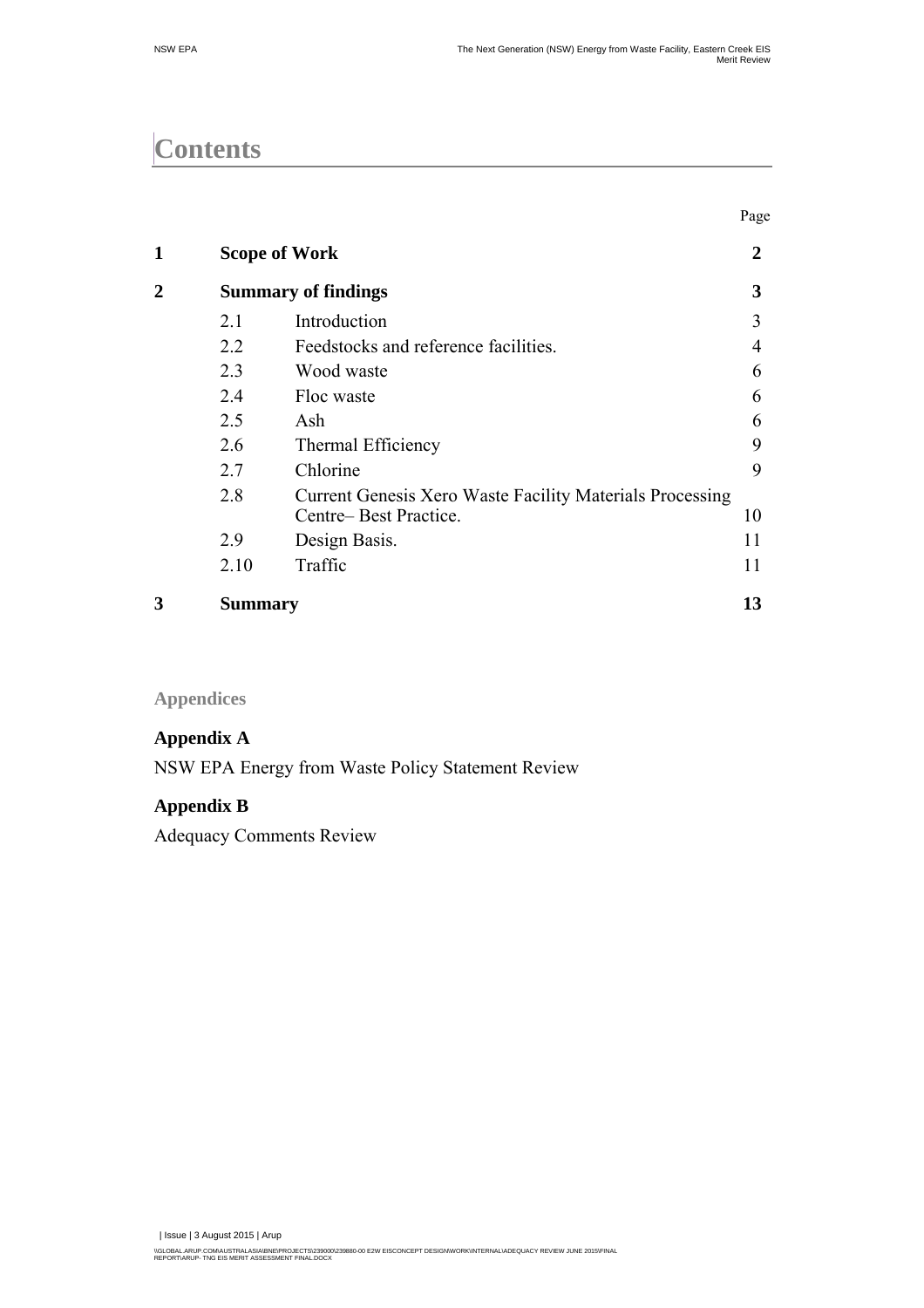This report has been prepared by Arup for the NSW EPA and the Department of Planning and Environment, NSW in connection with The Next Generation (NSW) Pty Ltd application for an Energy from Waste Facility, at Eastern Creek, and takes into account their particular instructions and requirements. It is not intended for and should not be relied on by any third party and no responsibility is undertaken to any third party.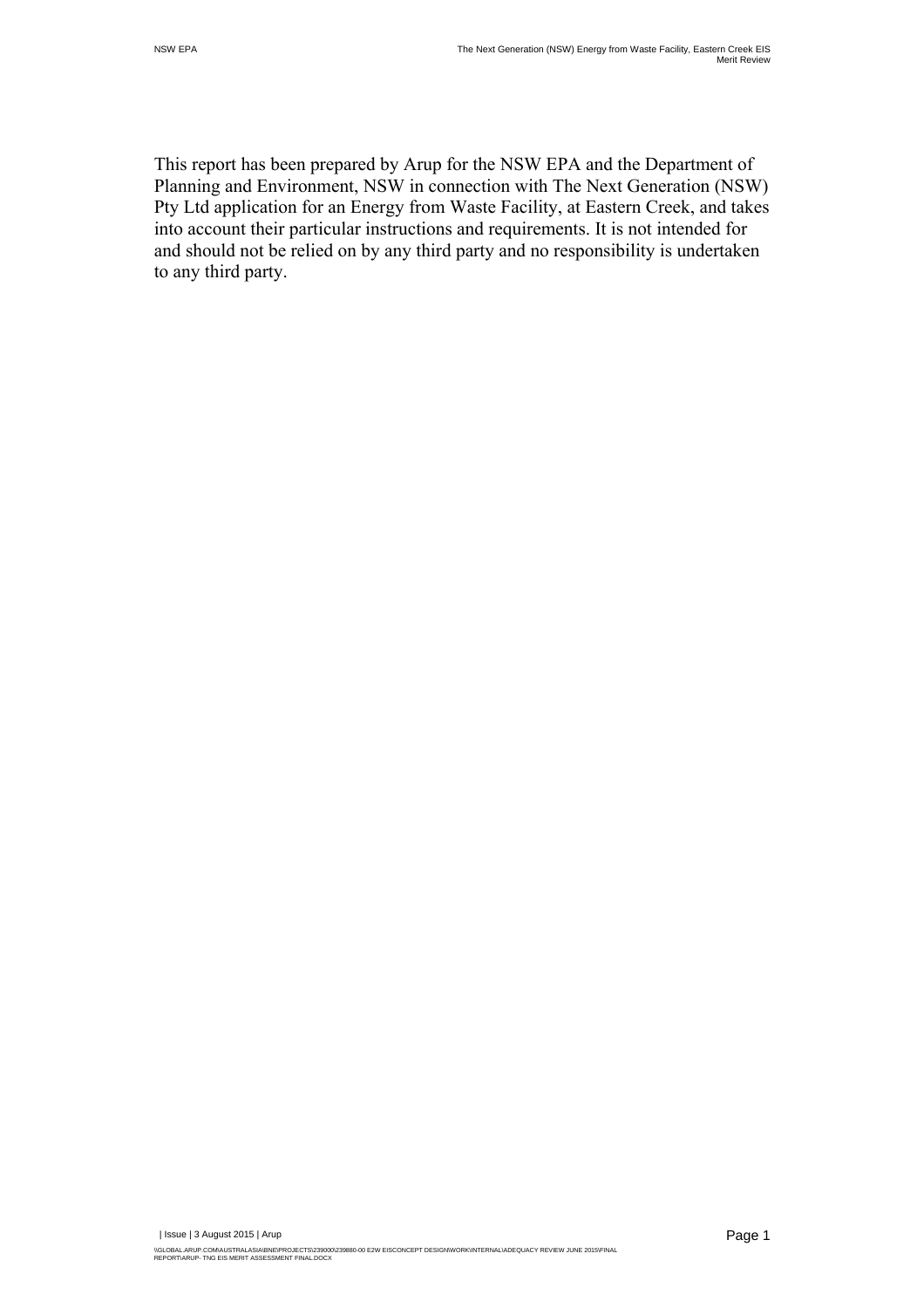# **1 Scope of Work**

Arup was appointed in November 2014 to undertake an adequacy review of the technical components of The Next Generation (NSW) Energy from Waste Facility, Eastern Creek EIS. This was undertaken by Arup in December 2014, and this information was used to inform the NSW EPA response on the adequacy of the EIS documentation.

In June 2015, Arup was appointed by the NSW EPA to:

- Conduct a merit assessment of the Concept Design Report (dated 11 March 2015 and prepared by Fichtner Consulting Engineers Limited) ("The Report") and relevant sections of the Environmental Impact Statement (dated April 2015 and prepared by Urbis Pty Ltd) ("the EIS"). The merit assessment should focus on the technical content of the Report and EIS. Specifically determine whether the Report and EIS demonstrate that (including but not limited to):
	- The proposed facility will use current international best practice techniques with respect to process design and control; emission control equipment design and control; emission monitoring with real-time feedback; arrangements for the receipt of waste; management of residues from the energy recovery process;
	- The proposed technologies are proven, well understood and capable of handling the variability and type of waste feedstock; and
	- Whether the proposed facility delivers on all aspects of the NSW Energy from Waste Policy Statement (2015) (including meeting emission limits).
- Provide written comments to the EPA in relation to the above points; provide expert opinion as to whether the facility will perform as proposed; and provide expert advice for development of conditions of approval should the development be approved.

This report documents the findings of the merit assessment and provides advice for the development of conditions of approval should the development be approved.

A review of the Applicants responses to the comments made during the Adequacy review has been carried out and is included in Appendix B.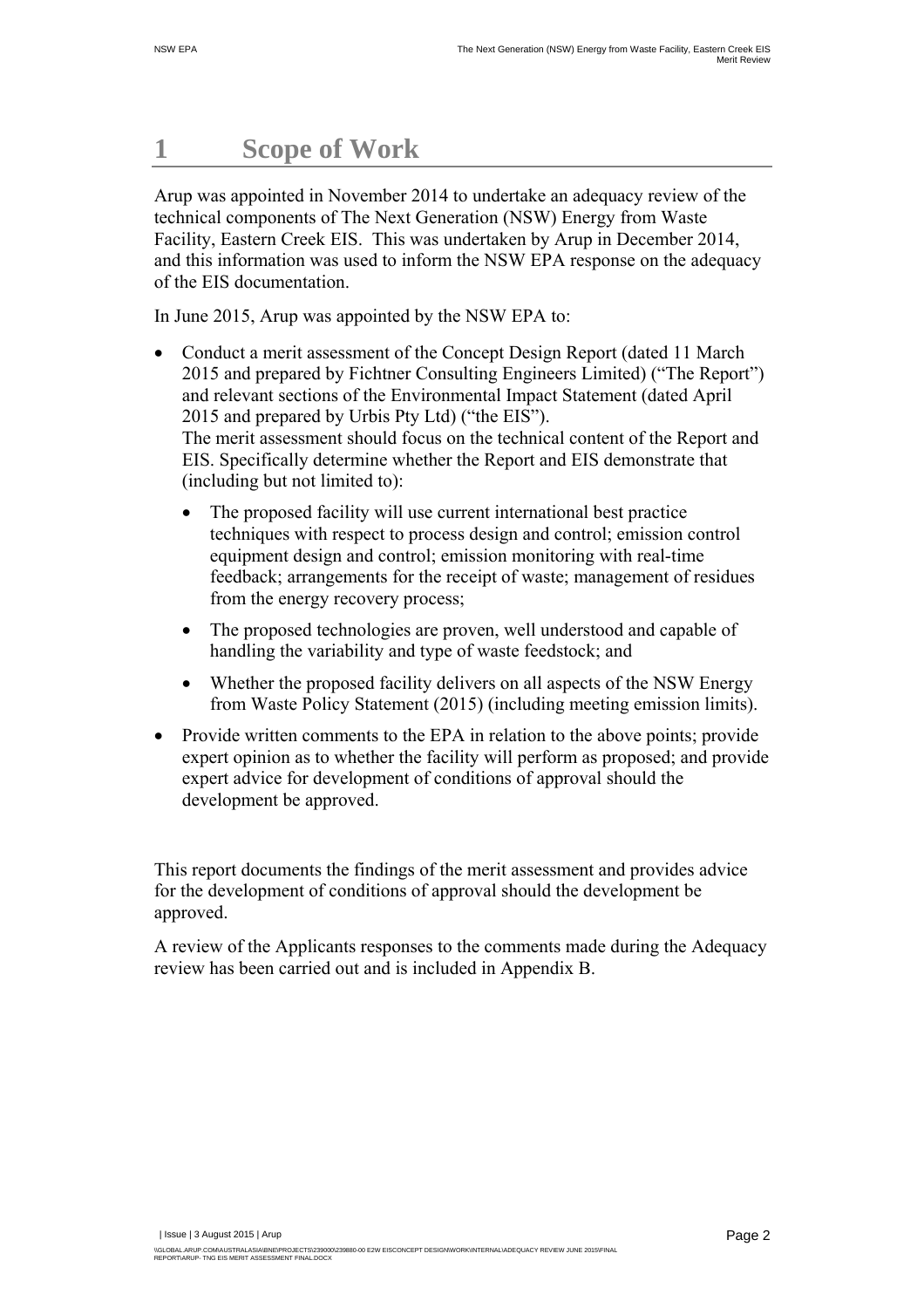# **2 Summary of findings**

## **2.1 Introduction**

The Next Generation NSW Pty have made an application for the construction and operation of an Electricity Generation Plant which will be fuelled using waste materials sourced from commercial and industrial (C&I) stream, construction and demolition (C&D) stream and residual wastes from municipal solid waste (MSW) treatment facilities. The facility proposed will be developed in two phases, both with a design electricity generation of approximately 70MW. The proposed Facility will have the capacity to process up to 1.35 million tonnes of Residual Waste Fuel based on a calorific value of 10MJ/kg. The design capacity of the Facility is estimated at 552,000 tonnes per stage or 1,105,000 tonnes per year based on a calorific value of 12.34MJ/kg.

The facility will be located within the Eastern Creek Industrial Estate, Eastern Creek, NSW 2766.

The overall EIS and supporting documentation appear to lack a 'source of truth' and there is a large number of inconsistencies between the Main EIS and the appendices which have been authored by different specialists and within the EIS itself. There are a number of inaccuracies and inconsistence between the main EIS document, the Environ Waste Management Report and the Concept Design Report produced by Fichtner, that has resulted in uncertainty in the information being provided, as the authors are unsure on which report is the 'source of truth'. Where inconsistencies relate to technology, feedstock, ash residues or other aspects of the proposal which relate to its operation and functionality, Arup has sought to identify them within our commentary.

The Fichtner report is titled the Concept Design Report and could be expected to provide the basis of design for the EIS. However, the preferred technology provider Hitachi Zosen Inova (HZI) have provided reference data for the Environ Waste Management Report which at times is inconsistent with the Fichtner report. It would be reasonable to expect that a concept design would have been developed for the proposal that comprehensively and accurately defined the Facility and provided a consistent basis of design for the EIS.

The proposed technology provider is Hitachi Zosen Inova (HZI). Arup recognise that HZI is a leading company in grate incineration technology, with reference facilities around the world treating MSW and C&I waste. However, the EIS and supporting documentation only outlines a possible concept for a facility and does not define the facility in sufficient detail to allow for a full adjudication to be made on whether the proposal is compliant with International best practice.

A detailed assessment based on the information provided has been undertaken against the NSW Energy from Waste Policy Statement (2015) based on the information provided in the Main EIS, Environ Waste Management Report and the Fichtner Concept Design Report. It is considered that insufficient data has been provided within the EIS and supporting documentation to a sufficient level of detail to allow a full technical assessment of the technology to be undertaken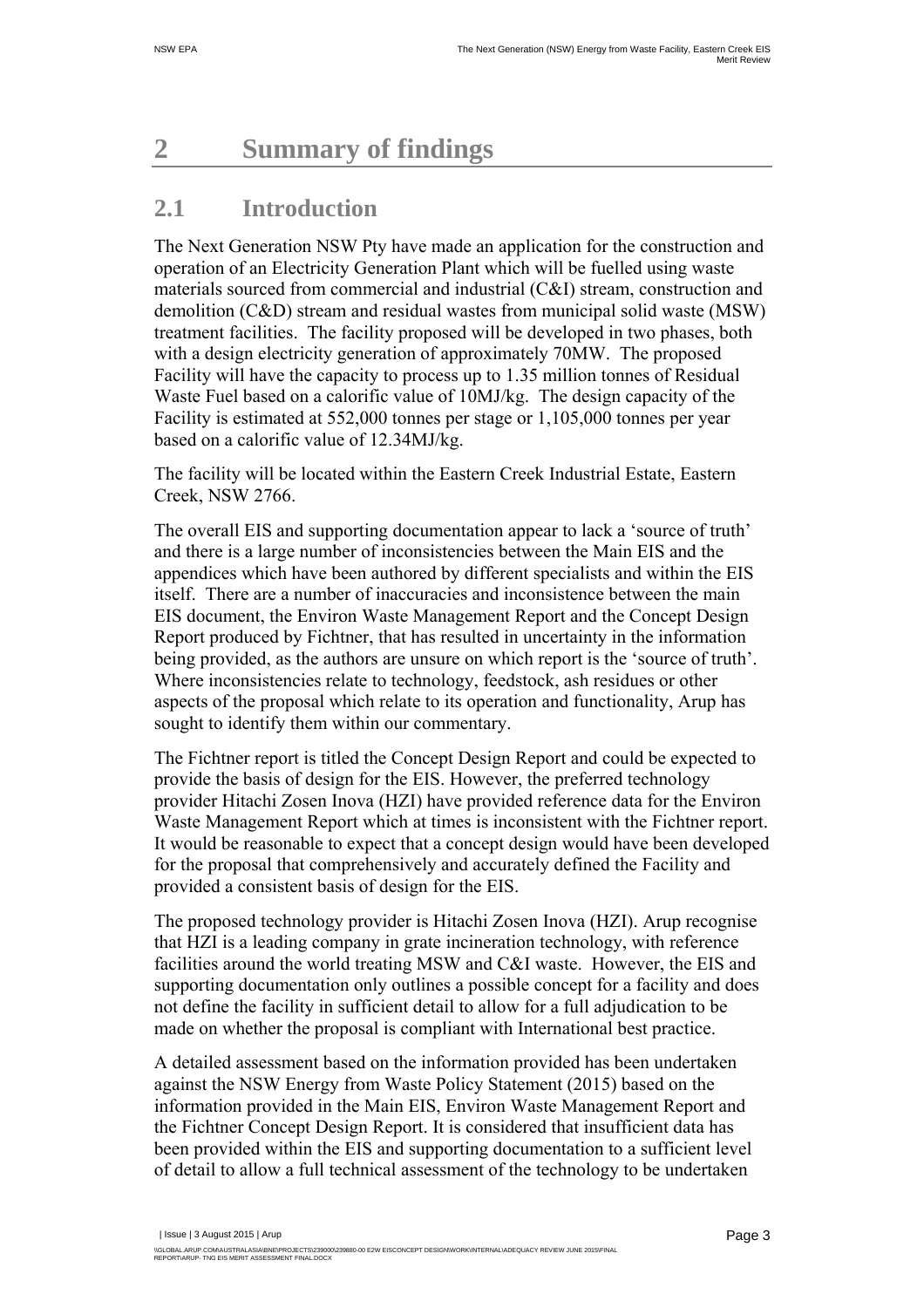and determine whether the application and supporting documentation complies or meets the requirements of the NSW Energy from Waste Policy Statement (2015). Refer Appendix A.

#### **2.2 Feedstocks and reference facilities.**

It is proposed the facility will be fuelled on a number of residual waste fuel types. These are:

- Chute Residual Waste (CRW) from the Genesis MPC;
- Commercial and Industrial (C&I);
- Construction and Demolition(C&D);
- Flock waste from car and metal shredding;
- Paper pulp;
- Glass Recovery;
- Garden Organics (GO);
- Alternative Waste Treatment (AWT); and
- Material Recovery Facility waste (MRF waste) residual.

The breakdown of the waste feedstock can be visualised as following:



Figure 3.1: Breakdown of waste feedstock.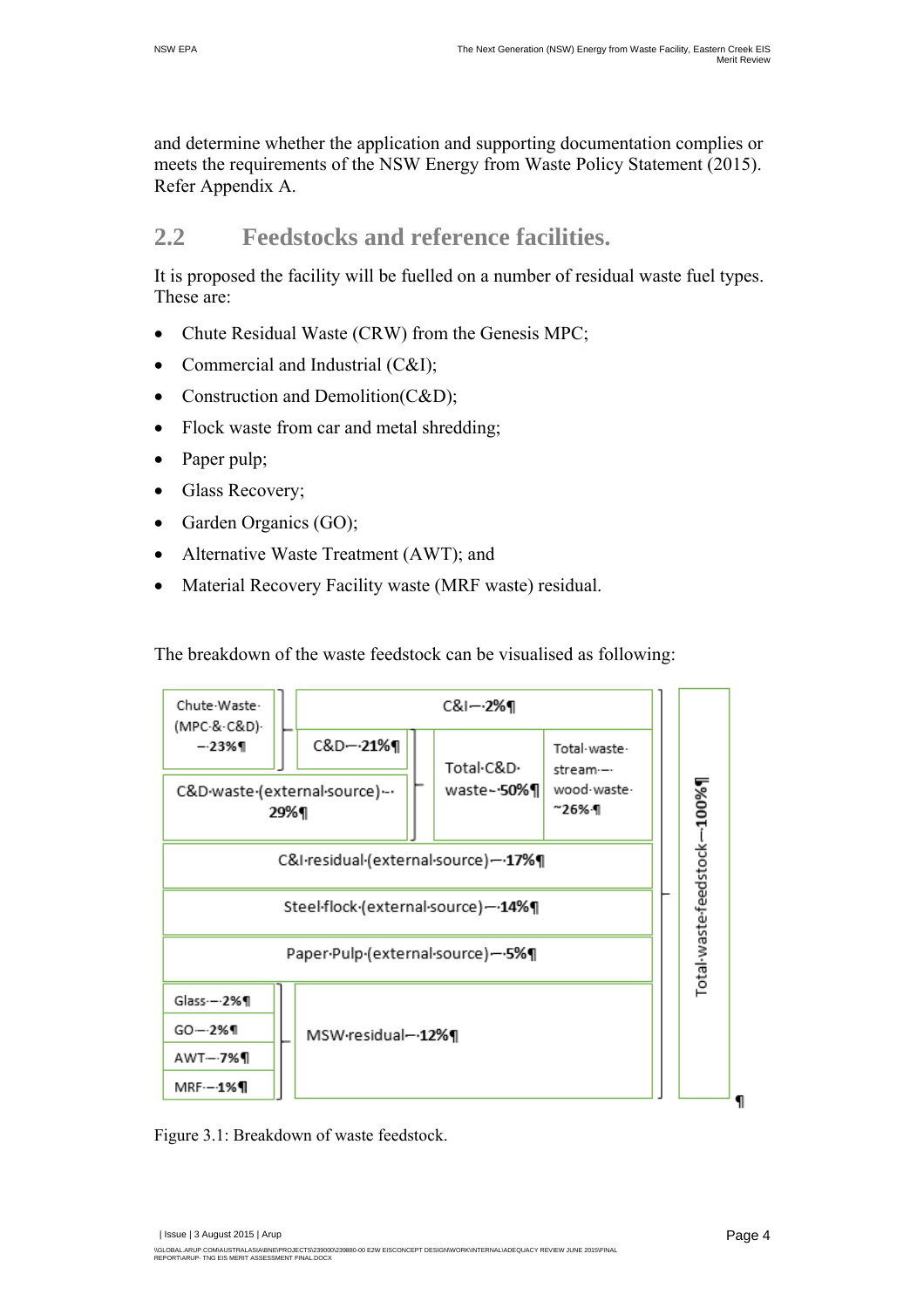Arup consider that insufficient details have been provided in the EIS to allow a full comparison and assessment of the TNG proposed feedstock in the ratios suggested to the facilities listed in Table 4 – Section 3.5 of the EIS.

| <b>Facility Name</b>               | Location             | Capacity      | <b>Fuel Contents</b>                                                                  |
|------------------------------------|----------------------|---------------|---------------------------------------------------------------------------------------|
| TREDI                              | Salaise, France      | 146,000 $t/a$ | Grate furnace within<br>a plant for treatment<br>of industrial and<br>hazardous waste |
| <b>KEBAG</b>                       | Zuchwil, Switzerland | 200,000 t/a   | $-$ - 50% C&I waste<br>(no pre-treatment)                                             |
| <b>VFA</b>                         | Buchs, Switzerland   | $180,000$ t/a | 65% C&I waste (no<br>pre-treatment)                                                   |
| <b>STADTWERKE</b><br><b>ERFURT</b> | Erfurt, Germany      | 80,000 t/a    | 100% pre-treated<br>MSW and C&I waste<br>(fraction not known)                         |
| EEW                                | Knapsack, Germany    | 300,000 t/a   | 100% pre-treated<br>C&I waste                                                         |

Table 1: Reference facilities provided in Section 3.5 of EIS.

For the five reference facilities provided in the EIS:

- There is no correlation in feedstock of the reference facilities to that of what the project is proposing
- None of the identified reference facilities demonstrate the treatment of C&D waste
- None of the reference facilities refer to the treatment of floc waste however it is noted that this maybe include as part of C&I waste stream

It is important to consider the actual composition of Australian feedstock and consider whether it is comparable to the feedstock of that being treated by the reference facilities.

When considering whether a reference facility is comparable, consideration needs to be given not only to the types of waste that are accepted at a reference facility but also to the upstream processes a waste is subjected to before presentation at the facility and whether those upstream process facilities are comparable to upstream process facilities that will be used to source waste for TNG facility. For instance, C&I and C&D recycling facilities in Sydney, Australia are potentially different to that in the European Union (EU) which would result in a different residual waste being generated.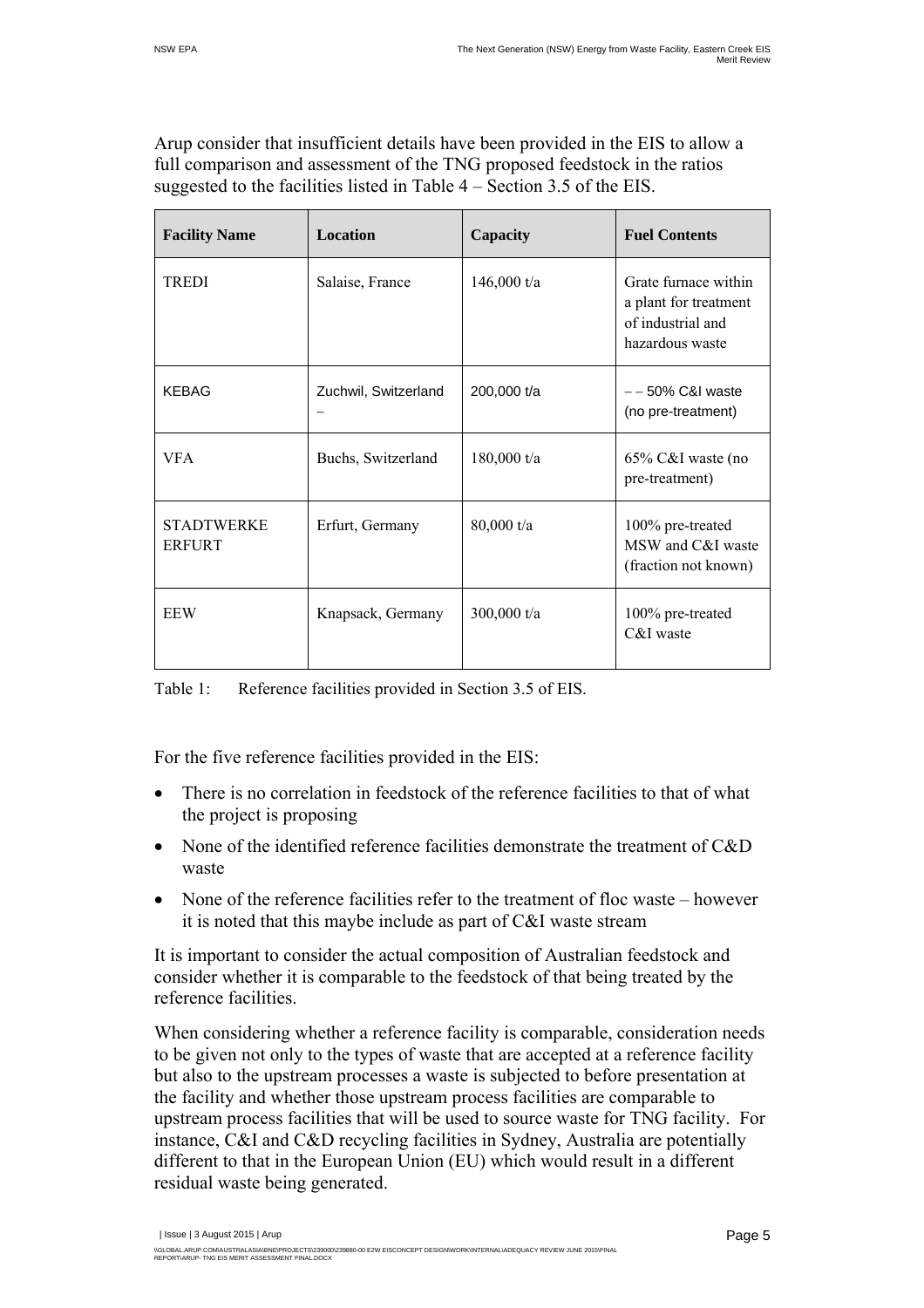#### **2.3 Wood waste**

Based on the data provided in Table 7 of the Waste Management Report, approximately 26% of the total waste stream will be wood waste. Given the very high proportion of wood waste, more details need to be provided on the specific composition of the wood waste within the different waste types and how much of the wood waste could be treated with paints, solvents or other possible contaminants. Also consideration needs to be given the physical size of wood waste and how it will be handled to reduce its size to allow for full combustion on the grate.

#### **2.4 Floc waste**

It should be noted that floc waste is referred to as 'Flock waste' throughout the EIS and supporting documentation. The NSW EPA refer to this waste as floc waste and thus in this section the authors will refer to it as floc waste.

Floc waste composition in Table 1 of the Concept Design Report is inconsistent with floc waste composition in Table 7 of the Environ Waste Management Report. Therefore, there is uncertainty to the actual design composition of this waste input.

With regard to the generation of floc waste, consideration needs to be given as to whether the resource recovery facilities in Australia handling motor vehicles and white goods and generating floc waste are using the same processes and technology as those facilities operating in Europe. It is the authors understanding that Australian metal recyclers currently shred whole cars and white goods without prior breakdown or removal or many materials. This results in the contamination of floc waste with oils, lubricants, wire castings, soils and other materials. A detailed compositional comparison and analysis of floc waste generated from an Australian motor vehicle and white goods recovery facility to floc waste generated from an European facility should be undertaken to ensure it is comparable and producing a waste of a similar composition..

With regard to floc waste the EIS states in Section 3.9.4 that the percentage of floc waste in the feedstock could be increased to improve the Net Calorific Value (NCV) of the Facility feedstock as required. The Fichtner Report on Table 1 Page 8 states that the NCV of the floc waste is 8.46 MJ/kg which is the second lowest of all the proposed fuel feedstock. Therefore, the statement that more floc waste will be used to improve the NCV does not equate.

#### **2.5 Ash**

There is a number of inconsistencies between the Main EIS, the Fichtner Concept Design Report and the Environ Waste Management Report on the quantities of ash that will be generated. Therefore it is unclear what is the 'source of truth' for the ash production rates. This EIS and Waste Management Report state: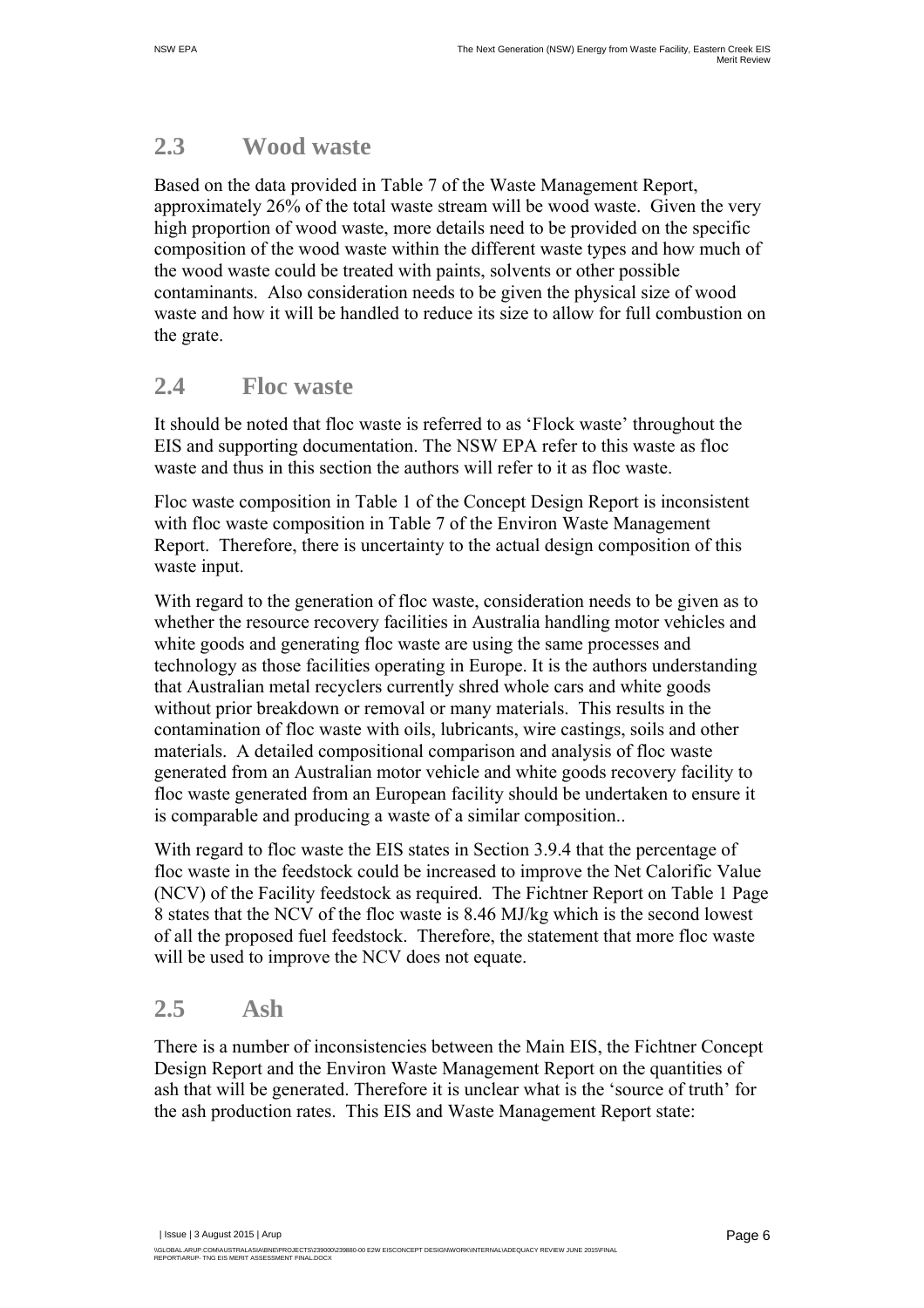| <b>EIS/Waste Management Report</b> |                                       |            |                                     |  |
|------------------------------------|---------------------------------------|------------|-------------------------------------|--|
| Fuel Input                         | $1,105,000.00$ tonnes per annum (tpa) |            |                                     |  |
|                                    | Wet<br>tpa                            | Dry<br>tpa | Per cent of<br>fuel input<br>$(\%)$ |  |
| <b>Bottom Ash</b>                  | 270000                                | 225000     | 20.36                               |  |
| Boiler Ash                         | 5,000                                 | 5,000      | 0.45                                |  |
| <b>APC</b>                         | 55,000                                | 55,000     | 4.98                                |  |
|                                    | 330,000                               | 285,000    | 25.79                               |  |

Table 2: Ash generation rates reported in EIS and Environ Waste Management Report.

The EIS states circa 30% total ash generation (20% moisture content in wet bottom ash) or 25.8% total ash generation (dry weight). The ash generation rates quoted in the EIS are very high and it is our understanding that typically total ash generation would be not greater than 20% with best practice seeking bottom ash generation rates of 10-12% of the total fuel input and APC residue of 3-4%.

The Fichtner report in Section 4.7 details ash generation. The Fichtner report states that:

| <b>Fichtner Concept Design Report</b> |                                       |            |                                     |  |  |
|---------------------------------------|---------------------------------------|------------|-------------------------------------|--|--|
| Fuel Input                            | $1,350,000.00$ tonnes per annum (tpa) |            |                                     |  |  |
| Ash Generation                        | 20%                                   |            |                                     |  |  |
|                                       | Wet<br>tpa                            | Dry<br>tpa | Per cent of<br>fuel input<br>$(\%)$ |  |  |
| <b>Bottom Ash</b>                     | 320,625                               | 256,500    | 19.00                               |  |  |
| Boiler Ash                            | 13,500                                | 13,500     | 1.00                                |  |  |
| <b>APC</b>                            | 51,700                                | 51,700     | 3.83                                |  |  |
| Total                                 | 377,325.00                            | 321,700.00 | 23.83                               |  |  |

Table 3: Ash generation rates reported in Fichtner Concept Design Report for 1,350,000 tpa fuel input.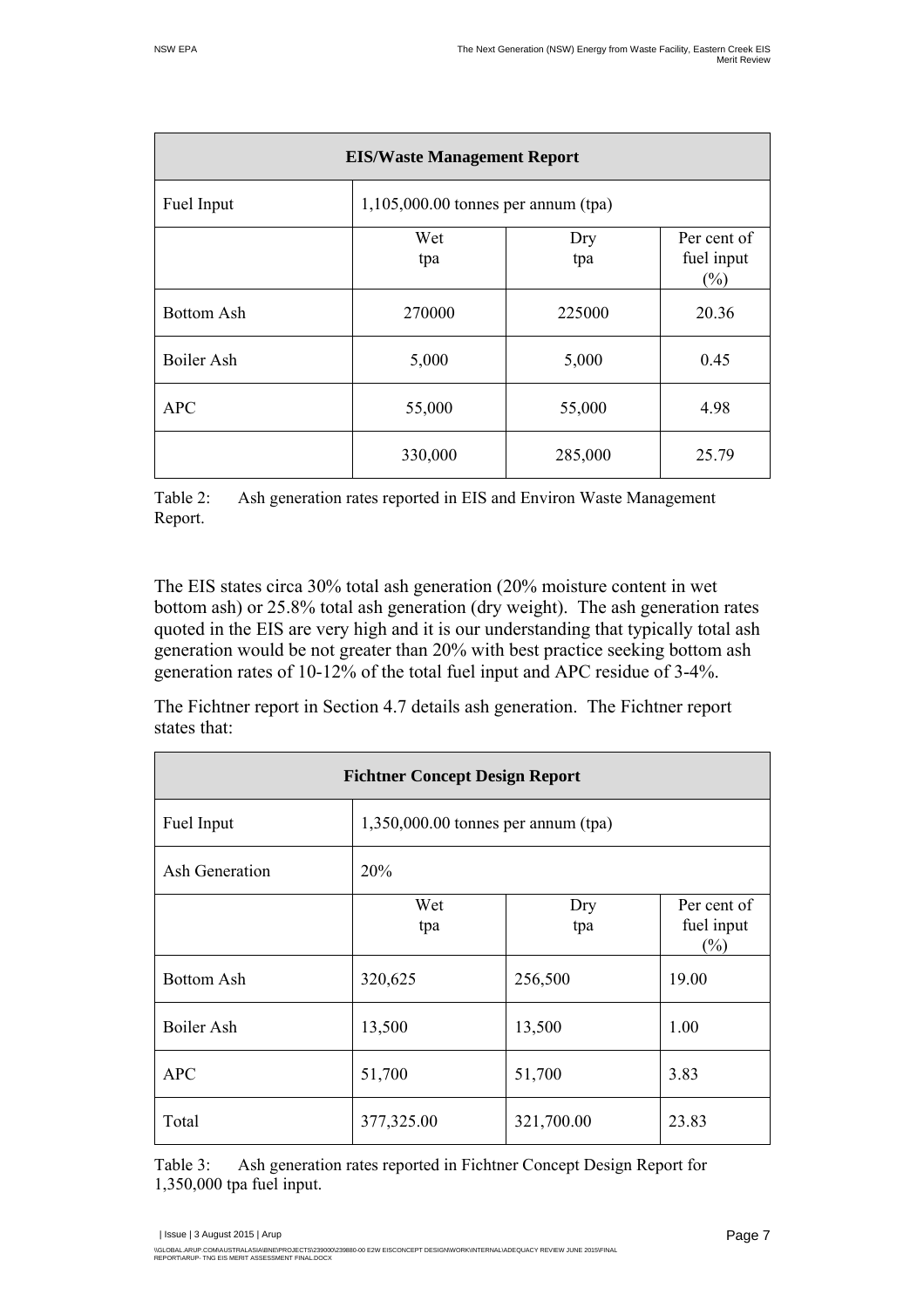For fuel input of 1,350,000 tpa  $(8,000$ hours  $@10$ MJ/Kg) there will be a total of 20% bottom and boiler ash of which 95% will be bottom ash. This equates to 321,000 tpa wet bottom ash (assumes 25% increase due to water). For this fuel input the APC residues are estimated at 51,700 tpa.

| <b>Fichtner Concept Design Report</b> |                                       |            |                                      |  |  |
|---------------------------------------|---------------------------------------|------------|--------------------------------------|--|--|
| Fuel Input                            | $1,105,000.00$ tonnes per annum (tpa) |            |                                      |  |  |
| <b>Ash Generation</b>                 | 11.53%                                |            |                                      |  |  |
|                                       | Wet<br>tpa                            | Dry<br>tpa | Per cent of<br>fuel input<br>$(\%)%$ |  |  |
| <b>Bottom Ash</b>                     | 151,295                               | 121,036    | 10.95                                |  |  |
| Boiler Ash                            | 5,000.                                | 6,370      | 0.47                                 |  |  |
| <b>APC</b>                            | 43,800                                | 43,800     | 3.24                                 |  |  |
| Total                                 | 200,095                               | 171,206    | 14.67                                |  |  |

Table 3: Ash generation rates reported in Fichtner Concept Design Report for 1,105,000 tpa fuel input.

The Fichtner report states for a fuel input  $1,105,000$  tpa  $(8,000$  hrs at  $12.34$ MJ/kg) the ash content would be 11.53%. It then states that the amount of bottom ash generated would be 184,000 tpa. Based on the figures provided in the report, the authors are unable to substantiate these estimates as  $1,105,000 \times 11.53\% \times 1.25 =$ 151,295 tpa. The APC residues for a 1,105,000 tpa fuel input are estimated at 43,800 tpa.

Table 11 in the Fichtner report summarises the ash production but does not quantify the percentage of boiler ash separately and includes it in the bottom ash calculation. This is inconsistent with the rest of the report. It is therefore also unclear whether boiler ash is quoted in dry weight or wet weight. It is assumed to be wet weight as it is included in the bottom ash quantities.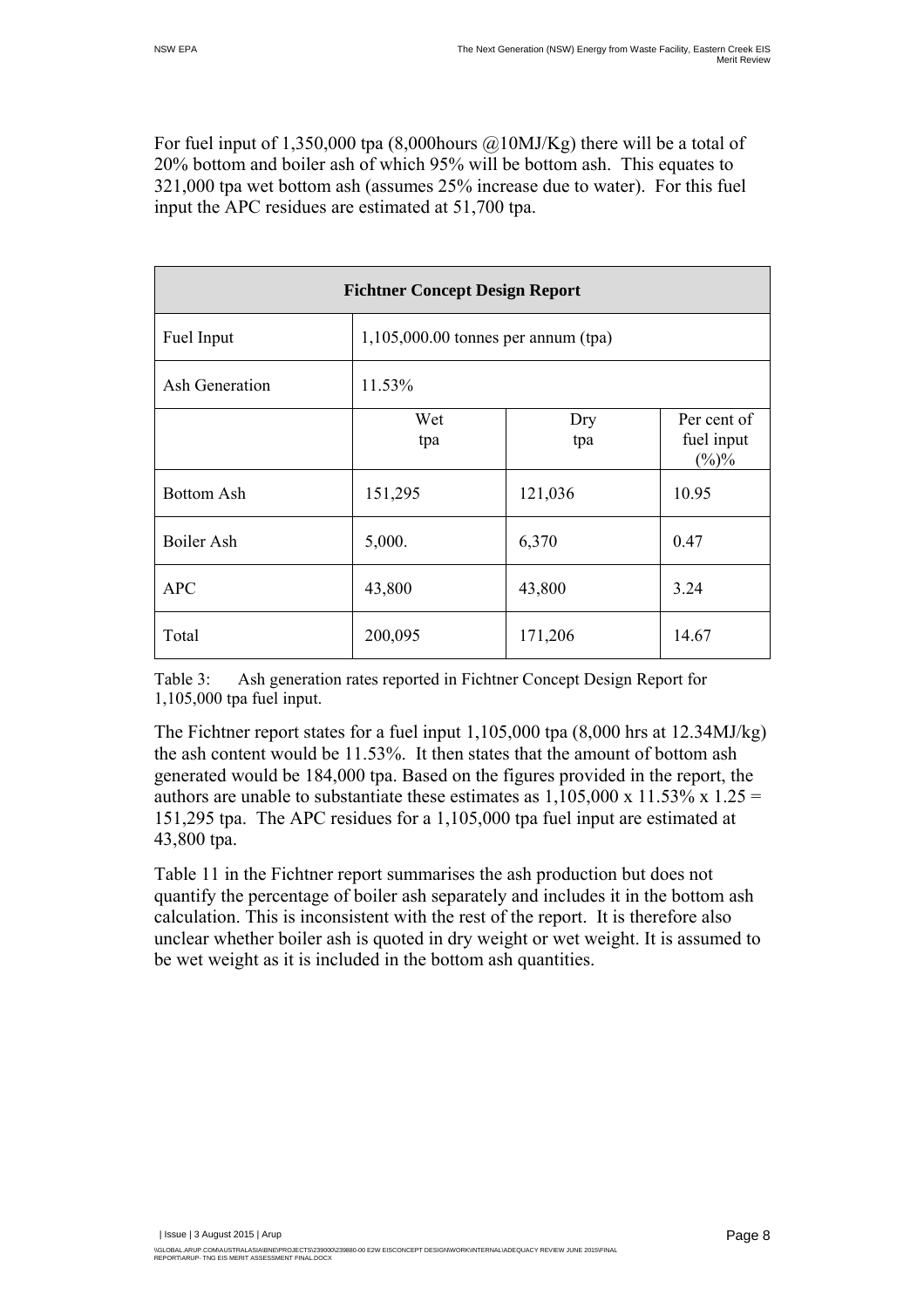#### 5.7 Ash and Residue

The residue production from the Facility has been estimated and presented within Table 11:

| <b>Table 11: Ash Production</b>   |       |                    |                        |  |  |  |
|-----------------------------------|-------|--------------------|------------------------|--|--|--|
|                                   |       | <b>Design fuel</b> | <b>Worst case fuel</b> |  |  |  |
| <b>Fuel NCV</b>                   | MJ/kg | 12.34              | 10                     |  |  |  |
| Ash content                       | $\%$  | 11.53              | 20                     |  |  |  |
| <b>Fuel Flow</b>                  | tpa   | 1,105,000          | 1,350,000              |  |  |  |
| Bottom ash (dry)                  | tpa   | 127,400            | 257,000                |  |  |  |
| Bottom ash (wet)                  | tpa   | 159,300            | 321,000                |  |  |  |
| FGT/APC residue                   | tpa   | 43,800             | 51,700                 |  |  |  |
| Combined<br>ash<br>and<br>residue | tpa   | 203,100            | 372,000                |  |  |  |

Figure 2: Extract from Fichtner Concept Design Report – Table 11: Ash Production.

#### **2.6 Thermal Efficiency**

The EIS assumes a net electrical production of 30% but does not demonstrate its assumptions through calculations. Given the seasonal ambient air conditions in Sydney the Applicant needs to demonstrate that the net electrical efficiency can be achieved through the whole year.

The Fichtner report refers to the R1 energy efficiency requirement from the EU Waste Framework Directive. This requirement has been removed from the NSW EPA Energy from Waste Policy therefore it is not appropriate to rely on this as proof of meeting the thermal efficiency requirements. Again no allowance was made in the calculations provided in the Fichtner report for the seasonal ambient air conditions in Sydney.

#### **2.7 Chlorine**

The EIS highlights the difference in the wording between the NSW policy and EU Industrial Emissions Directive (IED) and identifies that the NSW EPA policy applies to all waste not just Hazardous waste as in the IED.

Hazardous waste incinerators are designed for 1100°C, due to the nature and composition of the difficult waste generally processed through them thus ensuring their complete destruction. This practice is based on considerable practical experience.

Similar practical experience shows that 850°C is sufficiently high for the destruction of MSW and C&I wastes, where the chlorine concentration of the waste feed to the grate is normal up to 1%. Limiting the chlorine concentration in the feedstock to 1% prevents excessive corrosion of the boiler and shock loading of chlorine into the flue gas treatment plant. It is possible and acceptable for small quantities of waste with higher concentrations of chlorine to be accepted into the pit but they would need to be mixed and/or blended with other waste before feeding onto the grate.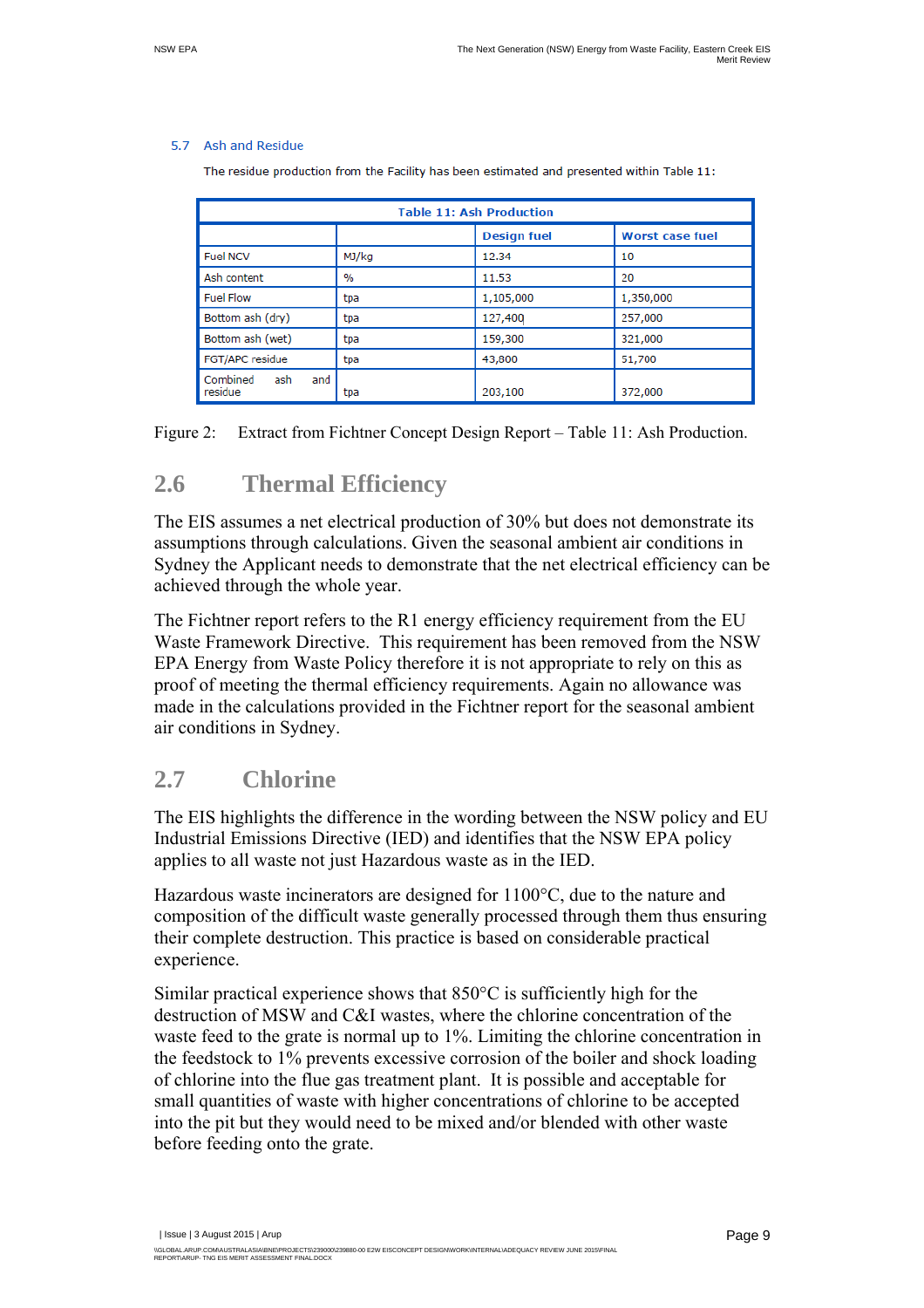#### The EIS states in Table 9 that:

*In the European EfW experience it has been found that EfW typically has to cope with concentrations of PVC of around 1% (MSW) with around 0.4% as background chlorine (not PVC related). Residual fractions from recycling, C&D and C&I can reach up to nearly 10% in the European experience. If TNG would find similar chlorine level of around 1% in MSW as per European experience, the current NSW EfW Policy would require burning at 1,100°C/2s instead of 850°C/2s. Current technology (from all EfW providers) doesn't allow efficient energy recovery at the higher temperature. In consequence, the energy efficiency requirement of R1>0.65 cannot be achieved. Hence, the NSW EfW Policy will contradict itself unless the wording is changed (back to the European IED).TNG believes that the text of the NSW EfW Policy needs to be amended to reflect the EU regulation and the European experience of safe EfW at chlorine concentrations of typically around 1% with some waste fractions up to 8%.* 

MSW and C&I incinerators are not designed to receive 8 or 10% chlorine and can only deal with higher levels of chlorine when the waste is mixed or blended with other feedstocks to ensure that the overall chlorine concentration is not greater than 1%. Therefore, if it is proposed by TNG to receive feedstocks with typically higher concentrations of chlorine it is important they are they accurately identify and quantify this waste and robust operational procedures are put in place to ensure that the overall concentration of input fuel into the incinerator is not greater than 1%.

The EIS suggests that in Table 9 the requirement to bring wastes with a higher concentration of chlorine to 1,100°C will impact the energy efficiency of the facility. The energy efficiency of an energy from waste plant is more complex than implied in the EIS and the need to restrict the temperature is not just due to energy efficiency but due to possible high temperature chlorine corrosion of the boiler which limits the input temperature to the boiler.

Therefore, the design chlorine input level of the incinerator should be provided based on the specific waste streams and types that will be inputted into the TNG facility.

#### **2.8 Current Genesis Xero Waste Facility Materials Processing Centre– Best Practice.**

The EIS states that 23% of the phase 1 composition will be derived from chute residual waste from the current Genesis Xero Waste Facility Materials Processing Centre (MPC).

The EIS states that the Genesis MPC environmental management procedures have been developed in accordance with best practice to maximise resource recovery and minimise biodegradable material from being landfilled in accordance with relevant legislative requirements. Copies of the Environmental Management Procedures should be provided to demonstrate how best practice is being benchmarked against current international best practice and how this is being achieved.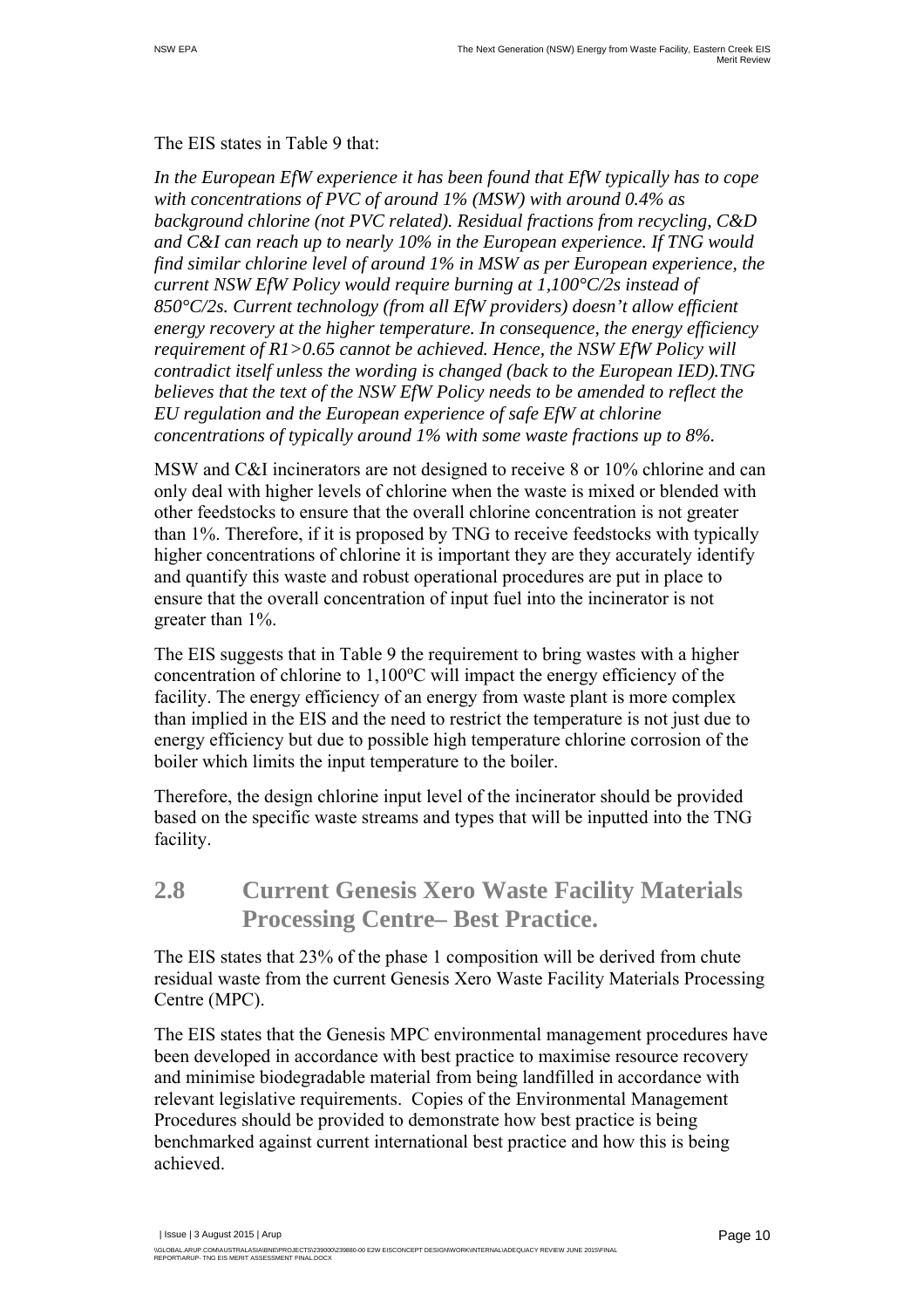## **2.9 Design Basis.**

The Fichtner report states that sections of the plant will be designed to meet the UK's interpretation of the EU's Industrial Emissions Directive, however there is no clear design statement that the whole facility with be designed to meet the all the requirements of Best Available Techniques (BAT), as specified in the relevant BREF or 'BAT reference document<sup>1</sup>'. Instead reference is made to the design being based on the UK's interpretation of the EU's Industrial Emissions Directive.

Before the development commences the Applicant should submit for approval the fully defined standard to which the whole facility will be designed and operated to and an assessment should be made to ensure that this meets Australian design and operational standards. A comparison of the design to the EU BREF for energy from waste facilities should also be undertaken and any variances to the BREF should be described and validated. Given that the EU BAT and BREF are currently under review the Applicant should be made aware that the facility's design will be compared to the standard in force at the time the facility is approved to proceed.

#### **2.10 Traffic**

 $\overline{a}$ 

Chapter 16 Traffic and Transport and Appendix R detail the Traffic Impact Assessment (TIA) undertaken.

The proposed operational traffic generation on the external road network did not consider or assess the traffic volumes associated with the removal of ash residues from the facility. The EIS states that residual bottom, boiler and APC residues will be removed from site for recovery or disposal. The Fichtner report states in Section 5.8 that the average payload for bottom ash will be 18 tonnes and for APC residues will be 22 tonnes. Although the ash generation rates are unclear (refer Section 3.5) based on the figures quoted in the EIS and Waste Management Report there will be c15,000 one way vehicle movements a year associated with bottom ash removal, and 3,333 on way vehicle movements a year associated with boiler ash and APC residue removal.

 | Issue | 3 August 2015 | Arup \\GLOBAL.ARUP.COMAUSTRALASIA\BNE\PROJECTS\239000\239880-00 E2W EISCONCEPT DESIGN\WORK\INTERNAL\ADEQUACY REVIEW JUNE 2015\FINAL<br>REPORT\ARUP- TNG EIS MERIT ASSESSMENT FINAL.DOCX

<sup>&</sup>lt;sup>1</sup> The BAT (Best Available Techniques) Reference Document (BREF) entitled Waste Incineration (WI) reflects an information exchange carried out under Article 16(2) of Council Directive 96/61/EC (IPPC Directive), dated August 2006.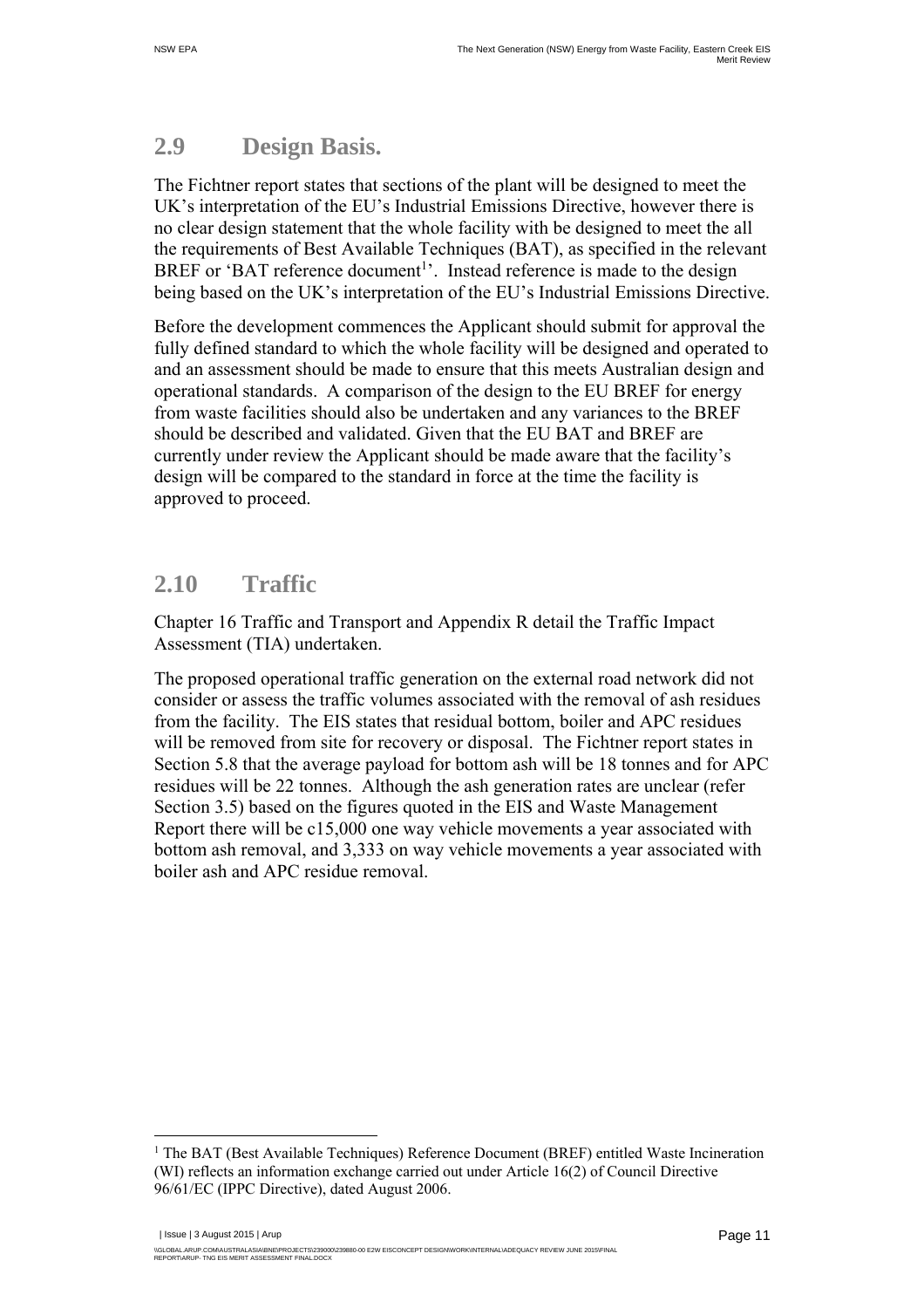| <b>TYPE</b>                             | <b>MOVEMENTS</b> |                            |  |  |
|-----------------------------------------|------------------|----------------------------|--|--|
|                                         | DAILY (VEH/DAY)  | <b>HOURLY</b><br>(VEH/DAY) |  |  |
| Staff (Cars)                            | 110              | 37                         |  |  |
| Input Waste / Fuel<br><b>Deliveries</b> | 336              | 14                         |  |  |
| <b>Miscellaneous Deliveries</b>         | 8                | $\overline{2}$             |  |  |
| <b>Total</b>                            | 454              | 53                         |  |  |

#### TABLE 31 - OPERATIONAL TRAFFIC GENERATION ON EXTERNAL ROAD NETWORK

Figure 3: Extract from Chapter 16 of the EIS – Table 31 Operational traffic generation on external road network.

It is therefore recommended that the TIA is revised to consider the impact of vehicle movements carrying ash residues and the possible different scenarios for final ash treatment is considered in this assessment (on site recovery, off site recovery, onsite disposal, offsite disposal).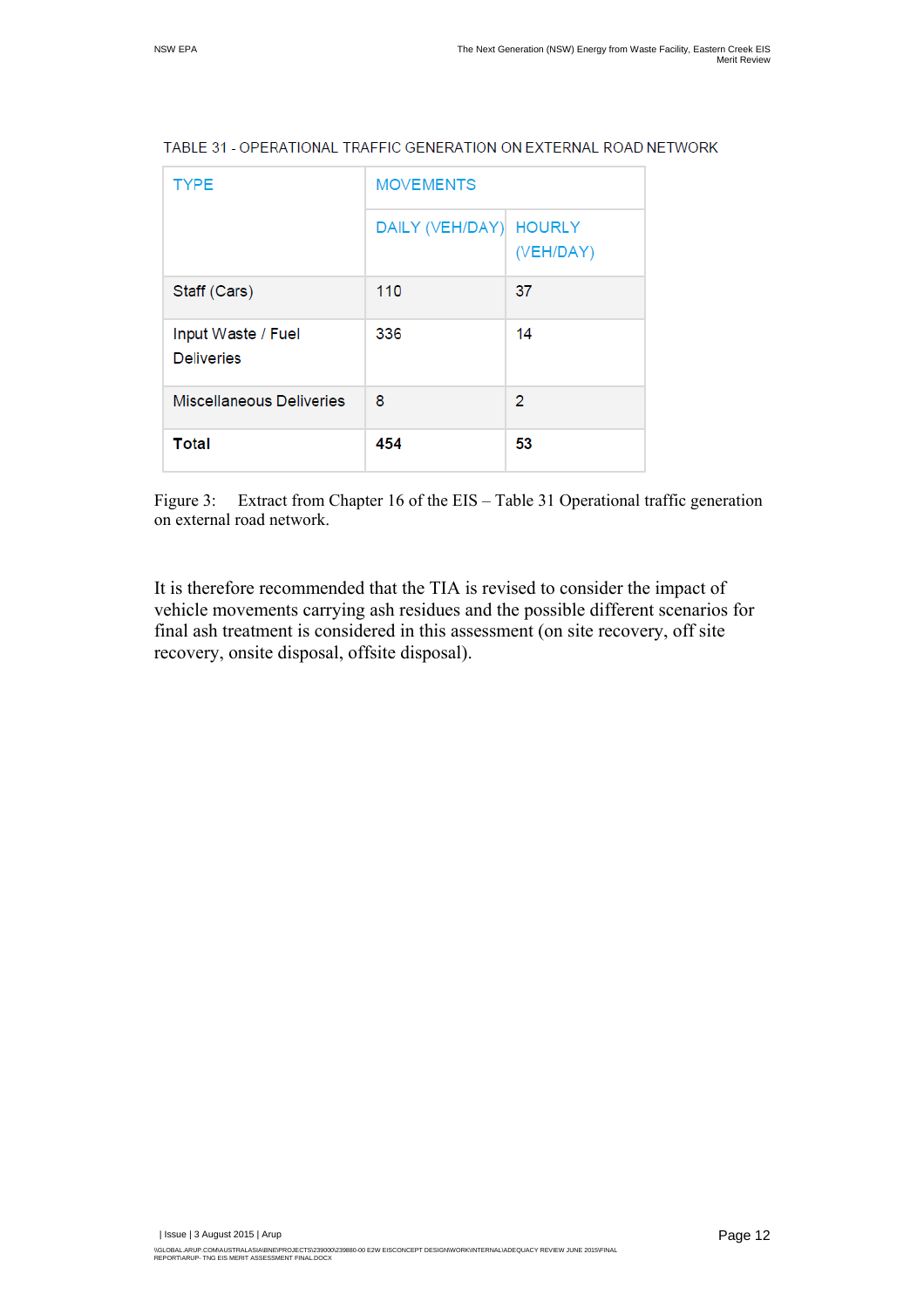## **3 Summary**

The overall EIS and supporting documentation appear to lack a 'source of truth' and there is a large number of inconsistencies between the Main EIS and the appendices which have been authored by different specialists and within the EIS itself. There are a number of inaccuracies and inconsistences between the main EIS document, the Environ Waste Management Report and the Concept Design Report produced by Fichtner, that has resulted in uncertainty in the information being provided and the authors of this review being unsure on which report is the 'source of truth'. The Fichtner report is titled the Concept Design Report and could be expected to provide the basis of design for the EIS. However, the preferred technology provider Hitachi Zosen Inova (HZI) have provided reference data for the Environ Waste Management Report which at times is inconsistent with the Fichtner report. It would be reasonable to expect that a concept design would have been developed for the proposal that comprehensively and accurately defined the Facility and provided a consistent basis of design for the EIS.

The proposed technology provider is Hitachi Zosen Inova (HZI). Arup recognise that HZI is a leading company in grate incineration technology, with reference facilities around the world treating MSW and C&I waste. However, the EIS and supporting documentation only outlines a possible concept for a facility and does not define the facility in sufficient detail to allow for a full adjudication to be made on whether the proposal is compliant with international best practice.

It is considered that insufficient data has been provided within the EIS and supporting documentation to a sufficient level of detail to allow a full technical assessment of the technology to be undertaken. A full as possible assessment has been made of the Proposal against the requirements of the NSW EPA Energy from Waste Policy Statement based on the information provided in the EIS, Environ Waste Management Report and the Fichtner Concept Design Report. Possible suggested conditions for approval have been included where appropriate. Refer to Appendix A.

Comments have also been made on the responses provided by the Applicant to the Terms of Reference Adequacy comments. Refer Appendix B.

Based on the merit assessment undertaken by Arup of the technical aspects of the EIS referring to the proposed technology and its compliance with the NSW Energy from Waste Policy Statement (2015), Arup would propose that the NSW EPA recommend that this application is not approved in its current form.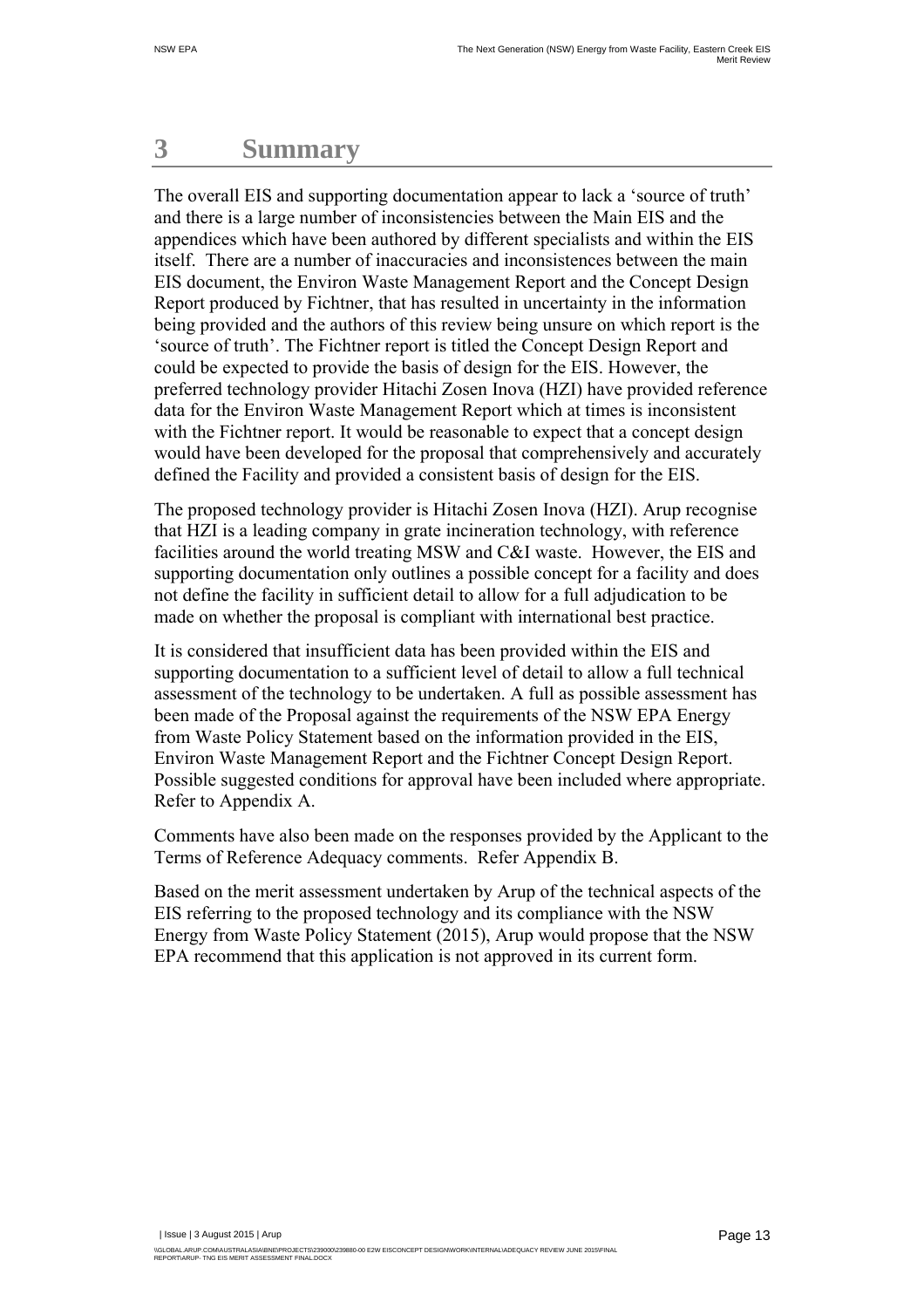**Appendix A**

NSW EPA Energy from Waste Policy Statement Review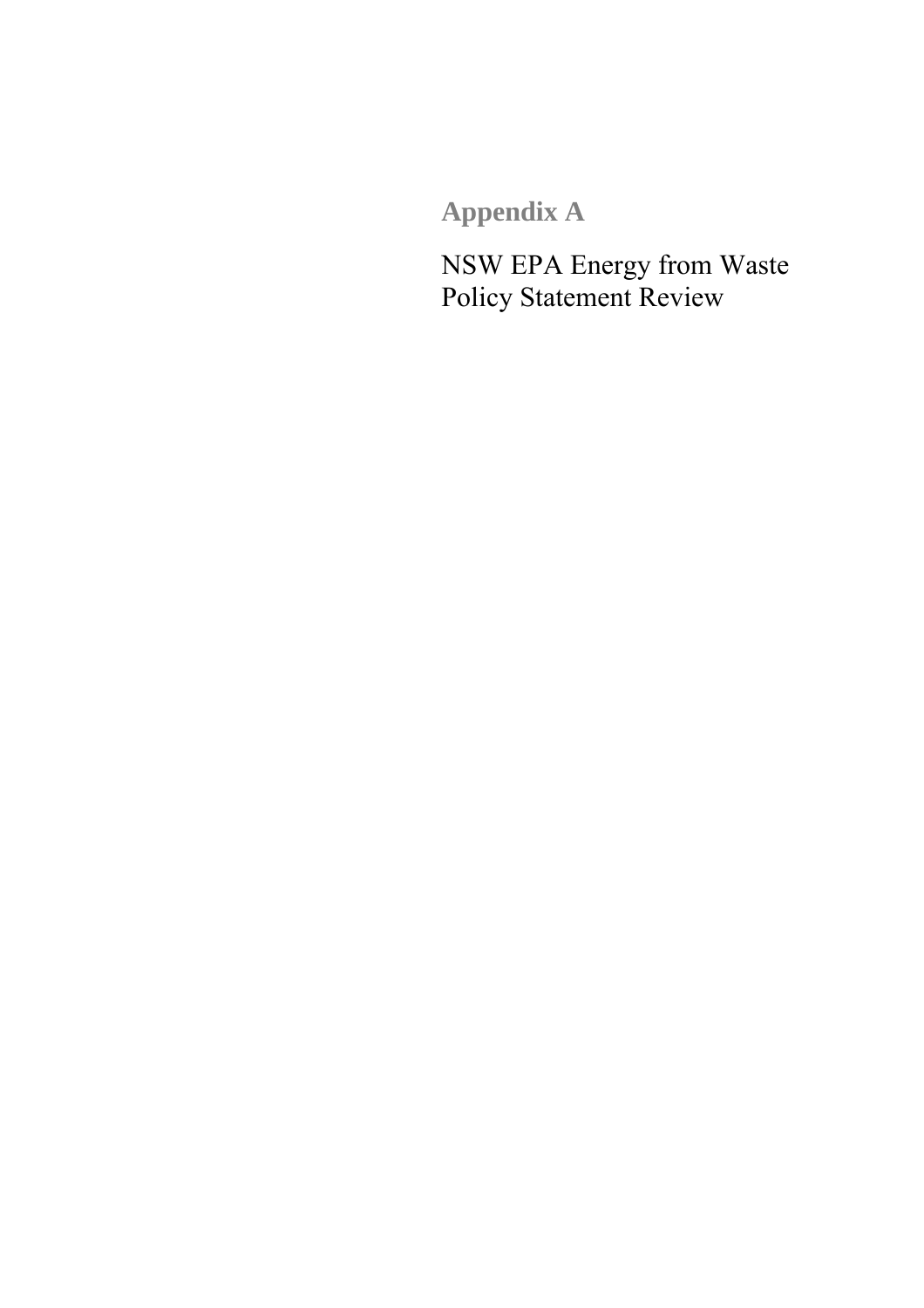**A1**

## **NSW Energy from Waste Policy Statement Review**

| <b>Section</b>                               | Page<br><b>Ref</b> | <b>NSW EfW Policy Criteria</b>                                                                                                                                                                                                                                                                                          | <b>Arup Comments on Fichtner Concept</b><br><b>Study</b>                                                                                                                                                                                                                                                                                                                                                                                                                                                                                                                                                                                                                                                                                                                                                                                      | <b>Arup Comments on EIS</b>                                                                                                                                                                                                                                                                                                                                                                                                                                                                                                                                                                                                                                                                                                                                                   | <b>Arup comments on Waste</b><br><b>Management report</b>                                                                                                                                                                                                                                                                                                                                                                                                          | <b>Suggested conditions</b>                                                                                                                                                                                                                                                                               |
|----------------------------------------------|--------------------|-------------------------------------------------------------------------------------------------------------------------------------------------------------------------------------------------------------------------------------------------------------------------------------------------------------------------|-----------------------------------------------------------------------------------------------------------------------------------------------------------------------------------------------------------------------------------------------------------------------------------------------------------------------------------------------------------------------------------------------------------------------------------------------------------------------------------------------------------------------------------------------------------------------------------------------------------------------------------------------------------------------------------------------------------------------------------------------------------------------------------------------------------------------------------------------|-------------------------------------------------------------------------------------------------------------------------------------------------------------------------------------------------------------------------------------------------------------------------------------------------------------------------------------------------------------------------------------------------------------------------------------------------------------------------------------------------------------------------------------------------------------------------------------------------------------------------------------------------------------------------------------------------------------------------------------------------------------------------------|--------------------------------------------------------------------------------------------------------------------------------------------------------------------------------------------------------------------------------------------------------------------------------------------------------------------------------------------------------------------------------------------------------------------------------------------------------------------|-----------------------------------------------------------------------------------------------------------------------------------------------------------------------------------------------------------------------------------------------------------------------------------------------------------|
| 1. Introduction                              |                    | Facilities proposing to recover energy from waste will need<br>to meet current international best practice techniques,<br>particularly with respect to:<br>process design and control<br>emission control equipment design and control<br>emission monitoring with real-time feedback to<br>the controls of the process | The report defines a concept not the actual<br>proposed development. It is very possible<br>that the concept described may well lead to<br>meeting this criteria, however based on the<br>information provided within the EIS, it<br>cannot be confirmed at present.<br>For example the report states:<br>4.3 A moving grate is likely to offer the<br>most flexible technology. -However, it does<br>not define the type of moving grate that will<br>be utilised.<br>4.4.1 Lists nine options to improve thermal<br>efficiency, however the report does not<br>define the selected option.<br>4.5.1 States that Selective Non Catalytic<br>Reduction (SNCR) is likely to be required<br>however it is not definitive on this<br>requirement.<br>4.5.5 Does not specify the actual reaction<br>to neutralise acid gases, it lists 2 options. | Section 3.10 through 3.17 provides a<br>technical summary of a plant to be<br>supplied by HZI.<br>HZI are one of the leading international<br>WtE technology providers. They have a<br>proven track record in providing WtE that<br>meet international best practice.<br>In section 7.4.4 the report says this<br>requirement is "according to ISO".<br>The developer should explain why this has<br>been added as it is not in the policy.                                                                                                                                                                                                                                                                                                                                   | The Waste management report<br>includes in Appendix $F$ – the<br><b>HZI Plant Operation Outline.</b><br>This document clearly states<br>that this document does not<br>reflect the actual proposed<br>plant configuration and is<br>provided for demonstration<br>purposes only.<br>An operational facility will<br>require a bespoke operational<br>plan written specifically to meet<br>the configuration of the actual<br>facility designed and<br>constructed. | The Proponent should<br>submit for approval a<br>concept design that<br>comprehensively and<br>accurately defines the<br>facility. This should then<br>flow down accurately<br>through all documents and<br>drawings                                                                                      |
| 2. Energy recovery<br>framework and<br>scope |                    | As proposals progress from the concept to detailed<br>development assessment stage, proponents should engage in<br>a genuine dialogue with the community and ensure that<br>planning consent and other approval authorities are<br>provided with accurate and reliable information.                                     | Sections 3.4 and 4.5.7b refer to two stacks<br>one for each phase but the layout diagram<br>shows only one for the whole facility this is<br>inconsistent.<br>Section 4.3.5 States that Gasification is<br>unproven at the scale required.<br>Gasification is proven up to a scale of up to<br>90,000 tpa per line e.g Nippon in Japan<br>operate 42 gasification plants. This may be<br>costly but it is not unproven.                                                                                                                                                                                                                                                                                                                                                                                                                       | The EIS lacks in parts sufficient detail to<br>allow a full and comprehensive<br>examination of the proposal.<br>There is no correlation in feedstock of the<br>reference facilities listed in the EIS to<br>what is being proposed.<br>None of the reference identified reference<br>facilities demonstrate the treatment of<br>C&D waste which is proposed to be 50%<br>of the total feedstock.<br>None of the reference facilities refer to the<br>treatment of floc waste - however it is<br>noted this could be included in other<br>jurisdictions as part of the C&I waste<br>stream.<br>The EIS provides inconsistent information<br>with regard to the estimated development<br>timeframe/schedule of the development.<br>This therefore does not allow the public to | Comment as EIS                                                                                                                                                                                                                                                                                                                                                                                                                                                     | The Proponent should<br>submit for approval the<br>ongoing community<br>engagement programme<br>through the design,<br>construction and<br>commissioning stage.<br>Information used to inform<br>this engagement program<br>should be consistent with the<br>actual 'basis of design' of<br>the facility. |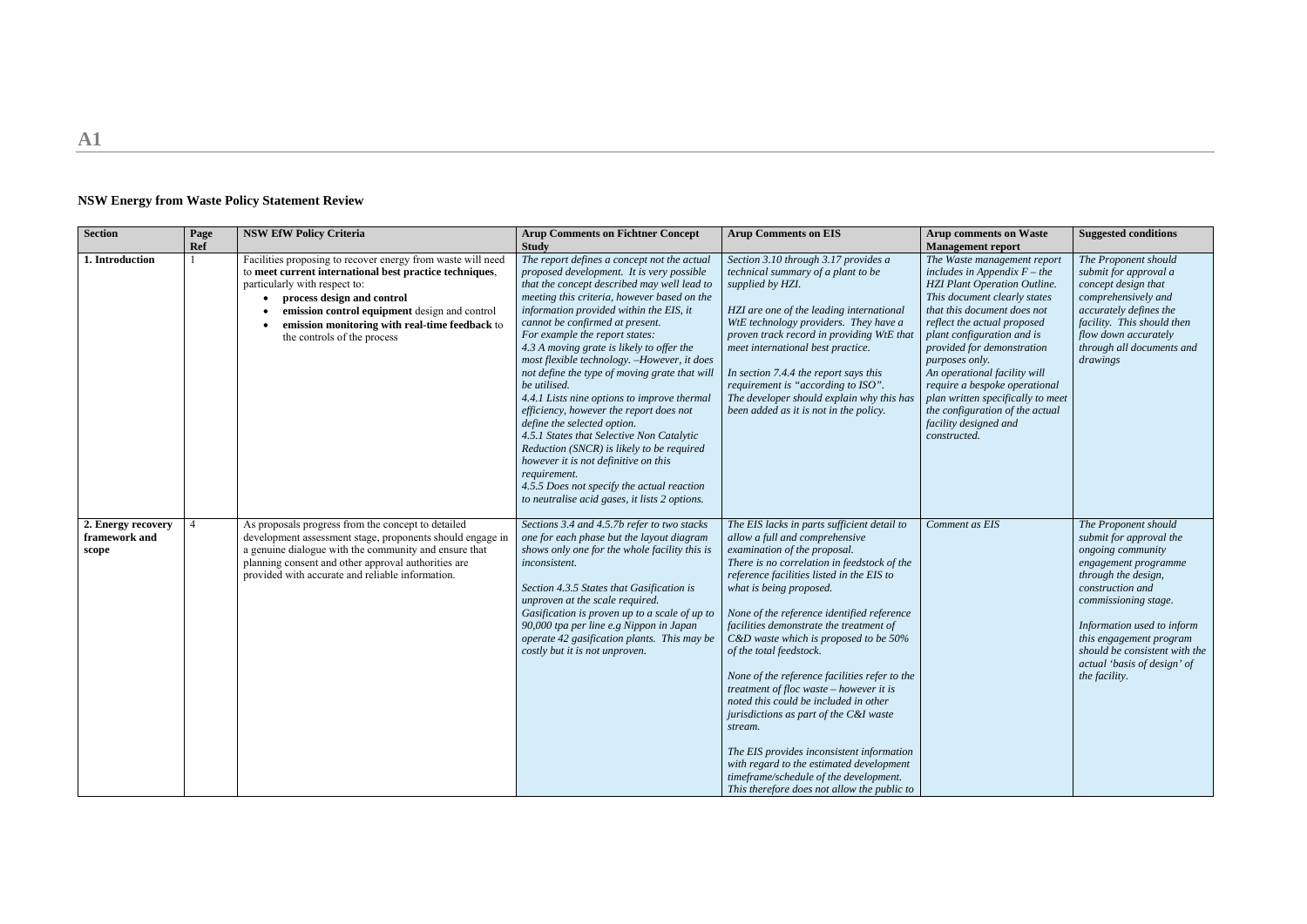| <b>Section</b>             | Page<br><b>Ref</b> | <b>NSW EfW Policy Criteria</b>                                                                                                                                                                                                                                                                                                                                                                                                | <b>Arup Comments on Fichtner Concept</b><br><b>Study</b>                                                                                                                                                                                                                             | <b>Arup Comments on EIS</b>                                                                                                                                                                                                                                                                                                                                                                                                                                                                                                                                                                                                                                                                                                                                                                                                                                                                                                                                                                                            | <b>Arup comments on Waste</b><br><b>Management report</b>                                                                                                                                                                                                                                                            | <b>Suggested conditions</b>                                                                                            |
|----------------------------|--------------------|-------------------------------------------------------------------------------------------------------------------------------------------------------------------------------------------------------------------------------------------------------------------------------------------------------------------------------------------------------------------------------------------------------------------------------|--------------------------------------------------------------------------------------------------------------------------------------------------------------------------------------------------------------------------------------------------------------------------------------|------------------------------------------------------------------------------------------------------------------------------------------------------------------------------------------------------------------------------------------------------------------------------------------------------------------------------------------------------------------------------------------------------------------------------------------------------------------------------------------------------------------------------------------------------------------------------------------------------------------------------------------------------------------------------------------------------------------------------------------------------------------------------------------------------------------------------------------------------------------------------------------------------------------------------------------------------------------------------------------------------------------------|----------------------------------------------------------------------------------------------------------------------------------------------------------------------------------------------------------------------------------------------------------------------------------------------------------------------|------------------------------------------------------------------------------------------------------------------------|
|                            |                    |                                                                                                                                                                                                                                                                                                                                                                                                                               |                                                                                                                                                                                                                                                                                      | fully consider the potential impact<br>associated with the construction program.<br>The traffic impact assessment does not<br>assess the actual proposed full traffic<br>movements associated with the proposed<br>development as it does not consider the<br>movements associated with ash residue<br>removal (min 15,000 one way vehicle<br>movements per year).<br>As evidenced in Appendix X Community<br>Communication and Consultation Report,<br>the majority of the community<br>consultation took place during the latter<br>part of 2013 and the early part of 2014.<br>Given that the EIS has been extensively<br>revised since its original submission in<br>2014 and the proposal is now staged, it<br>would have been reasonable to expect a<br>further round of community consultation<br>to update them of changes made to the<br>proposal.<br>There is a lack of a future plan to actively<br>engage and communicate with the<br>community through all stages of the<br>proposal including operation. |                                                                                                                                                                                                                                                                                                                      |                                                                                                                        |
|                            |                    | The operators of an energy from waste facility will need to<br>be 'good neighbours' - particularly if near a residential<br>setting but also where there are workers in other facilities.<br>This would apply to waste deliveries and operating hours,<br>but most importantly with respect to readily available<br>information about emissions and resource recovery<br>outcomes.                                            | Ongoing community engagement is not<br>adequately described in the report.                                                                                                                                                                                                           | Appendix X Community Communication<br>and Consultation Report provides details<br>of the community engagement to date.<br>There is a lack of a future plan to actively<br>engage and communicate with the<br>community through all stages of the<br>proposal including operation.                                                                                                                                                                                                                                                                                                                                                                                                                                                                                                                                                                                                                                                                                                                                      | Ongoing community<br>engagement is not adequately<br>described in the report.                                                                                                                                                                                                                                        | The Proponent should<br>submit for approval a<br>detailed community<br>engagement plan for the life<br>of the facility |
| 3. Eligible waste<br>fuels | 5                  | The following wastes are categorised by the EPA as eligible<br>waste fuels:<br>biomass from agriculture<br>forestry and sawmilling residues<br>uncontaminated wood waste<br>recovered waste oil<br>organic residues from virgin paper pulp activities<br>5.<br>landfill gas and biogas<br>6.<br>source-separated green waste (used only in<br>processes to produce char)<br>tyres (used only in approved cement kilns).<br>8. | Next Generation NSW Pty Ltd (TNG)<br>proposed feedstock mix does not meet the<br>'eligible waste fuel' requirements.<br>TNG therefore needs to meet the Policy<br>requirements for an energy recovery<br>$\mathbf{f} \mathbf{a}$ cility – as detailed in Section 4 of the<br>Policy. | Section 7.4 states that the proposed<br>facility has been designed to recover<br>energy from waste and waste-derived<br>materials that are not listed as eligible<br>waste fuels. It is stated that the Genesis<br>MPC generates uncontaminated wood<br>waste and source separated green waste<br>but given their saleable value, and are not<br>intended to be used as a fuel for the<br>Facility.                                                                                                                                                                                                                                                                                                                                                                                                                                                                                                                                                                                                                    | Section 5.2 suggests that the<br>Proponent may seek permission<br>to process eligible wastes in the<br>facility<br>This is therefore contrary to the<br>statement made in Section 7.4<br>of the EIS, which does not state<br>that any changes will be made<br>to treat eligible waste fuels<br>through the Facility. | Permission should be<br>obtained from the NSW EPA<br>before processing Eligible<br>Waste Fuels in the facility         |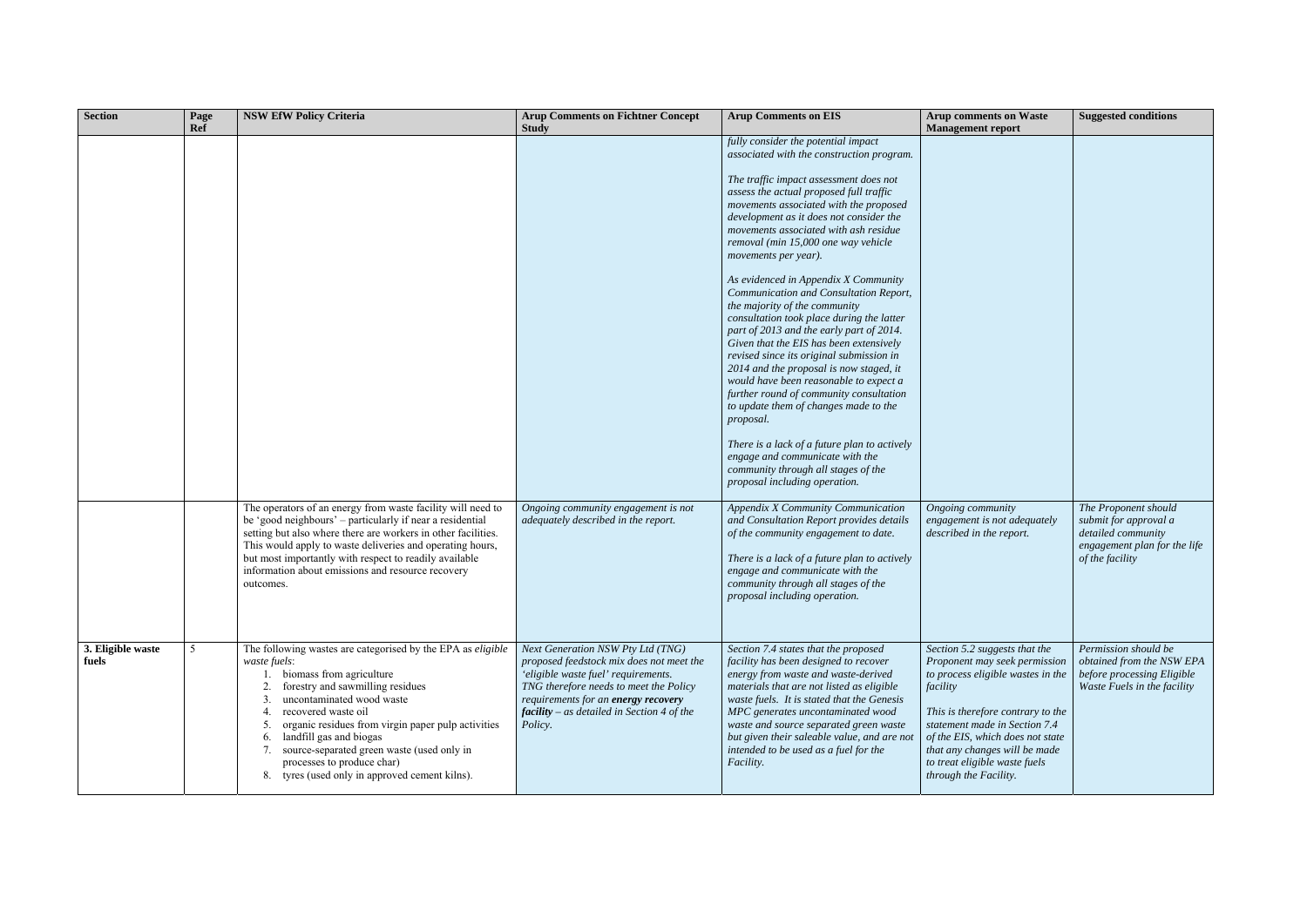| <b>Section</b>                   | Page<br><b>Ref</b> | <b>NSW EfW Policy Criteria</b>                                                                                                                                                                                                                                                                                                                                                                                                               | <b>Arup Comments on Fichtner Concept</b><br><b>Study</b>                                                                                                                                                                                                                                                                                                                                                                                                                                                                                                       | <b>Arup Comments on EIS</b>                                                   | <b>Arup comments on Waste</b><br><b>Management report</b>                                                                                                                                                                                                                                                                                                                                                                                                            | <b>Suggested conditions</b>                                                                                                                                                                                                       |
|----------------------------------|--------------------|----------------------------------------------------------------------------------------------------------------------------------------------------------------------------------------------------------------------------------------------------------------------------------------------------------------------------------------------------------------------------------------------------------------------------------------------|----------------------------------------------------------------------------------------------------------------------------------------------------------------------------------------------------------------------------------------------------------------------------------------------------------------------------------------------------------------------------------------------------------------------------------------------------------------------------------------------------------------------------------------------------------------|-------------------------------------------------------------------------------|----------------------------------------------------------------------------------------------------------------------------------------------------------------------------------------------------------------------------------------------------------------------------------------------------------------------------------------------------------------------------------------------------------------------------------------------------------------------|-----------------------------------------------------------------------------------------------------------------------------------------------------------------------------------------------------------------------------------|
|                                  |                    |                                                                                                                                                                                                                                                                                                                                                                                                                                              |                                                                                                                                                                                                                                                                                                                                                                                                                                                                                                                                                                |                                                                               | Descriptions of waste<br>throughout the Report are<br>unclear, inconsistent and do<br>not align with the Energy from<br>Waste Policy. e.g.<br>1. green waste from the back<br>end of the materials processing<br>facility is described as an<br>eligible waste fuel (only source-<br>separated green waste is a<br>listed eligible waste fuel in the<br>Energy from Waste Policy);<br>2.biosolids are listed within the<br>Commercial and Industrial<br>waste stream |                                                                                                                                                                                                                                   |
| 4. Energy recovery<br>facilities | 6                  | Any facility proposing to thermally treat a waste or waste-<br>derived material that is not a listed eligible waste fuel<br>(Section 3) must meet the requirements to be an energy<br>recovery facility.<br>Energy recovery facilities refer to facilities that thermally<br>treat waste-derived materials that fall outside of the low-<br>risk 'eligible waste fuels'                                                                      |                                                                                                                                                                                                                                                                                                                                                                                                                                                                                                                                                                |                                                                               |                                                                                                                                                                                                                                                                                                                                                                                                                                                                      |                                                                                                                                                                                                                                   |
|                                  |                    | These facilities must therefore demonstrate that they will<br>be using current international best practice techniques,<br>particularly with respect to:<br>process design and control<br>emission control equipment design and control<br>emission monitoring with real-time feedback to<br>$\bullet$<br>the controls of the process<br>arrangements for the receipt of waste<br>management of residues from the energy<br>recovery process. | In various sections, the report states that<br>sections of the plant will be designed to<br>meet the UK's interpretation of the $EU$ 's<br><b>Industrial Emissions Directive.</b><br>There is no clear design statement that the<br>whole facility with be designed to meet the<br>all the requirements of Best Available<br>Techniques (BAT), as specified in the<br>relevant BREF or 'BAT reference<br>document'. Instead reference is made to<br>the design being based on the UK's<br>interpretation of the EU's Industrial<br><b>Emissions Directive.</b> | Refer to comments made under Fichtner<br>Concept Study                        | Refer to comments made under<br><b>Fichtner Concept Study</b>                                                                                                                                                                                                                                                                                                                                                                                                        | Before the development<br>commences the Proponent<br>should submit for approval<br>the fully defined standard to<br>which the whole facility will<br>be designed and operated.<br>For example the EU IED as<br>adopted in the UK. |
|                                  |                    |                                                                                                                                                                                                                                                                                                                                                                                                                                              | It should also be noted that the EU BAT<br>and BREF are currently being reviewed.<br>This is expected to be completed in 2017.                                                                                                                                                                                                                                                                                                                                                                                                                                 |                                                                               |                                                                                                                                                                                                                                                                                                                                                                                                                                                                      | The Proponent should<br>provide a comparison of the<br>design to the EU BREF for<br>energy from waste facilities.                                                                                                                 |
|                                  |                    |                                                                                                                                                                                                                                                                                                                                                                                                                                              | Consideration of how the design meets or<br>compares to the EU BREF should be<br>undertaken by the proponent.                                                                                                                                                                                                                                                                                                                                                                                                                                                  |                                                                               |                                                                                                                                                                                                                                                                                                                                                                                                                                                                      | The Proponent should note<br>that the facility's design will<br>be compared to the standard<br>in force at the time the<br>facility is approved to<br>proceed.                                                                    |
|                                  |                    |                                                                                                                                                                                                                                                                                                                                                                                                                                              | The report states in 4.5.10 that the flue gas<br>treatment plant will be located outside. The                                                                                                                                                                                                                                                                                                                                                                                                                                                                  | Table 3 indicates a flue gas treatment<br>building size. The Proponent should |                                                                                                                                                                                                                                                                                                                                                                                                                                                                      | Before the development<br>commences the Proponent                                                                                                                                                                                 |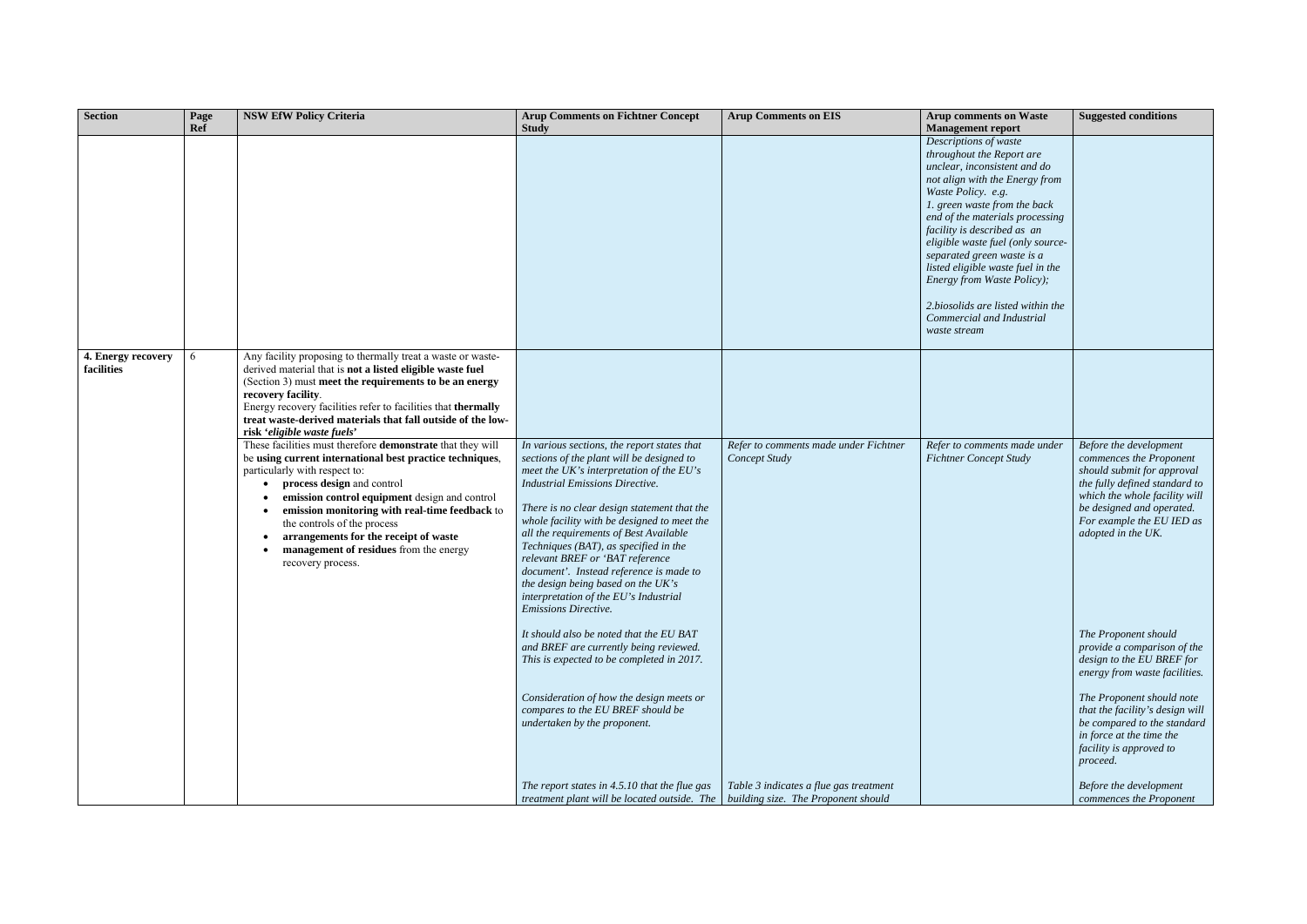| <b>Section</b> | Page<br><b>Ref</b> | <b>NSW EfW Policy Criteria</b> | <b>Arup Comments on Fichtner Concept</b><br><b>Study</b>                                                                                                                                                                                                                                                                                                                                                                                                                                                                                                                                                       | <b>Arup Comments on EIS</b>                                                                                                                                                                 | <b>Arup comments on Waste</b><br><b>Management report</b>                                                                                                                                       | <b>Suggested conditions</b>                                                                                                                                                                                                                                                                                      |
|----------------|--------------------|--------------------------------|----------------------------------------------------------------------------------------------------------------------------------------------------------------------------------------------------------------------------------------------------------------------------------------------------------------------------------------------------------------------------------------------------------------------------------------------------------------------------------------------------------------------------------------------------------------------------------------------------------------|---------------------------------------------------------------------------------------------------------------------------------------------------------------------------------------------|-------------------------------------------------------------------------------------------------------------------------------------------------------------------------------------------------|------------------------------------------------------------------------------------------------------------------------------------------------------------------------------------------------------------------------------------------------------------------------------------------------------------------|
|                |                    |                                | report often quotes UK standards. In the<br>UK flue gas treatment plants are normally<br>enclosed by buildings.                                                                                                                                                                                                                                                                                                                                                                                                                                                                                                | confirm the extend the FGT plant is<br>enclosed                                                                                                                                             |                                                                                                                                                                                                 | should submit for approval<br>the building enclosing FGT<br>plant.                                                                                                                                                                                                                                               |
|                |                    |                                | Arrangements for the management for the<br>receipt of incoming waste is provided in<br>Section 5.                                                                                                                                                                                                                                                                                                                                                                                                                                                                                                              | Arrangements for the management for the<br>receipt of incoming waste is provided in<br>Section 3.8 Weighing, Checking and<br>Reception.                                                     | Arrangements for the<br>management for the receipt of<br>incoming waste is provided in<br>Section 3.5.2                                                                                         | Before receipt of any waste<br>at the facility the proponent<br>should submit for approval a<br>comprehensive suite of<br>operational procedures for<br>the weighing, checking and<br>handling of incoming waste<br>fuels.                                                                                       |
|                |                    |                                | There are a number of inconsistencies<br>throughout the whole EIS on ash<br>generation.                                                                                                                                                                                                                                                                                                                                                                                                                                                                                                                        | Inconsistency with figures in Main EIS<br>Section 3.11 quoted for ash quantities/                                                                                                           | Appendix H provides a<br>calculation of ash generation.<br>States that c20% bottom ash                                                                                                          | The proponent to provide<br>accurate consistent data on<br>ash generation from the                                                                                                                                                                                                                               |
|                |                    |                                | This report states for fuel input at 10MJ/kg<br>that 20% ash will be generated.<br>For design fuel input of 12.34MJ/kg that<br>11.53% ash will be generated. Figures<br>provided though to not equate to these<br>percentages.<br>Table 5.7 Ash and residue - figures in this<br>table are inconsistent with those quoted in<br>Section 4.7.<br>Section 2.10 states bottom ash of 23.8%<br>and design of 11.8%. This range should be<br>explained by the Proponent as it is not<br>normal for this type of facility. Section 4.7<br>states that the maximum ash concentration<br>is 20%, this is inconsistent. | Section 10.5 states a bottom ash of 24.4%                                                                                                                                                   | (dry) will be generated based<br>on design fuel CV. This appears<br>very high and could be justified<br>by the Proponent with<br>reference to other facilities<br>treating similar waste types. | facility drawing reference to<br>similar facilities using a<br>similar feedstock of a<br>similar composition, ratio<br>and CV.                                                                                                                                                                                   |
|                |                    |                                | The report states in 4.7 that bottom ash will $\mid$ The EIS states the Proponent will engage<br>be landfilled or recycled as aggregate, but $\parallel$ with the EPA to means of recycling the<br>does not define the treatment process for<br>the bottom ash is recycled, or define end<br>markets.                                                                                                                                                                                                                                                                                                          | bottom ash.                                                                                                                                                                                 | Table 8 lists possible disposal<br>options for all ashes                                                                                                                                        | All ashes from the facility<br>will be directed to<br>appropriate landfill until the<br><b>NSW EPA</b> approves<br>otherwise.                                                                                                                                                                                    |
|                |                    |                                | The report does not define the further<br>treatment of boiler and FGT residues.<br>The treatment of residues is not adequately<br>defined in the report.                                                                                                                                                                                                                                                                                                                                                                                                                                                       | Section 10.6 states the APC residue will<br>be treated offsite and landfilled. Also that<br>the boiler ash will combined with the APC<br>residue unless it can be proven to be<br>reusable. | 3.7.1 highlights that the APC<br>may be classified as hazardous                                                                                                                                 | It should be noted that the<br>EPA considers that:<br>If the material is classified<br>as hazardous the material<br>must be immobilised before<br>transport to landfill for<br>disposal. EPA policy is not<br>to issue Resource Recovery<br>Orders or Exemptions for<br>restricted solid or hazardous<br>wastes. |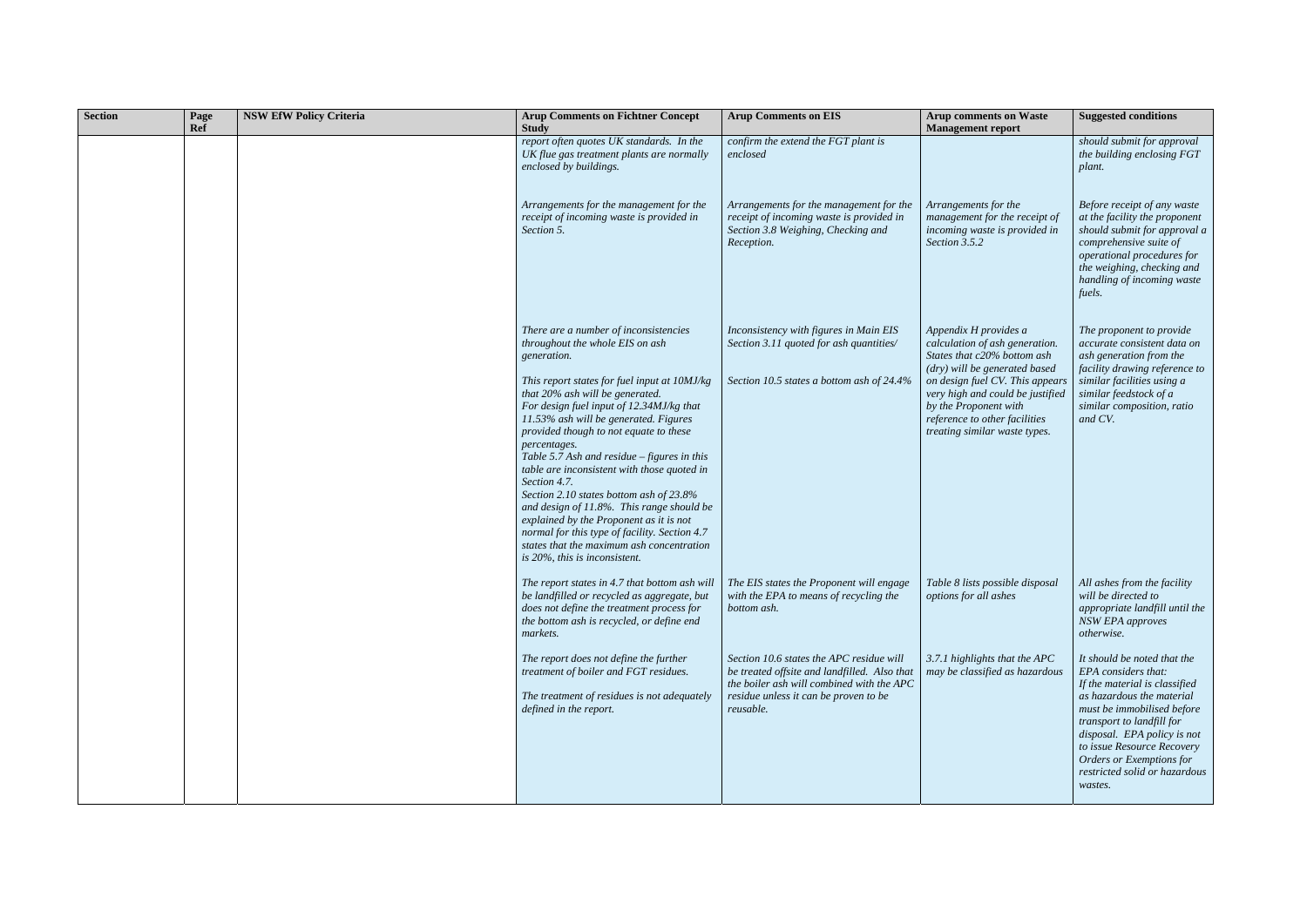| <b>Section</b>            | Page<br>Ref | <b>NSW EfW Policy Criteria</b>                                                                                                                                                                                                                                                                                                                                         | <b>Arup Comments on Fichtner Concept</b><br><b>Study</b>                                                                                                                                                                                                                                                                                                                                                                                                                                                                                                                                                                                                                                                                                                                                                                                                                                                                                                                                                                                                                                                                                                                         | <b>Arup Comments on EIS</b>                                                                                                                                                                                                                                                                                                                                                                                                                                                                                                                                                                                                                                                                                                                          | <b>Arup comments on Waste</b><br><b>Management report</b>                                                                                                                                                                                                                                                                                                                                                                                               | <b>Suggested conditions</b>                                                                                                                                                                                                                                                                                            |
|---------------------------|-------------|------------------------------------------------------------------------------------------------------------------------------------------------------------------------------------------------------------------------------------------------------------------------------------------------------------------------------------------------------------------------|----------------------------------------------------------------------------------------------------------------------------------------------------------------------------------------------------------------------------------------------------------------------------------------------------------------------------------------------------------------------------------------------------------------------------------------------------------------------------------------------------------------------------------------------------------------------------------------------------------------------------------------------------------------------------------------------------------------------------------------------------------------------------------------------------------------------------------------------------------------------------------------------------------------------------------------------------------------------------------------------------------------------------------------------------------------------------------------------------------------------------------------------------------------------------------|------------------------------------------------------------------------------------------------------------------------------------------------------------------------------------------------------------------------------------------------------------------------------------------------------------------------------------------------------------------------------------------------------------------------------------------------------------------------------------------------------------------------------------------------------------------------------------------------------------------------------------------------------------------------------------------------------------------------------------------------------|---------------------------------------------------------------------------------------------------------------------------------------------------------------------------------------------------------------------------------------------------------------------------------------------------------------------------------------------------------------------------------------------------------------------------------------------------------|------------------------------------------------------------------------------------------------------------------------------------------------------------------------------------------------------------------------------------------------------------------------------------------------------------------------|
|                           |             |                                                                                                                                                                                                                                                                                                                                                                        | The report specifies the noise sources from<br>a number of sources but does not define the<br>noise expected outside the building or at<br>the site boundary.                                                                                                                                                                                                                                                                                                                                                                                                                                                                                                                                                                                                                                                                                                                                                                                                                                                                                                                                                                                                                    | Noise is addressed in the $EIS - Ch$ 14<br>Noise Assessment                                                                                                                                                                                                                                                                                                                                                                                                                                                                                                                                                                                                                                                                                          |                                                                                                                                                                                                                                                                                                                                                                                                                                                         | The Proponent to provide an<br>assessment of the impact of<br>traffic by traffic movements<br>associated with ash removal<br>from site.                                                                                                                                                                                |
|                           |             | Energy recovery facilities must use technologies that are<br>proven, well understood and capable of handling the<br>expected variability and type of waste feedstock.<br>This must be demonstrated through reference to fully<br>operational plants using the same technologies and<br>treating like waste streams in other similar jurisdictions.                     | In section 2.2 the report states that the<br>range of acceptable fuels needs to be as<br>wide as practical. In section 3.1 the report<br>goes on to say the assumptions should be<br>confirmed with the potential supplier.<br>Section 4.2 also talks of maximum fuel<br>flexibility.<br>These comments are true but they does not<br>assist in defining the limits and range of<br>allowable wastes.<br>The report does not attempt to demonstrate<br>compliance with this section of the policy.<br>Table 4 of this report lists the<br>characteristics of suitable and unsuitable<br>wastes for moving grate technologies.<br>Listed in the criteria as unsuitable is waste<br>with an $NCV < 7MJ/kg$ .<br>Table 4 also lists virgin wood and saw dust<br>as being unsuitable.<br>Table 1 provides a compositional<br>breakdown of the proposed feedstocks.<br>This includes Green organics (GO)<br>residual. This has a CV listed as 6.31<br>MJ/kg. Therefore this would be deemed<br>unsuitable as per Table 4.<br>The composition of floc waste listed in<br>Table 1 is different to the composition of<br>floc waste listed in Table 7 of the waste<br>management report. | Table 18 states that 50% of the design<br>fuel mix is Mixed C&D waste and 14% is<br>floc waste as C&I waste.<br>Table 4 details the 5 reference plants.<br>C&D and floc waste are not specified as a<br>fuel in these reference facilities which<br>equate to $c64\%$ of the waste input.<br>Section 3.5 does not demonstrate that the<br>jurisdictions of the reference facilities are<br>similar to the proposed facility.<br>For these reasons the EIS does not<br>demonstrate compliance with the policy.<br>The CRW waste passes through a<br>shredder to give a material size of<br>450mm. Table 18 states that 25% of the<br>whole waste stream is wood. The<br>Proponent should confirm what further<br>shredding of the wood is undertaken. | The composition of floc waste<br>listed in Table 1 is different to<br>the composition of floc waste<br>listed in Table 7 of the waste<br>management report.<br>The report indicates certain<br>contaminated woods will be<br>removed from the waste<br>streams.<br>Explanation on how<br>contaminated woods, virgin<br>wood and sawdust will be<br>removed from the waste stream<br>given the high percentage of<br>wood waste needs to be<br>provided. | Before development<br>commences the Proponent<br>should submit for approval<br>information that<br>demonstrates this clause of<br>the policy has been met<br>including referencing fully<br>operational plants using the<br>same technologies and<br>treating like waste streams<br>in other similar<br>jurisdictions. |
| <b>Technical criteria</b> | -6          | The gas resulting from the process should be raised, after<br>the last injection of combustion air, in a controlled and<br><b>homogenous fashion</b> and even under the most unfavourable<br>conditions to a minimum temperature of 850°C for at<br>least 2 seconds (as measured near the inner wall or at<br>another representative point of the combustion chamber). | Refer to comments made under Section 4:<br>Energy Recovery Facilities. The report<br>states $850^{\circ}$ C for at least 2 seconds                                                                                                                                                                                                                                                                                                                                                                                                                                                                                                                                                                                                                                                                                                                                                                                                                                                                                                                                                                                                                                               | Subject to comment in item 6 above.<br>The report indicates compliance with this<br>standard                                                                                                                                                                                                                                                                                                                                                                                                                                                                                                                                                                                                                                                         | Comment as EIS                                                                                                                                                                                                                                                                                                                                                                                                                                          | Before development<br>commences the Proponent<br>should submit for approval<br>information that<br>demonstrates this clause of<br>the policy has been met.                                                                                                                                                             |
|                           |             | If a waste has a content of more than 1% of halogenated<br>organic substances, expressed as chlorine, the<br>temperature should be raised to 1100°C for at least 2<br>seconds after the last injection of air.                                                                                                                                                         | In 4.2.2 the report states a maximum design<br>$Cl$ of 1%. The maximum allowable range<br>of Cl should be confirmed by the<br>Proponent.                                                                                                                                                                                                                                                                                                                                                                                                                                                                                                                                                                                                                                                                                                                                                                                                                                                                                                                                                                                                                                         | The report highlights the difference in the<br>wording between the NSW policy and<br>IED. The NSW EPA policy applies to all                                                                                                                                                                                                                                                                                                                                                                                                                                                                                                                                                                                                                          | Comment as EIS                                                                                                                                                                                                                                                                                                                                                                                                                                          | Before development<br>commences the Proponent<br>should submit for approval<br>information that                                                                                                                                                                                                                        |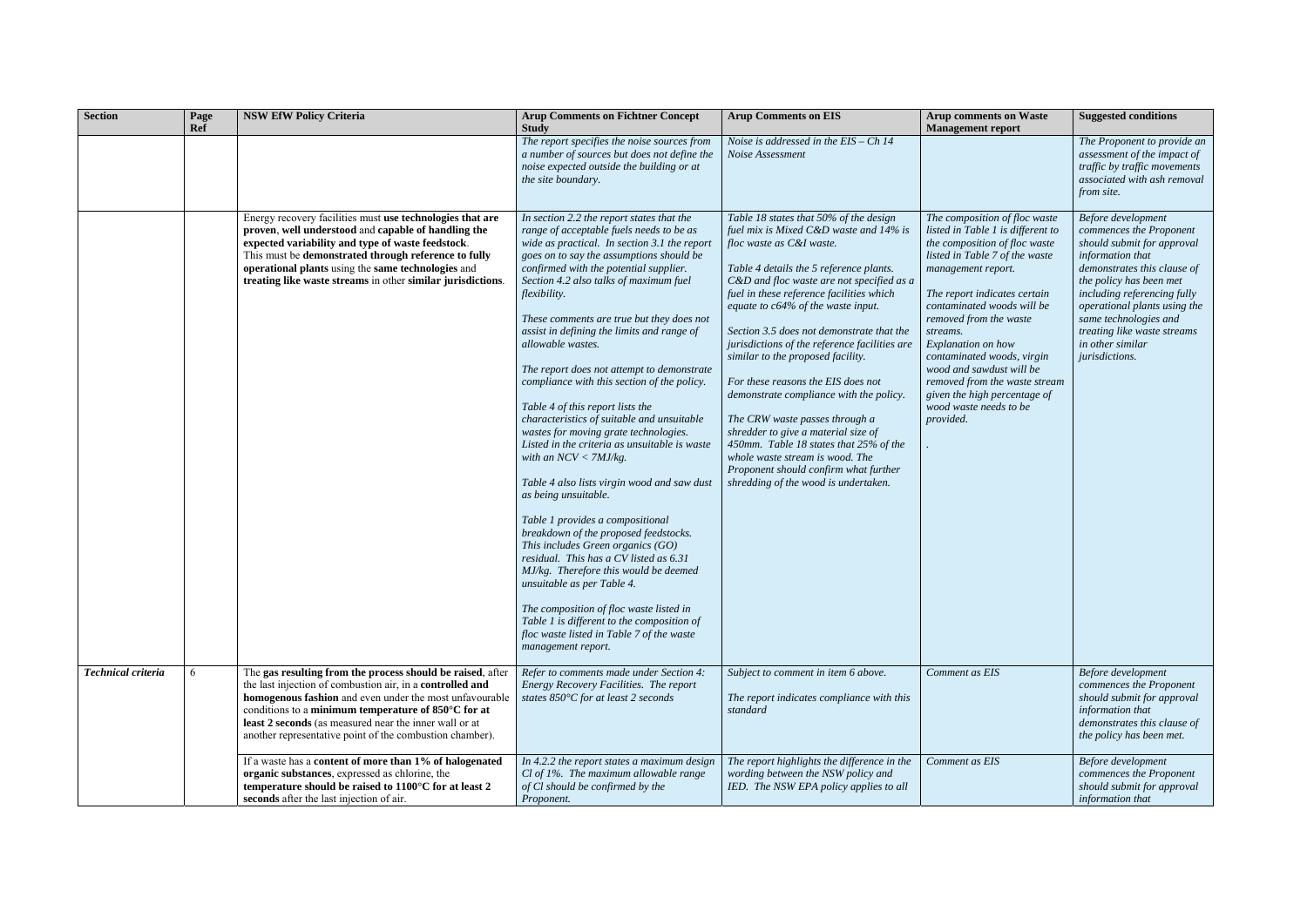| <b>Section</b> | Page<br>Ref | <b>NSW EfW Policy Criteria</b>                                                                                                                                                                                        | <b>Arup Comments on Fichtner Concept</b><br><b>Study</b>                                                                                                    | <b>Arup Comments on EIS</b>                                                                                                                                                                                                                                                                                                                  | <b>Arup comments on Waste</b><br><b>Management report</b> | <b>Suggested conditions</b>                                                                                                                                |
|----------------|-------------|-----------------------------------------------------------------------------------------------------------------------------------------------------------------------------------------------------------------------|-------------------------------------------------------------------------------------------------------------------------------------------------------------|----------------------------------------------------------------------------------------------------------------------------------------------------------------------------------------------------------------------------------------------------------------------------------------------------------------------------------------------|-----------------------------------------------------------|------------------------------------------------------------------------------------------------------------------------------------------------------------|
|                |             |                                                                                                                                                                                                                       |                                                                                                                                                             | waste not just Hazardous waste as in the<br>IED.                                                                                                                                                                                                                                                                                             |                                                           | demonstrates this clause of<br>the policy has been met.                                                                                                    |
|                |             |                                                                                                                                                                                                                       |                                                                                                                                                             | Hazardous Waste incinerators are<br>designed for $1100^{\circ}$ C, to ensure<br>destruction of the difficult waste<br>processed. This is based on considerable<br>practical experience.                                                                                                                                                      |                                                           |                                                                                                                                                            |
|                |             |                                                                                                                                                                                                                       |                                                                                                                                                             | Similar practical experience shows that<br>850 $\degree$ C is sufficiently high for the<br>destruction of MSW and C&I wastes,<br>where the chlorine concentration of the<br>waste feed to the grate is normal up to<br>1%. This is done to prevent excessive<br>corrosion of the boiler and shock loading<br>of chlorine into the FGT plant. |                                                           |                                                                                                                                                            |
|                |             |                                                                                                                                                                                                                       |                                                                                                                                                             | Small quantities of waste with higher<br>concentrations of Chlorine can be<br>accepted into the pit but they would need<br>to be mixed with other waste before<br>feeding onto the grate.                                                                                                                                                    |                                                           |                                                                                                                                                            |
|                |             |                                                                                                                                                                                                                       |                                                                                                                                                             | MSW and C&I incinerators are not<br>designed to receive 8 or 10% chlorine as<br>suggested in the report.                                                                                                                                                                                                                                     |                                                           |                                                                                                                                                            |
|                |             |                                                                                                                                                                                                                       |                                                                                                                                                             | The report suggests that higher<br>temperatures do not allow efficient energy<br>recovery. In general coal or gas power<br>stations work at higher temperatures and<br>efficiencies.                                                                                                                                                         |                                                           |                                                                                                                                                            |
|                |             |                                                                                                                                                                                                                       |                                                                                                                                                             | The energy efficiency of an energy from<br>waste plant is more complex than implied<br>in the report, for example, possible high<br>temperature chlorine corrosion of the<br>boiler limits the input temperature to the<br>boiler.                                                                                                           |                                                           |                                                                                                                                                            |
|                |             |                                                                                                                                                                                                                       |                                                                                                                                                             | The Proponent should define the design<br>chlorine input level of the incinerator.                                                                                                                                                                                                                                                           |                                                           |                                                                                                                                                            |
|                |             | The process and air emissions from the facility must satisfy<br>at a minimum the requirements of the Group 6 emission<br>standards within the Protection of the Environment<br>Operations (Clean Air) Regulation 2010 | Refer to comments made under Section 4:<br>Energy Recovery Facilities. The IED<br>requires tighter emissions controls and<br>exceeds the Group 6 emissions. | Comment as Concept study                                                                                                                                                                                                                                                                                                                     | Comment as Concept study                                  | Before development<br>commences the Proponent<br>should submit for approval<br>information that<br>demonstrates this clause of<br>the policy has been met. |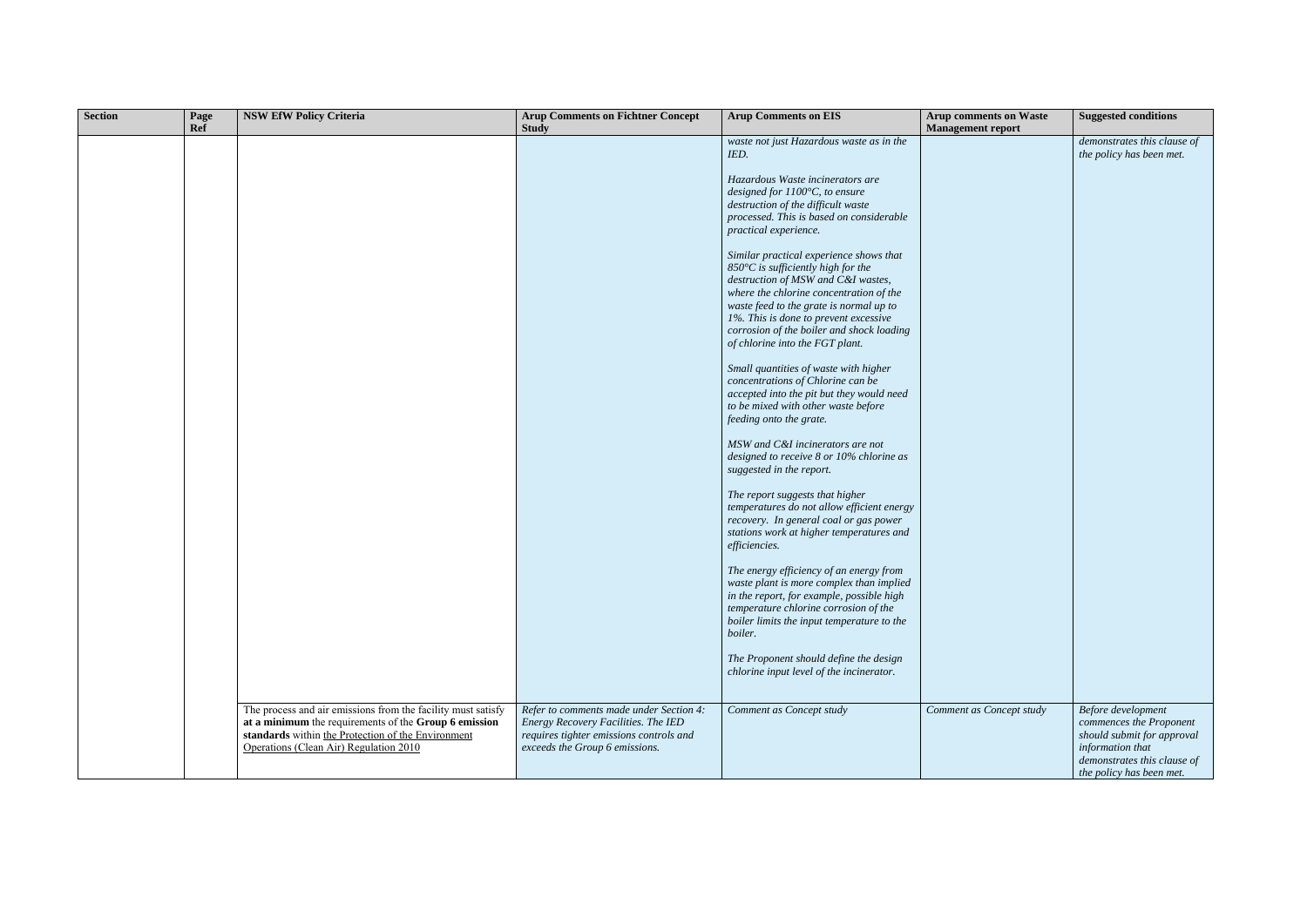| <b>Section</b><br>Page<br><b>Ref</b>  | <b>NSW EfW Policy Criteria</b>                                                                                                                                                                                                                                                                                                                                                                                                                                                                                                                                                                                                                                            | <b>Arup Comments on Fichtner Concept</b><br><b>Study</b>                                                                                          | <b>Arup Comments on EIS</b>                                                                                                                                                                                                                                                                                                                                                                                                                                                          | <b>Arup comments on Waste</b><br><b>Management report</b> | <b>Suggested conditions</b>                                                                                                                                |
|---------------------------------------|---------------------------------------------------------------------------------------------------------------------------------------------------------------------------------------------------------------------------------------------------------------------------------------------------------------------------------------------------------------------------------------------------------------------------------------------------------------------------------------------------------------------------------------------------------------------------------------------------------------------------------------------------------------------------|---------------------------------------------------------------------------------------------------------------------------------------------------|--------------------------------------------------------------------------------------------------------------------------------------------------------------------------------------------------------------------------------------------------------------------------------------------------------------------------------------------------------------------------------------------------------------------------------------------------------------------------------------|-----------------------------------------------------------|------------------------------------------------------------------------------------------------------------------------------------------------------------|
|                                       | There must be continuous measurements of NOx, CO,<br>particles (total), total organic compounds, HCl, HF and<br>SO2. This data must be made available to the EPA in real-<br>time graphical publication and a weekly summary of<br>continuous monitoring data and compliance with emissions<br>limits published on the internet. The continuous<br>measurement of HF may be omitted if treatment stages for<br>HCl are used which ensure that the emission limit value for<br>HCl is not being exceeded.                                                                                                                                                                  | Refer to comments made under Section 4:<br>Energy Recovery Facilities Assuming this is<br>complied with, this requirement will be met.            | Refer to comments made under Section 4:<br><b>Energy Recovery Facilities</b><br>The report indicates compliance with this<br>standard                                                                                                                                                                                                                                                                                                                                                | Comment as EIS                                            | Before development<br>commences the Proponent<br>should submit for approval<br>information that<br>demonstrates this clause of<br>the policy has been met. |
|                                       | There must be <b>continuous measurements</b> of the following<br>operational parameters: temperature at a representative<br>point in the combustion chamber; concentration of oxygen;<br>pressure and temperature in the stack; and water vapour<br>content of the exhaust gas.                                                                                                                                                                                                                                                                                                                                                                                           | Refer to comments made under Section 4:<br>Energy Recovery Facilities Assuming this is<br>complied with, this requirement will be met.            | Refer to comments made under Section 4:<br><b>Energy Recovery Facilities.</b><br>The report indicates compliance with this<br>standard                                                                                                                                                                                                                                                                                                                                               | Comment as EIS                                            | Before development<br>commences the Proponent<br>should submit for approval<br>information that<br>demonstrates this clause of<br>the policy has been met. |
|                                       | As part of the environment protection licence conditions of<br>any energy recovery facilities, the EPA will require<br>operators to undertake proof of performance (POP) trials to<br>demonstrate compliance with air emissions standards.<br>Following successful POP trials, there must be at least two<br>measurements per year of heavy metals, polycyclic aromatic<br>hydrocarbons, and chlorinated dioxins and furans. One<br>measurement at least every three months shall be carried out<br>for the first 12 months of operation. If and when appropriate<br>measurement techniques are available, continuous<br>monitoring of these pollutants will be required. | Refer to comments made under Section 4:<br><b>Energy Recovery Facilities.</b><br>Assuming this is complied with, this<br>requirement will be met. | Pag85 of the EIS states that:<br>TNG will fully comply with all EPA<br>requirements, allowing independent<br>personnel to conduct proof of<br>performance trials at any time.<br>The EPA consider that the onus of proof<br>is on the Proponent to provide proof of<br>performance and it is the view of the EPA<br>that the information provided does not<br>show that proof of performance trials will<br>be undertaken to demonstrate compliance<br>with air emissions standards. | Comment as EIS                                            | Before development<br>commences the Proponent<br>should submit for approval<br>information that<br>demonstrates this clause of<br>the policy has been met. |
|                                       | The total organic carbon (TOC) or loss on ignition (LOI)<br>content of the slag and bottom ashes must not be greater<br>than $3\%$ or $5\%$ , respectively, of the dry weight of the<br>material.                                                                                                                                                                                                                                                                                                                                                                                                                                                                         | The report is silent on this requirement.                                                                                                         | The EIS states that the HZI plant will<br>comply with this requirement (Table 9)                                                                                                                                                                                                                                                                                                                                                                                                     | Comment as EIS                                            | Before development<br>commences the Proponent<br>should submit for approval<br>information that<br>demonstrates this clause of<br>the policy has been met. |
|                                       | Waste feed interlocks are required to prevent waste from<br>being fed to the facility when the required temperature has<br>not been reached either at start-up or during operation.                                                                                                                                                                                                                                                                                                                                                                                                                                                                                       | See comment in item 6. Assuming this is<br>complied with, this requirement will be met.                                                           | The report indicates compliance with this<br>standard                                                                                                                                                                                                                                                                                                                                                                                                                                | Comment as EIS                                            | Before development<br>commences the Proponent<br>should submit for approval<br>information that<br>demonstrates this clause of<br>the policy has been met. |
| <b>Thermal efficiency</b><br>criteria | The net energy produced from thermally treating that<br>waste, including the energy used in applying best<br>practice techniques, must therefore be positive.                                                                                                                                                                                                                                                                                                                                                                                                                                                                                                             | This requirement should be met by the<br>facility.                                                                                                | See comment in Concept study                                                                                                                                                                                                                                                                                                                                                                                                                                                         |                                                           | Before development<br>commences the Proponent<br>should submit for approval<br>information that<br>demonstrates this clause of<br>the policy has been met. |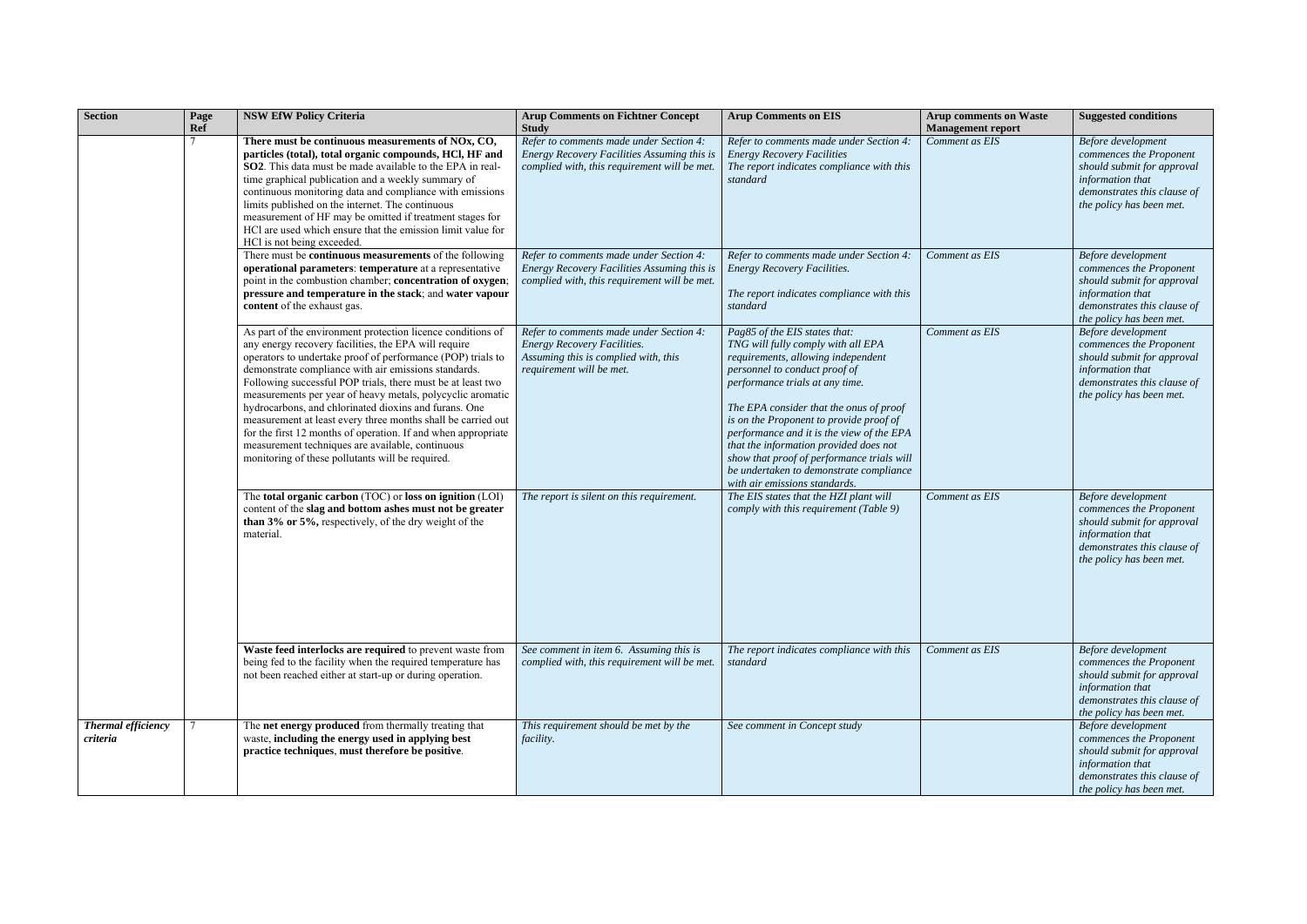| <b>Section</b>                       | Page<br>Ref | <b>NSW EfW Policy Criteria</b>                                                                                                                                                                                                                                                                                                                                                                                 | <b>Arup Comments on Fichtner Concept</b><br><b>Study</b>                                                                                                                                                                                                                                                                                                                  | <b>Arup Comments on EIS</b>                                                                                                                                                                                                                                                                                                                                                                                                                                                                                                                | <b>Arup comments on Waste</b><br><b>Management report</b>                                                                                                                                                                | <b>Suggested conditions</b>                                                                                                                                                                                                                                                                                                                                                                                                                                                                                                |
|--------------------------------------|-------------|----------------------------------------------------------------------------------------------------------------------------------------------------------------------------------------------------------------------------------------------------------------------------------------------------------------------------------------------------------------------------------------------------------------|---------------------------------------------------------------------------------------------------------------------------------------------------------------------------------------------------------------------------------------------------------------------------------------------------------------------------------------------------------------------------|--------------------------------------------------------------------------------------------------------------------------------------------------------------------------------------------------------------------------------------------------------------------------------------------------------------------------------------------------------------------------------------------------------------------------------------------------------------------------------------------------------------------------------------------|--------------------------------------------------------------------------------------------------------------------------------------------------------------------------------------------------------------------------|----------------------------------------------------------------------------------------------------------------------------------------------------------------------------------------------------------------------------------------------------------------------------------------------------------------------------------------------------------------------------------------------------------------------------------------------------------------------------------------------------------------------------|
|                                      |             | To meet the thermal efficiency criteria, facilities must<br>demonstrate that at least 25% of the energy generated<br>from the thermal treatment of the material will be captured<br>as electricity (or an equivalent level of recovery for<br>facilities generating heat alone).                                                                                                                               | In 3.2 the report states a net electrical<br>efficiency of approximately 30%. In section<br>9 the report states the EPA policy requires<br>R1 to be met, this is incorrect. It then goes<br>on to demonstrate the facility will meet the<br>requirements of R1. This is not reliable<br>and should be confirmed against the<br>seasonal ambient air conditions in Sydney. | The EIS assumes a net electrical<br>production of 30% but does not<br>demonstrate through calculations.<br>The Proponent should demonstrate the<br>seasonal electrical efficiency based on<br>Sydney climatic conditions.                                                                                                                                                                                                                                                                                                                  | The thermal efficiency criteria<br>is addressed in Section 5.6                                                                                                                                                           | Before development<br>commences the Proponent<br>should submit for approval<br>information that<br>demonstrates this clause of<br>the policy has been met.                                                                                                                                                                                                                                                                                                                                                                 |
|                                      |             | Energy recovery facilities must also demonstrate that any<br>heat generated by the thermal processing of waste is<br>recovered as far as practicable, including use of waste<br>heat for steam or electricity generation or for process<br>heating of combined heat and power schemes.                                                                                                                         | The reports states that heat will be<br>recovered to make steam for electricity.<br>The report states that the facility will be<br>designed to be capable of being modified to<br>provide CHP should a user of the heat be<br>found.                                                                                                                                      |                                                                                                                                                                                                                                                                                                                                                                                                                                                                                                                                            | The report states that provision<br>will be made for CHP.                                                                                                                                                                | Before the development<br>commences a market study<br>of the possible heat and<br>cooling market should be<br>submitted for approval. This<br>market study should be<br>repeated every 3 years till a<br>use for the heat is found.<br>Demonstration of how the<br>design can be modified to<br>allow for heat recovery<br>needs to provided, an<br>assessment of construction<br>impacts associated with this<br>modification needs to be<br>undertaken.                                                                  |
| <b>Resource recovery</b><br>criteria |             | The policy statement's objectives in setting resource<br>recovery criteria are to:<br>promote the source separation of waste where<br>technically and economically achievable<br>drive the use of best practice material recovery<br>processes<br>ensure only the residual from bona-fide resource<br>$\bullet$<br>recovery operations are eligible for use as a<br>feedstock for an energy recovery facility. | The report does not adequately<br>demonstrate this requirement will be met.                                                                                                                                                                                                                                                                                               | To compare the sorting line of the MPC<br>with best practice materials recovery a<br>full description of the sorting line is<br>required. Section 2.2.5 states the waste is<br>sorted automatically but does not<br>describe how.<br>Statement made that the Genesis MPC<br>environmental management procedures<br>has been developed in accordance with<br>best practice to maximise resource<br>recovery and minimise biodegradable<br>material from being landfilled in<br>accordance with relevant legislative<br><i>requirements.</i> | Similar to the EIS comment<br>section 3.5.2 does not<br>adequately describe the sorting<br>process.                                                                                                                      | The proponent needs to<br>provide evidence that any<br>residual waste material<br>accepted at the facility is<br>eligible for use as a<br>feedstock.<br>Copies of the Environmental<br><b>Management Procedures</b><br>should be provided to<br>demonstrate how best<br>practice is being<br>benchmarked and is being<br>achieved.<br>Approval must be sought in<br>advance for the acceptance<br>of feedstocks not listed in<br>Schedule XX of the Approval<br>or in quantities exceeding<br>those listed in Schedule XX. |
|                                      | 8           | Energy recovery facilities may only receive feedstock<br>from "authorised" waste facilities or collection systems<br>that meet the criteria outlined in Table 1.                                                                                                                                                                                                                                               | The report does not define the sources of<br>CRW waste or demonstrate compliance<br>with this requirement.                                                                                                                                                                                                                                                                | The EIS states that details of source<br>facilities of feedstock will be provided in<br>confidence to the EPA and the Dept. of<br>Planning and Environment. Arup or the<br>EPA has not sighted this information so<br>therefore cannot comment of the<br>compliance with this requirement and in                                                                                                                                                                                                                                           | The EIS states that details of<br>source facilities of feedstock<br>will be provided in confidence<br>to the EPA and the Dept. of<br>Planning and Environment.<br>Arup or the EPA has not<br>sighted this information so | The proponent should<br>provide details of source<br>facilities of feedstock prior<br>to receiving them at the<br>facility and approval should<br>be sought for their<br>acceptance.                                                                                                                                                                                                                                                                                                                                       |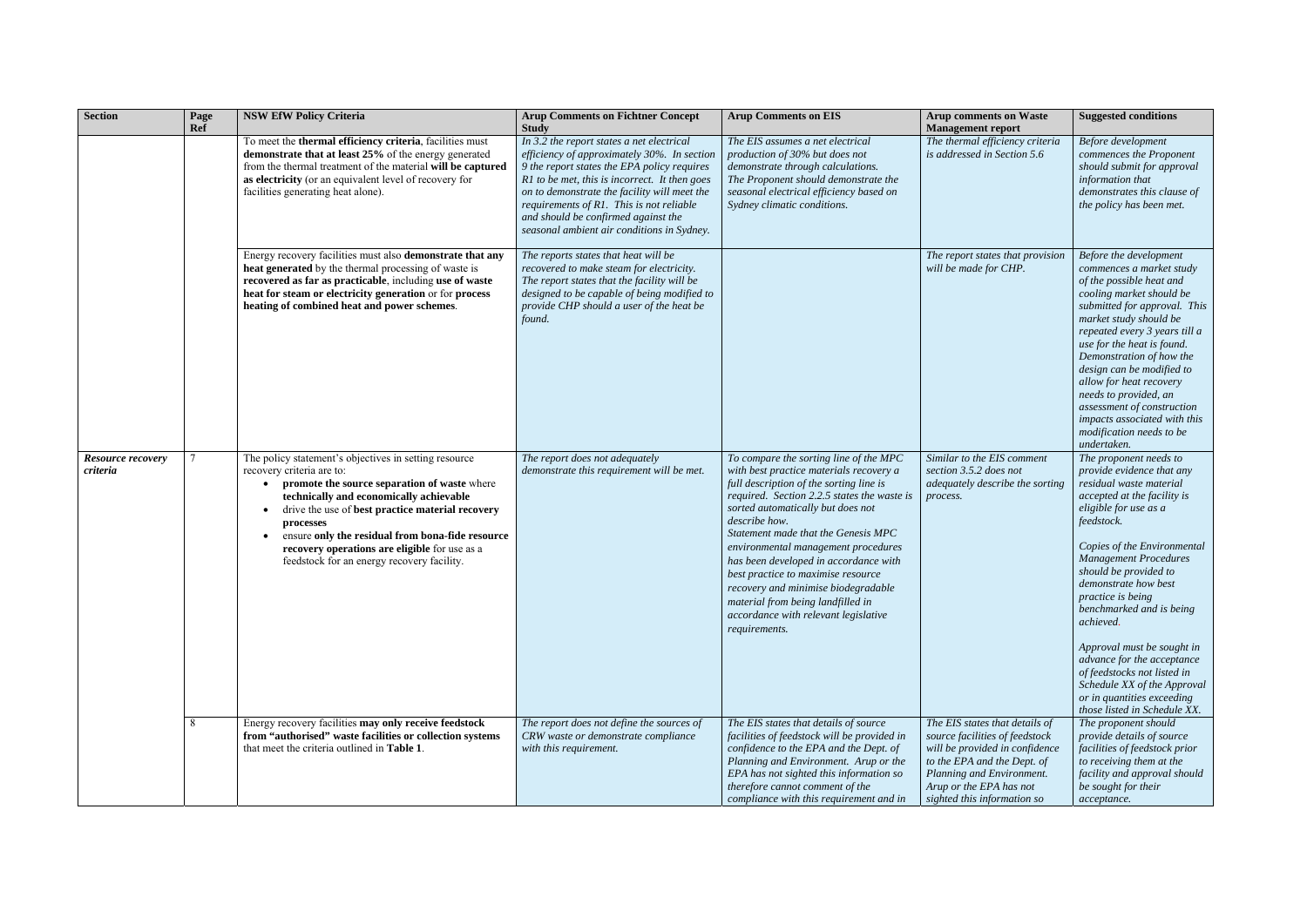| <b>Section</b> | Page | <b>NSW EfW Policy Criteria</b> | <b>Arup Comments on Fichtner Concept</b> | <b>Arup Comments on EIS</b>                                                       | <b>Arup comments on Waste</b>        | <b>Suggested conditions</b> |
|----------------|------|--------------------------------|------------------------------------------|-----------------------------------------------------------------------------------|--------------------------------------|-----------------------------|
|                | Ref  |                                | <b>Study</b>                             |                                                                                   | Management report                    |                             |
|                |      |                                |                                          | the absence of this information considers                                         | $\mid$ therefore cannot comment of   |                             |
|                |      |                                |                                          | this as failure to demonstrate compliance                                         | $\mid$ the compliance with this      |                             |
|                |      |                                |                                          | with the resource recovery criteria set out $\mid$ requirement and in the absence |                                      |                             |
|                |      |                                |                                          | in Table 1 of the Energy from Waste                                               | $\int$ of this information considers |                             |
|                |      |                                |                                          | Policy.                                                                           | this as failure to demonstrate       |                             |
|                |      |                                |                                          |                                                                                   | compliance with the resource         |                             |
|                |      |                                |                                          |                                                                                   | recovery criteria set out in         |                             |
|                |      |                                |                                          |                                                                                   | Table 1 of the Energy from           |                             |
|                |      |                                |                                          |                                                                                   | <i>Waste Policy.</i>                 |                             |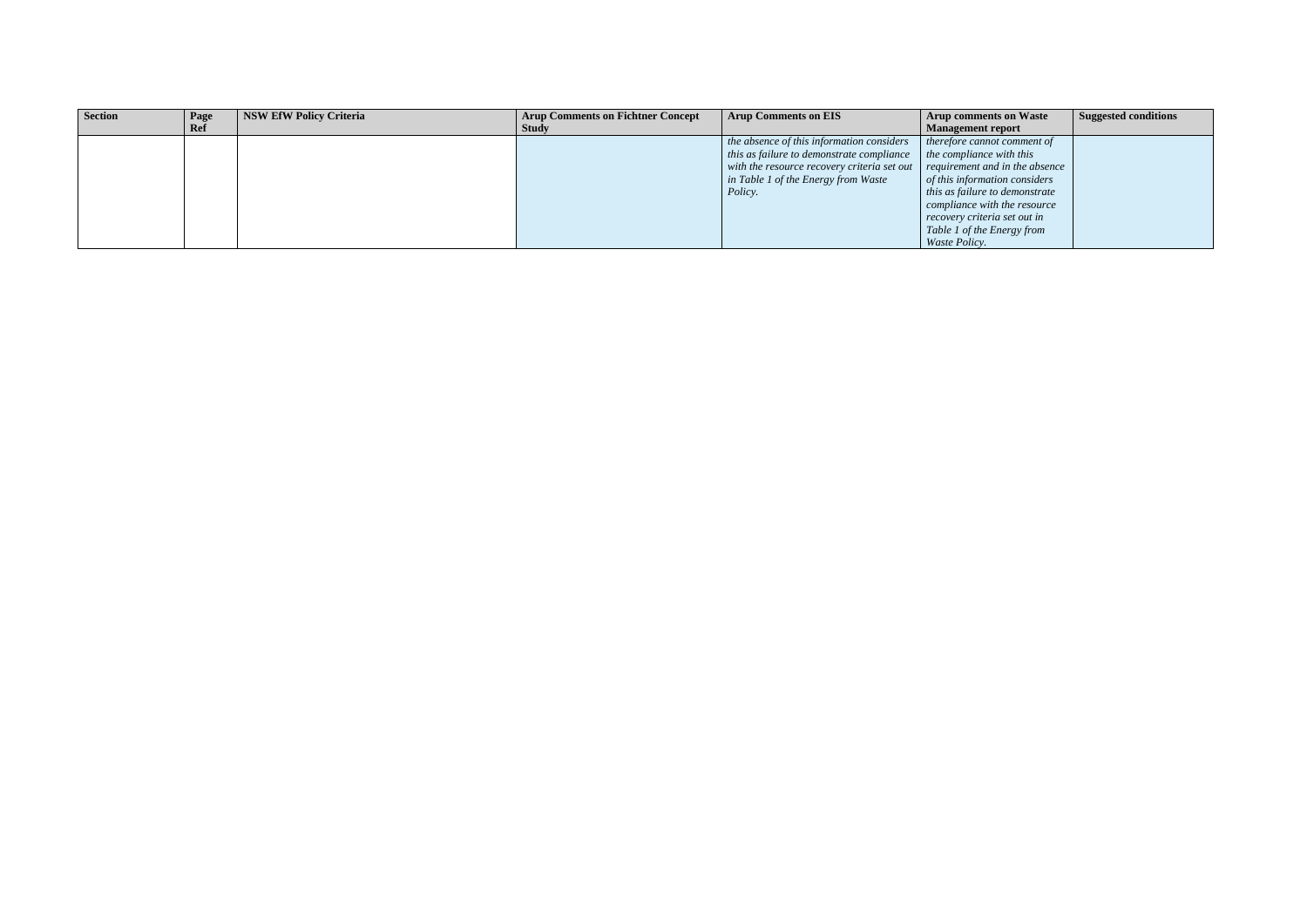| Waste stream              | <b>Authorised facility</b>  | % of residual waste               | able 1 Resource Fecovery criteria for energy recovery naturally (that prototion $E_{\rm p}$ is following bindentially<br>Arup Comments on Fichtner Concept study | <b>Arup Comments on EIS</b>                                      | <b>Arup comments on Waste</b>      | <b>Suggested conditions</b>             |
|---------------------------|-----------------------------|-----------------------------------|------------------------------------------------------------------------------------------------------------------------------------------------------------------|------------------------------------------------------------------|------------------------------------|-----------------------------------------|
|                           |                             | allowed for energy                |                                                                                                                                                                  |                                                                  | <b>Management report</b>           |                                         |
| <b>Mixed municipal</b>    | Facility processing mixed   | recovery<br>No limit by weight of | $N/A$ .                                                                                                                                                          | $N/A$ .                                                          | $N/A$ .                            | Provide a condition that Mixed MSW      |
| waste (MSW)               | <b>MSW</b> waste where a    | the waste stream                  |                                                                                                                                                                  |                                                                  |                                    | is not an acceptable waste input        |
|                           | council has separate        | received at an                    | Mixed MSW is not a proposed design fuel for the                                                                                                                  | Mixed MSW is not a proposed design                               | Mixed MSW is not a proposed design | stream.                                 |
|                           | collection systems for dry  | authorised facility               | facility.                                                                                                                                                        | fuel for the facility.                                           | fuel for the facility.             |                                         |
|                           | recyclables and food and    |                                   |                                                                                                                                                                  |                                                                  |                                    |                                         |
|                           | garden waste                |                                   |                                                                                                                                                                  |                                                                  |                                    |                                         |
|                           | Facility processing mixed   | Up to 40% by weight of            | $N/A$ .                                                                                                                                                          | $N/A$ .                                                          | $N/A$ .                            | Provide a condition that Mixed MSW      |
|                           | MSW waste where a           | the waste stream                  |                                                                                                                                                                  |                                                                  |                                    | is not an acceptable waste input        |
|                           | council has separate        | received at an                    | Mixed MSW is not a proposed design fuel for the                                                                                                                  | Mixed MSW is not a proposed design                               | Mixed MSW is not a proposed design | stream.                                 |
|                           | collection systems for dry  | authorised facility               | facility.                                                                                                                                                        | fuel for the facility.                                           | fuel for the facility.             |                                         |
|                           | recyclables and garden      |                                   |                                                                                                                                                                  |                                                                  |                                    |                                         |
|                           | waste                       |                                   |                                                                                                                                                                  |                                                                  |                                    |                                         |
|                           | Facility processing mixed   | Up to 25% by weight of            | $N/A$ .                                                                                                                                                          | $N/A$ .                                                          | $N/A$ .                            | Provide a condition that Mixed MSW      |
|                           | MSW waste where a           | the waste stream                  |                                                                                                                                                                  |                                                                  |                                    | is not an acceptable waste input        |
|                           | council has a separate      | received at an                    | Mixed MSW is not a proposed design fuel for the                                                                                                                  | Mixed MSW is not a proposed design                               | Mixed MSW is not a proposed design | stream.                                 |
|                           | collection system for dry   | authorised facility               | facility.                                                                                                                                                        | fuel for the facility.                                           | fuel for the facility.             |                                         |
|                           | recyclables                 |                                   |                                                                                                                                                                  |                                                                  |                                    |                                         |
| <b>Mixed commercial</b>   | Facility processing mixed   | No limit by weight of             |                                                                                                                                                                  | The EIS states that details of source                            |                                    | The proponent should provide details    |
| and industrial waste      | C&I waste where that        | the waste stream                  |                                                                                                                                                                  | facilities of feedstock will be provided                         |                                    | of source facilities of feedstock prior |
| (C&I)                     | waste is sourced solely     | received at an                    |                                                                                                                                                                  | in confidence to the EPA and the                                 |                                    | to receiving them at the facility and   |
|                           | from an entity that has     | authorised facility               |                                                                                                                                                                  | Dept. of Planning and Environment.                               |                                    | approval should be sought for their     |
|                           | separate collection         |                                   |                                                                                                                                                                  | EPA/Arup has not sighted this<br>information so therefore cannot |                                    | acceptance.                             |
|                           | systems for all relevant    |                                   |                                                                                                                                                                  | comment of the compliance with this                              |                                    |                                         |
|                           | waste streams               |                                   |                                                                                                                                                                  | requirement.                                                     |                                    |                                         |
|                           | Facility processing mixed   | Up to 50% by weight of            |                                                                                                                                                                  |                                                                  | Assumption made in Table 13        | The proponent to demonstrate prior      |
|                           | <b>C&amp;I waste</b>        | the waste stream                  |                                                                                                                                                                  |                                                                  | Potential tonnes for energy from   | to using any C&I waste that a           |
|                           |                             | received at an                    |                                                                                                                                                                  |                                                                  | waste processing 2015 that 100% of | minimum of 50% of the waste stream      |
|                           |                             | authorised facility               |                                                                                                                                                                  |                                                                  | landfilled C&I waste is mixed C&I  | can be recovered.                       |
|                           |                             |                                   |                                                                                                                                                                  |                                                                  | waste.                             |                                         |
| <b>Mixed construction</b> | Facility processing mixed   | Up to 25% by weight of            |                                                                                                                                                                  |                                                                  | Assumption made in Table 13        | The proponent to demonstrate prior      |
| and demolition            | <b>C&amp;D</b> waste        | the waste stream                  |                                                                                                                                                                  |                                                                  | Potential tonnes for energy from   | to using any C&D waste that a           |
| waste (C&D)               |                             | received at an                    |                                                                                                                                                                  |                                                                  | waste processing 2015 that 100% of | minimum of 75% of the waste stream      |
|                           |                             | authorised facility               |                                                                                                                                                                  |                                                                  | landfilled C&D can be processed    | can be recovered                        |
| Source-separated          | Facility processing source- | Up to 10% by weight of            |                                                                                                                                                                  |                                                                  | through an authorised facility.    | The proponent to demonstrate prior      |
| recyclables               | separated recyclables       | the waste stream                  |                                                                                                                                                                  |                                                                  |                                    | to using any source segregated          |
|                           |                             | received at an                    |                                                                                                                                                                  |                                                                  |                                    | recyclables that no more than 10% of    |
|                           |                             | authorised facility               |                                                                                                                                                                  |                                                                  |                                    | the input waste stream to the facility  |
|                           |                             |                                   |                                                                                                                                                                  |                                                                  |                                    | is being accepted by TNG.               |
| Source-separated          | Facility processing garden  | Up to 5% by weight of             |                                                                                                                                                                  |                                                                  |                                    | The proponent to demonstrate prior      |
| garden waste              | waste                       | the waste stream                  |                                                                                                                                                                  |                                                                  |                                    | to using any source separated garden    |
|                           |                             | received at an                    |                                                                                                                                                                  |                                                                  |                                    | waste (GO) that no more than 5% of      |
|                           |                             | authorised facility               |                                                                                                                                                                  |                                                                  |                                    | the input waste stream to the facility  |
|                           |                             |                                   |                                                                                                                                                                  |                                                                  |                                    | is being accepted by TNG.               |
|                           |                             |                                   |                                                                                                                                                                  |                                                                  |                                    | Consideration needs to be made of       |
|                           |                             |                                   |                                                                                                                                                                  |                                                                  |                                    | the CV of GO and whether it is a        |

**Table 1 - Resource recovery criteria for energy recovery facilities** (*adapted from NSW EfW Policy Statement*)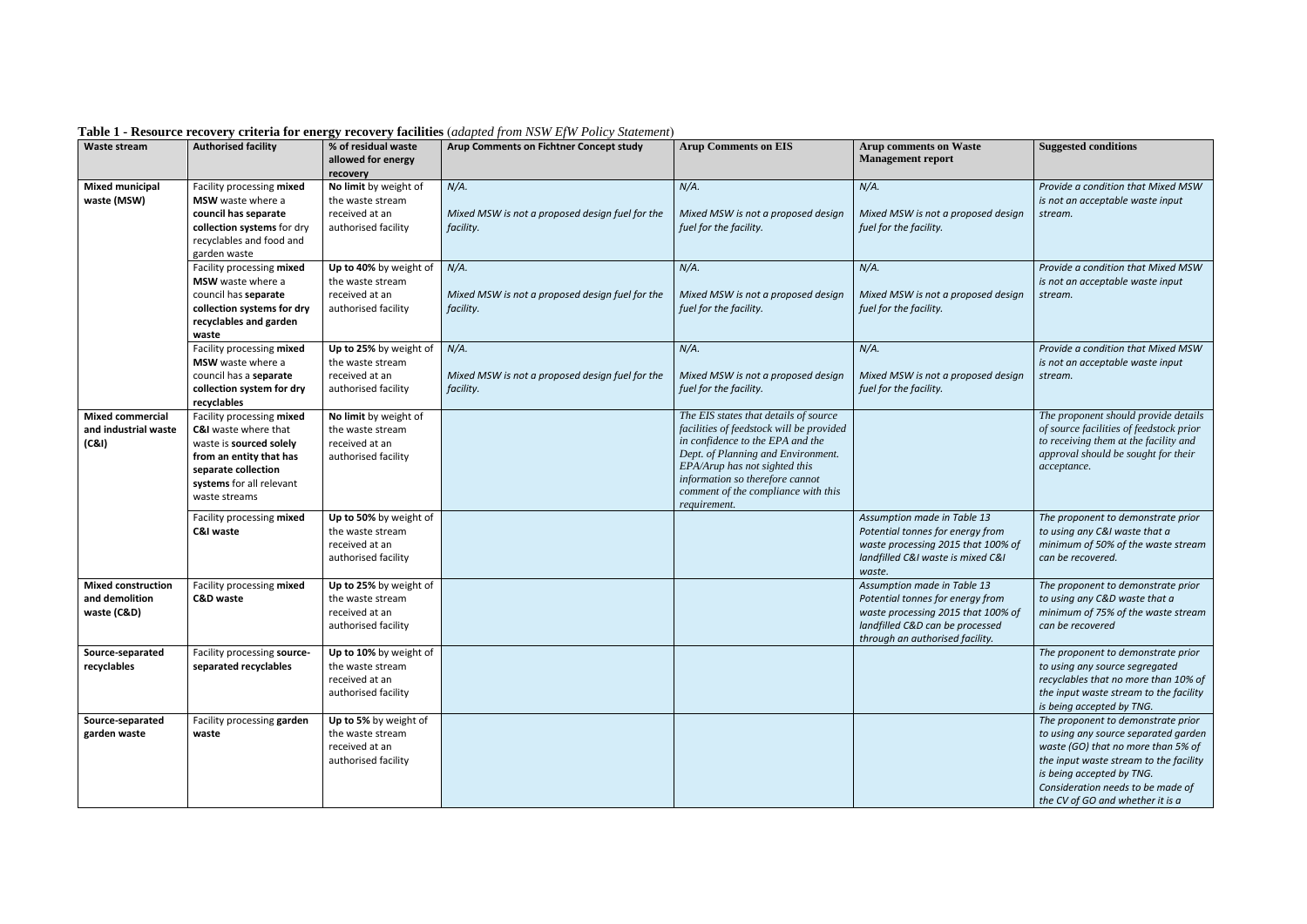|                                                              |                                                                                                                                                                                                                                                                                                                                                                                                                                                                           |                                                                                     |                                                 |                                                    |                                                                                                                                                                                                                                                                                                                                                                                | suitable waste fuel stream for a grate<br>incinerator.                                                                                                                                                         |
|--------------------------------------------------------------|---------------------------------------------------------------------------------------------------------------------------------------------------------------------------------------------------------------------------------------------------------------------------------------------------------------------------------------------------------------------------------------------------------------------------------------------------------------------------|-------------------------------------------------------------------------------------|-------------------------------------------------|----------------------------------------------------|--------------------------------------------------------------------------------------------------------------------------------------------------------------------------------------------------------------------------------------------------------------------------------------------------------------------------------------------------------------------------------|----------------------------------------------------------------------------------------------------------------------------------------------------------------------------------------------------------------|
| Source-separated<br>food waste (or food<br>and garden waste) | Facility processing source-<br>separated food or source-<br>separated food and garden<br>waste                                                                                                                                                                                                                                                                                                                                                                            | Up to 10% by weight of<br>the waste stream<br>received at an<br>authorised facility |                                                 |                                                    |                                                                                                                                                                                                                                                                                                                                                                                | The proponent to demonstrate prior<br>to using any source separated food<br>waste (or food and garden waste)<br>that no more than 10% of the input<br>waste stream to the facility is being<br>accepted by TNG |
| Note 1                                                       | 1. The EPA may give<br>consideration to increases<br>to the maximum allowable<br>percentage of residuals<br>from facilities receiving<br>mixed municipal and<br>commercial and industrial<br>waste where a facility<br>intends to use the biomass<br>component from that<br>process for energy<br>recovery, rather than land<br>application and the facility<br>can demonstrate they are<br>using best available<br>technologies for material<br>recovery of that stream. |                                                                                     | None the report is silent on these requirements | None the report is silent on these<br>requirements | None the report is silent on these<br>requirements                                                                                                                                                                                                                                                                                                                             |                                                                                                                                                                                                                |
| Note 2                                                       | 2. Waste streams proposed<br>for energy recovery should<br>not contain contaminants<br>such as batteries, light<br>bulbs or other electrical or<br>hazardous wastes.                                                                                                                                                                                                                                                                                                      |                                                                                     | None the report is silent on these requirements | None the report is silent on these<br>requirements | The report requests that this be<br>amended to include a test of<br>economically and technically<br>justifiable.<br>The Report infers community drop off<br>schemes for the removal of<br>hazardous wastes - this is not<br>applicable to C&I and C&D streams.<br>Additionally, training documents<br>included does not reference<br>hazardous materials as per the<br>policy. | The Proponent needs to provide<br>details on how it will identify and<br>manage contaminants listed under<br>Note 2.                                                                                           |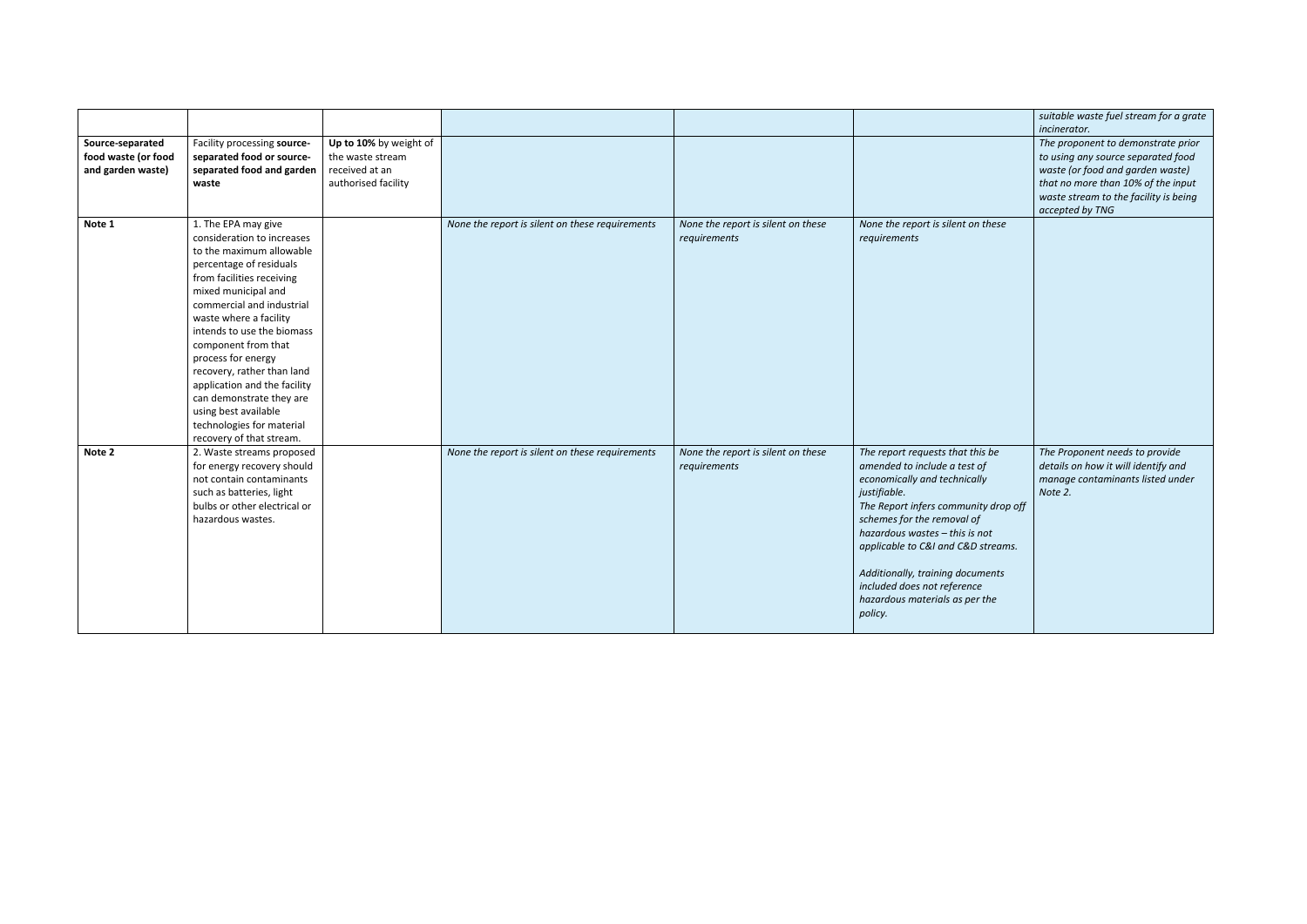**Appendix B**

Adequacy Comments Review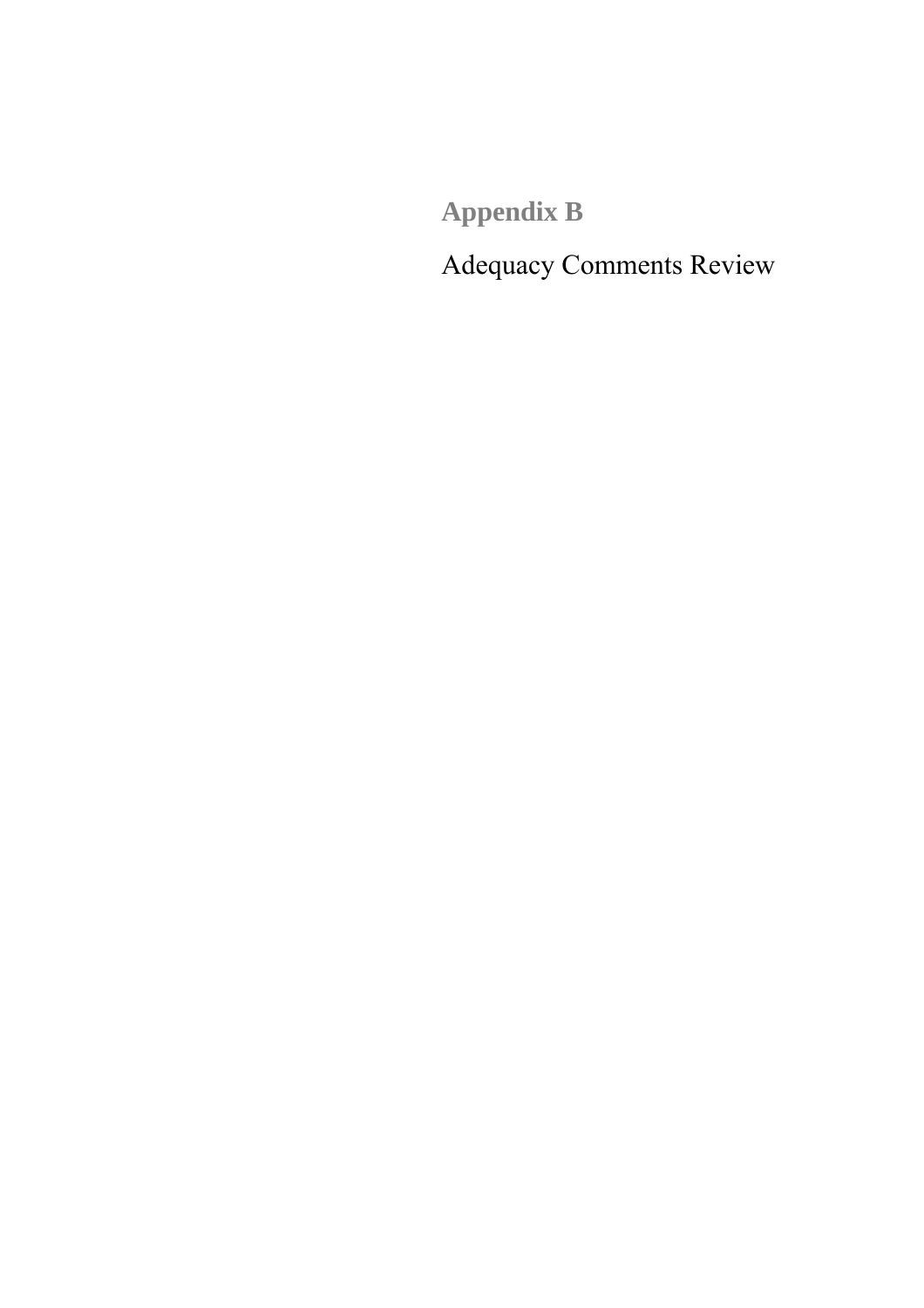| General<br><b>Observation / DG</b><br>Requirement | excel<br>row<br>no. | <b>Environmental Assessment Requirements / General Requirements</b>                                                                                                 | <b>EIS</b> section/appendix<br>Cross-Reference | Adequacy<br>against TOR<br>(Y/N/Partial) | <b>Review Comments</b>                                                                                                                                                                                                                                                                                                                                                                                                                                                                                                                                                                                                                                                                                                                                                                                                                                                                                                                                                                                                                                                                                                                                                                                                  | <b>Applicant Response</b>                                                                                                                                                                                                                                                                                                                                                                                                                                                                                                                                                                                                                                                                                                          | Applicant<br>Reference                    | EIS (June 2015) Review Comments                                                                                                                                                                                                                                                                                                                                                                                                                                                                                                                                                                                                                                                                                                 | Adequacy<br>against TOR<br>(Y/N/Partial) |
|---------------------------------------------------|---------------------|---------------------------------------------------------------------------------------------------------------------------------------------------------------------|------------------------------------------------|------------------------------------------|-------------------------------------------------------------------------------------------------------------------------------------------------------------------------------------------------------------------------------------------------------------------------------------------------------------------------------------------------------------------------------------------------------------------------------------------------------------------------------------------------------------------------------------------------------------------------------------------------------------------------------------------------------------------------------------------------------------------------------------------------------------------------------------------------------------------------------------------------------------------------------------------------------------------------------------------------------------------------------------------------------------------------------------------------------------------------------------------------------------------------------------------------------------------------------------------------------------------------|------------------------------------------------------------------------------------------------------------------------------------------------------------------------------------------------------------------------------------------------------------------------------------------------------------------------------------------------------------------------------------------------------------------------------------------------------------------------------------------------------------------------------------------------------------------------------------------------------------------------------------------------------------------------------------------------------------------------------------|-------------------------------------------|---------------------------------------------------------------------------------------------------------------------------------------------------------------------------------------------------------------------------------------------------------------------------------------------------------------------------------------------------------------------------------------------------------------------------------------------------------------------------------------------------------------------------------------------------------------------------------------------------------------------------------------------------------------------------------------------------------------------------------|------------------------------------------|
|                                                   |                     |                                                                                                                                                                     |                                                |                                          |                                                                                                                                                                                                                                                                                                                                                                                                                                                                                                                                                                                                                                                                                                                                                                                                                                                                                                                                                                                                                                                                                                                                                                                                                         |                                                                                                                                                                                                                                                                                                                                                                                                                                                                                                                                                                                                                                                                                                                                    |                                           |                                                                                                                                                                                                                                                                                                                                                                                                                                                                                                                                                                                                                                                                                                                                 |                                          |
| Arup (gnl)                                        |                     | <b>General Requirements</b><br>The Proponent must demonstrate that the technology will perform as stated in the EIS, with<br>the composition of feedstock proposed. |                                                |                                          | While the technology proposed (HZI Moving Grate) is primarily designed and The following is a list of EfW plants with<br>well established for the management of Municipal Solid Waste ("MSW"), it is moving grate technology whose fuel<br>not well established for the management of a composition of<br>C&I and C&D feedstock.<br>Demonstration of performance can be done by providing real data from<br>named reference facilities that treat the same type and mix of wastes that<br>are proposed for the Next Generation facility (C&I and C&D) for comparison.<br>However, the EIS does not list any named reference facilities or 'real'<br>representative data from those facilities to support the assertion made in the   - 'VFA' in Buchs, Switzerland. 180'000 t/a,<br>EIS about the performance of the proposed Next Generation facility with<br>the proposed feedstock composition.<br>Therefore, the Proponent must provide named reference facilities treating<br>similar feedstock and ratios as is proposed for the Next Generation Facility.<br>This includes specific data on the composition of waste feedstock received<br>at those named reference facilities and the subsequent performance of | contains only or to an important fraction of<br>C&I waste or pre-treated (often mostly<br>commercial) waste.<br>TREDI' in Salaise, France. 146'000 t/a,<br>Grate furnace within a plant for treatment of<br>industrial and hazardous waste<br>KEBAG' in Zuchwil, Switzerland. 200'000<br>t/a, 50% C&I waste (no pretreatment)<br>65% C&I waste (no pretreatment)<br>'STADTWERKE ERFURT' in Erfurt,<br>Germany . 80'000 t/a 100% pretreated MS<br>and C&I waste (RDF) (fraction not known)<br>'EEW' in Knapsack, Germany. 300'000 t/a<br>100% pretreated C&I waste (RDF)                                                                                                                                                            | <b>EIS Section 3</b>                      | The EIS lacks details on the ratio of feedstock material, only providing<br>percentage of C&I waste, and also the performance of the named reference<br>facilities.<br>Noted that only one reference facility listed as having feedstock that is 100%<br>pre-treated C&I waste - EEW.<br>Recommend that further representative data is provided on the reference<br>facilities; this should address the history of each facility (when constructed<br>and modifications), ratio of feed stock of each facility, and the operating<br>performance and outputs.<br>Proponent to provide details on an existing reference facility that is<br>processing similar (within a +/-5% variable range) feedstock to that is<br>proposed. | N/A                                      |
|                                                   |                     |                                                                                                                                                                     |                                                |                                          | those facilities, so it can be compared to the Next Generation's proposed                                                                                                                                                                                                                                                                                                                                                                                                                                                                                                                                                                                                                                                                                                                                                                                                                                                                                                                                                                                                                                                                                                                                               |                                                                                                                                                                                                                                                                                                                                                                                                                                                                                                                                                                                                                                                                                                                                    |                                           |                                                                                                                                                                                                                                                                                                                                                                                                                                                                                                                                                                                                                                                                                                                                 |                                          |
| Arup (gnl)                                        |                     |                                                                                                                                                                     |                                                |                                          | facility.<br>The EIS is not a stand-alone document and relies heavily on information<br>contained within the appendices and even at that the information is spread<br>across a number of the appendices. This makes the EIS difficult to read and and independence of the EIS is considered<br>review.                                                                                                                                                                                                                                                                                                                                                                                                                                                                                                                                                                                                                                                                                                                                                                                                                                                                                                                  | peer review has been carried out by<br>Ramboll and ENVIRON Australia. The quality<br>to have substantially improved since the<br>previous submission. Ramboll and ENVIRON<br>Australia consider the EIS addresses the<br>comments from the agencies' reviews and is<br>adequate for exhibition.                                                                                                                                                                                                                                                                                                                                                                                                                                    |                                           | The EIS contains summary supporting information with reference to relevant<br>appendices that information has been drawn from. However, in some cases<br>where data has been sourced, the referenced document(s) have not been<br>identified.<br>Sourced data should be referenced, with details of published reports<br>provided.                                                                                                                                                                                                                                                                                                                                                                                              |                                          |
| Arup (gnl)                                        |                     |                                                                                                                                                                     |                                                |                                          | The EIS does not provide all the supporting information required and makes See above.<br>a large number of general statements without providing justification or                                                                                                                                                                                                                                                                                                                                                                                                                                                                                                                                                                                                                                                                                                                                                                                                                                                                                                                                                                                                                                                        |                                                                                                                                                                                                                                                                                                                                                                                                                                                                                                                                                                                                                                                                                                                                    |                                           |                                                                                                                                                                                                                                                                                                                                                                                                                                                                                                                                                                                                                                                                                                                                 |                                          |
| Arup (gnl)<br>Arup (gnl)                          |                     |                                                                                                                                                                     |                                                |                                          | supporting data.<br>The assessment of the need for the development is weak and does not<br>provide robust analysis of current waste and infrastructure available in<br>catchment area for this proposal.<br>Furthermore, no assessment is made of other potential EfW projects that<br>could be drawing on the same waste feedstock as this proposal. The EIS<br>implies that the total available residual C&I and C&D waste streams in the<br>catchment area are available to the facility. This assumption is not<br>supported by any analysis of financial or demand modelling.<br>The assessment of the potential sources of feedstock is confusing and it is                                                                                                                                                                                                                                                                                                                                                                                                                                                                                                                                                       | Additional information has been added on<br>need for the development and detail on<br>current waste infrastructure in the catchment<br>section on material input streams has been 10.4, Waste<br>rovided in the Waste Management Report<br>nd EIS.<br>Although there is a lot of interest in EfW,<br>particularly spurred on by the release of the<br>EfW Policy Statement, TNG is by far the<br>furthest advanced in terms of planning,<br>licensing and procurement. No other large<br>scale EfW facilities are currently in operation<br>in NSW. As such, there are currently no<br>other EfW facilities that would be drawing on<br>the same waste feedstock as the proposal.<br>Clarification of sources has been provided in | <b>EIS Section</b><br><b>Waste Report</b> | EIS Section 24 The EIS lacks details on the ratio of feedstock material, only providing<br>percentage of C&I waste, and also the performance of the named reference<br>facilities.<br>Noted that only one reference facility listed as having feedstock that is 100%<br>Report Section  pre-treated C&I.<br>There is a lack of assessment on future identified/planned waste<br>EIS Section 24.3 linfrastructure projects that may also draw on the identified input material, or<br>that may have an impact on feedstock<br>EIS states that proponent will provide in confidence to the EPA and the Dept.                                                                                                                      |                                          |
|                                                   |                     |                                                                                                                                                                     |                                                |                                          | not clear where feedstock will emanate from outside of the c10% residual<br>waste by-product from the Genesis Xero Facility.                                                                                                                                                                                                                                                                                                                                                                                                                                                                                                                                                                                                                                                                                                                                                                                                                                                                                                                                                                                                                                                                                            | the Waste Management Report.                                                                                                                                                                                                                                                                                                                                                                                                                                                                                                                                                                                                                                                                                                       | Section 3.5                               | of Planning and Environment.<br>Recommend that EPA and the Dept. of Planning and Environment to<br>evaluate identified feedstock sources.                                                                                                                                                                                                                                                                                                                                                                                                                                                                                                                                                                                       |                                          |
| Arup (gnl)                                        |                     | 6 Further details on compositional data required                                                                                                                    |                                                |                                          | Very little compositional data is provided on the proposed feedstock. It<br>categorises feedstock as general C&D and C&I and residual waste from<br>Genesis Facility, "Flock waste" and other organic waste. Some<br>compositional data is provided in the Fichtner Concept Design Report<br>(Appendix Y) but it does not clarify if this data is based on Australian<br>compositional analysis.                                                                                                                                                                                                                                                                                                                                                                                                                                                                                                                                                                                                                                                                                                                                                                                                                        | See above.                                                                                                                                                                                                                                                                                                                                                                                                                                                                                                                                                                                                                                                                                                                         | Waste Report<br>Section 3.5               | Provision of detailed data on sources                                                                                                                                                                                                                                                                                                                                                                                                                                                                                                                                                                                                                                                                                           |                                          |
| Arup (gnl)                                        |                     |                                                                                                                                                                     |                                                |                                          | The composition of the bottom ash provided is based on the EfW facility<br>burning Municipal Solid Waste. This facility will handle other feedstock and<br>therefore the data provided is not representative of the waste that will be<br>treated at the proposed facility.                                                                                                                                                                                                                                                                                                                                                                                                                                                                                                                                                                                                                                                                                                                                                                                                                                                                                                                                             | his has been updated accordingly.                                                                                                                                                                                                                                                                                                                                                                                                                                                                                                                                                                                                                                                                                                  | <b>Waste Report</b><br>Section 6.6.1      | lote comments in Arup merit report on ash generation rates.                                                                                                                                                                                                                                                                                                                                                                                                                                                                                                                                                                                                                                                                     |                                          |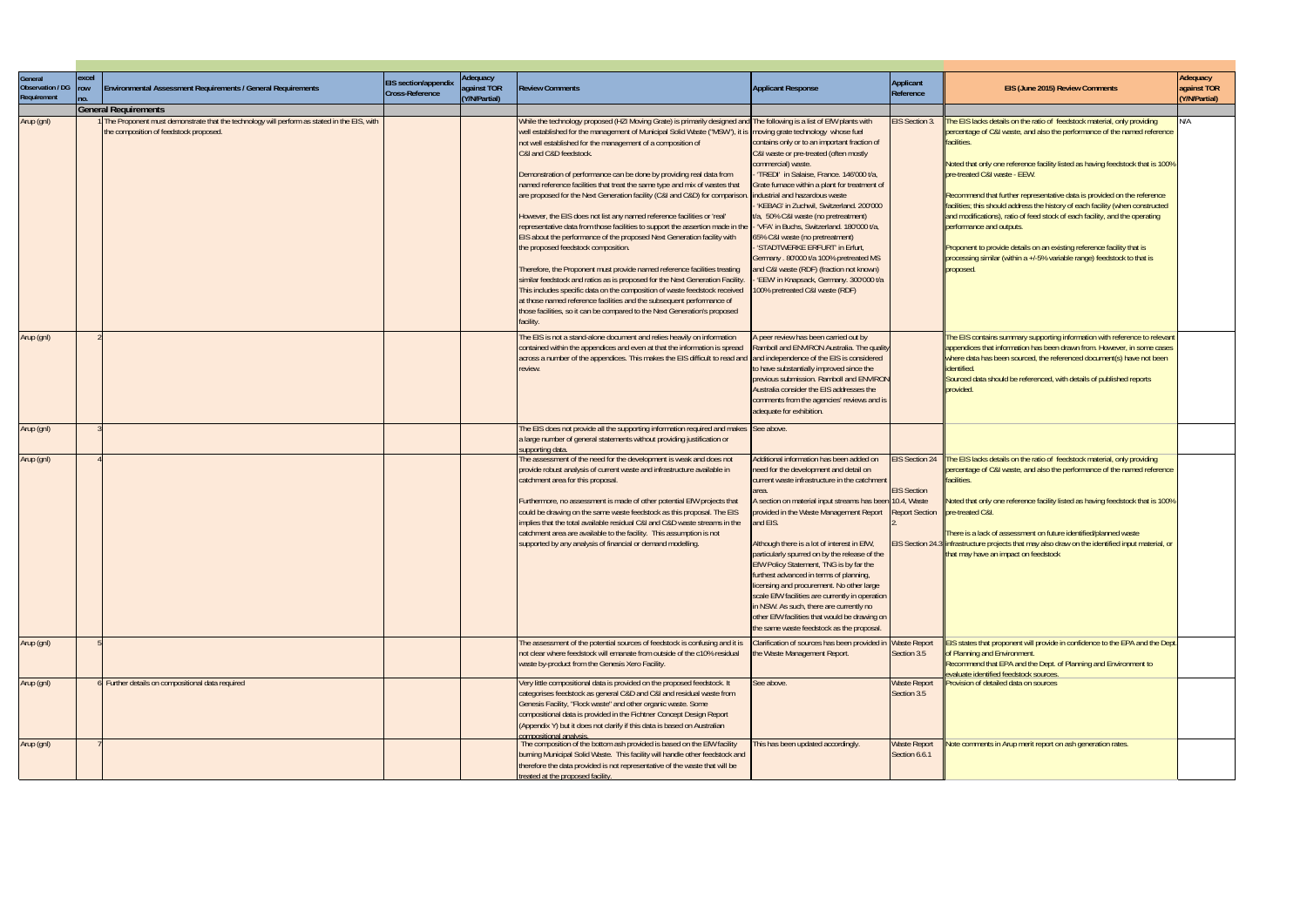| General<br>Observation / DG<br>Requirement | excel<br>row<br>no. | Environmental Assessment Requirements / General Requirements                                                                                                                                                                                                                                                                                                                                                                                                                                                                                                                                                                                                                                                | EIS section/appendix<br>Cross-Reference                   | Adequacy<br>against TOR<br>(Y/N/Partial) | <b>Review Comments</b>                                                                                                                                                                                                                                                                                                                                                                                                                                                                                                                                                                                                                                             | <b>Applicant Response</b>                                                                                                                                                                                                                                                                                                                      | Applicant<br>Reference                                      | EIS (June 2015) Review Comments                                                                                                                                                                                                                                                                                                                                                                                                                                                                                                                                                               | Adequacy<br>against TOR<br>(Y/N/Partial) |
|--------------------------------------------|---------------------|-------------------------------------------------------------------------------------------------------------------------------------------------------------------------------------------------------------------------------------------------------------------------------------------------------------------------------------------------------------------------------------------------------------------------------------------------------------------------------------------------------------------------------------------------------------------------------------------------------------------------------------------------------------------------------------------------------------|-----------------------------------------------------------|------------------------------------------|--------------------------------------------------------------------------------------------------------------------------------------------------------------------------------------------------------------------------------------------------------------------------------------------------------------------------------------------------------------------------------------------------------------------------------------------------------------------------------------------------------------------------------------------------------------------------------------------------------------------------------------------------------------------|------------------------------------------------------------------------------------------------------------------------------------------------------------------------------------------------------------------------------------------------------------------------------------------------------------------------------------------------|-------------------------------------------------------------|-----------------------------------------------------------------------------------------------------------------------------------------------------------------------------------------------------------------------------------------------------------------------------------------------------------------------------------------------------------------------------------------------------------------------------------------------------------------------------------------------------------------------------------------------------------------------------------------------|------------------------------------------|
| Arup (gnl)                                 |                     | The Concept Design Report suggests the facility will be phased but no details are provided<br>on phasing in the Main EIS.                                                                                                                                                                                                                                                                                                                                                                                                                                                                                                                                                                                   |                                                           |                                          | This needs to be clarified as it will impact construction activities etc.                                                                                                                                                                                                                                                                                                                                                                                                                                                                                                                                                                                          | Phasing details have been provided in the<br>EIS                                                                                                                                                                                                                                                                                               |                                                             | EIS Section 3.3 Staging of the development is detailed in Section 3.4.<br>General overview of two phased development of the facility provided.<br>No details provided on estimated development timeframe/schedule of the<br>facility.<br>Inconsistencies of construction period in EIS - Section 14.4.1 (Construction<br>Noise) states construction period of 36 months. Section 3.16 (Water<br>Demand) states that construction will take place over 43 months.<br>Section 16.4.2 (EIS) and Section 7 (Traffic Impact Assessment), mentions<br>total construction period of three (3) years. |                                          |
| Arup (gnl)                                 |                     | No information is provided on the proposed facility's Distributed Control System (DCS).                                                                                                                                                                                                                                                                                                                                                                                                                                                                                                                                                                                                                     |                                                           |                                          |                                                                                                                                                                                                                                                                                                                                                                                                                                                                                                                                                                                                                                                                    | Details of the DCS provided in EIS and<br>Appendix E of the Waste Report.                                                                                                                                                                                                                                                                      | <b>EIS Section</b><br>3.13, Waste<br><b>Report Appendix</b> | Section 3.14 of EIS provides details of Distributed Control System (DCS).                                                                                                                                                                                                                                                                                                                                                                                                                                                                                                                     |                                          |
| Arup (gnl)                                 |                     | 0 There is no separate assessment of cumulative impacts with other existing or proposed<br>projects, except for where a short commentary is provided at the end of individual chapter.                                                                                                                                                                                                                                                                                                                                                                                                                                                                                                                      |                                                           |                                          |                                                                                                                                                                                                                                                                                                                                                                                                                                                                                                                                                                                                                                                                    | Section added in EIS.                                                                                                                                                                                                                                                                                                                          |                                                             | EIS Section 9.2  Details on current and future interactions of the proposed facility with current<br>neighbouring operations outlined in Section 9.2.<br>Cumulative noise, traffic and air impacts detailed in following sections (9.3,<br>$9.4, 8.9.5$ ).                                                                                                                                                                                                                                                                                                                                    |                                          |
| Arup (gnl)                                 |                     | 11 The EIS has no referencing. There are numerous spelling, incomplete sentences and<br>inconsistencies on information provided in the main document and appendices throughout                                                                                                                                                                                                                                                                                                                                                                                                                                                                                                                              |                                                           |                                          |                                                                                                                                                                                                                                                                                                                                                                                                                                                                                                                                                                                                                                                                    | A peer review has been carried out by<br>Ramboll and ENVIRON Australia. The quality<br>and independence of the EIS is considered<br>to have substantially improved since the<br>previous submission. Ramboll and ENVIRON<br>Australia consider the EIS addresses the<br>comments from the agencies' reviews and is<br>adequate for exhibition. |                                                             | Minor grammar and spelling errors sighted throughout EIS.<br>Lack of referencing through EIS especially relating the waste composition.                                                                                                                                                                                                                                                                                                                                                                                                                                                       |                                          |
| Arup (DGR)                                 |                     | Detailed description of the site, and any existing or approved operations                                                                                                                                                                                                                                                                                                                                                                                                                                                                                                                                                                                                                                   | Section 3.0                                               |                                          |                                                                                                                                                                                                                                                                                                                                                                                                                                                                                                                                                                                                                                                                    |                                                                                                                                                                                                                                                                                                                                                |                                                             | Detailed site description and history provided, including history of<br>development and operation approvals for the site.                                                                                                                                                                                                                                                                                                                                                                                                                                                                     |                                          |
| Arup (DGR)                                 |                     | 12 Detailed description of the development, including need for the development; alternatives<br>considered; engineering and/or architectural plans; justification for the development taking<br>into consideration its location, any environmental impacts of the development, suitability of<br>the site and whether the development is in the public interest                                                                                                                                                                                                                                                                                                                                             | <b>Executive Summary</b><br>section 3.0, 4.0 and<br>24.0. |                                          | The need and justification for the development is addressed in Section 4, 24   Additional information has been included<br>and the Executive Summary and the Waste Management Assessment<br>Report. Further information and analysis on the justification for the project<br>would be beneficial, particularly around the demand for waste infrastructure<br>including EfW and the economic viability of the project in relation to a<br>changing renewable energy and carbon market.<br>No information on the staging of the development was located, although                                                                                                    | around the demand for waste infrastructure<br>and economic viability of the project.<br>A summary on the phasing of construction<br>has been provided.                                                                                                                                                                                         | <b>EIS Section</b><br>124<br><b>EIS Section</b><br>3.2      | WMP provides details on current waste infrastructure capacity based on two P<br>NSW Government commissioned studies and independent research.<br>A brief summary of development staging is provided in EIS Section 2.4, but<br>no details provided on preliminary development schedule/timeframe. In<br>reviewing the CEMP, there is also no reference to scheduling.                                                                                                                                                                                                                         |                                          |
| Arup (DGR)                                 |                     | 13 Likely interactions between the development and existing, approved and proposed<br>operations in the vicinity of the site                                                                                                                                                                                                                                                                                                                                                                                                                                                                                                                                                                                |                                                           |                                          | uggested in the Concept Design Report<br>No information on the interaction with existing, approved and proposed<br>operations in the vicinity of the site could be located, with the exception of<br>the provision of some information on the existing Genesis Xero Waste<br>Facility. No discussion on any potential interactive or cumulative impacts<br>was located in the main body of the EIS, although air, noise and traffic<br>assessments in appendices had considered cumulative impacts. An<br>additional section should be added to the EIS describing existing, approved<br>and proposed operations and the interactive/cumulative impact of these in | Additional section added to EIS addressing<br>cumulative impacts.                                                                                                                                                                                                                                                                              |                                                             | EIS Section 9.2 Overview of local current and proposed future operating facilities identified.<br>Lack of detail of current resource recovery operation on site - difficult to<br>evaluate that current resource recovery practices are employing best<br>practice material recovery processes (as per NSW EfW criteria).                                                                                                                                                                                                                                                                     |                                          |
| Arup (DGR)                                 |                     | 14 Consideration of any relevant statutory provisions                                                                                                                                                                                                                                                                                                                                                                                                                                                                                                                                                                                                                                                       | Sections 7.0 and 8.0                                      |                                          | ombination with the proposed project                                                                                                                                                                                                                                                                                                                                                                                                                                                                                                                                                                                                                               |                                                                                                                                                                                                                                                                                                                                                |                                                             |                                                                                                                                                                                                                                                                                                                                                                                                                                                                                                                                                                                               |                                          |
| Arup (DGR)                                 |                     | 15 Risk assessment of the potential environmental impacts of the development,<br>identifying the key issues for further assessment                                                                                                                                                                                                                                                                                                                                                                                                                                                                                                                                                                          | Section 5.0                                               |                                          | A summary of risk assessment has been provided in Section 5.0. Further<br>information on the risk assessment methodology, criteria and scale/level of<br>impact should be provided.                                                                                                                                                                                                                                                                                                                                                                                                                                                                                | The Director-General's Environmental<br>Assessment Requirements do not include an<br>Environmental Risk Analysis.<br>Further detail has been provided.                                                                                                                                                                                         | EIS Section 5.                                              | AS/NZ 4360 Risk management methodology applied for risk analysis<br>undertaken, however no details have been provided on the risk evaluation<br>criteria. Details of the scale/level of impacts have still not been provided.                                                                                                                                                                                                                                                                                                                                                                 |                                          |
| Arup (DGR)                                 |                     | 16 Detailed assessment of the key issues specified below, and any other significant issues<br>identified in this risk assessment, which includes: a description of the existing environment,<br>using sufficient baseline data; an assessment of the potential impacts of all stages of the<br>development, including any cumulative impacts, taking into consideration relevant<br>guidelines, policies, plans and statutes; and description of the measures that would be<br>implemented to avoid, minimise and if necessary, offset the potential impacts of the<br>development, including proposals for adaptive management and/or contingency plans to<br>manage significant risks to the environment: | Various                                                   |                                          | A detailed assessment of key issues below is provided, as well as some<br>additional issues (Section 22.0). There is limited assessment of staging<br>options and cumulative impacts; descriptions of operational controls,<br>contingency plans, monitoring and reporting could also be provided in more<br>detail.                                                                                                                                                                                                                                                                                                                                               | Staging details provided.<br>Cumulative impacts detailed.<br>Details of DCS provided.                                                                                                                                                                                                                                                          | 3.13, 9.2, 10-22.                                           | EIS Section 3.3, Section 3.14 of EIS provides details of Distributed Control System (DCS).<br>Note comments above re staging and construction timelines.                                                                                                                                                                                                                                                                                                                                                                                                                                      |                                          |
| Arup (DGR)                                 |                     | 17 Consolidated summary of all the proposed environmental management, mitigation and<br>monitoring measures, highlighting all commitments included in the EIS.                                                                                                                                                                                                                                                                                                                                                                                                                                                                                                                                              | Sections 23.0 and 25.0 P                                  |                                          | A summary of recommended mitigation measures is provided in Section<br>23.0. The proponent should confirm that all mitigation measures listed are to confirmed.<br>be applied (the use of 'if possible', 'should' etc. should be avoided). Section<br>25.0 provides a summary of residual impacts and commitments. Monitoring relevant.<br>measures should also be included in these sections where relevant.                                                                                                                                                                                                                                                      | Aitigation/control measures have been<br>Monitoring measures included where                                                                                                                                                                                                                                                                    | EIS Section 23,                                             |                                                                                                                                                                                                                                                                                                                                                                                                                                                                                                                                                                                               |                                          |
| Arup (DGR)                                 |                     | The EIS must also be accompanied by a report from a qualified quantity surveyor providing: Appendix I, Section 3.0 F<br>a detailed calculation of the capital investment value (CIV) of the development (as defined in<br>clause 3 of the Environmental Planning and Assessment Regulation 2000), including details<br>of all assumptions and components from which the CIV calculation is derived; a close<br>estimate of the jobs that will be created by the development during construction and<br>operation; and verification that the CIV was accurate on the date that it was prepared.                                                                                                              |                                                           |                                          | Appendix I contains a report from a quantity surveyor providing calculations<br>of the capital investment value, although information on assumptions is<br>limited. A close estimate of operational jobs that will be created by the<br>development is provided, however detailed information on construction<br>employment is not provided. Information on how jobs figures were<br>developed and relevant assumptions would be beneficial.                                                                                                                                                                                                                       | These details have been provided.                                                                                                                                                                                                                                                                                                              | <b>EIS Section</b><br>24.2, Appendix                        |                                                                                                                                                                                                                                                                                                                                                                                                                                                                                                                                                                                               |                                          |
|                                            |                     | Strategic Planning                                                                                                                                                                                                                                                                                                                                                                                                                                                                                                                                                                                                                                                                                          |                                                           |                                          |                                                                                                                                                                                                                                                                                                                                                                                                                                                                                                                                                                                                                                                                    |                                                                                                                                                                                                                                                                                                                                                |                                                             |                                                                                                                                                                                                                                                                                                                                                                                                                                                                                                                                                                                               |                                          |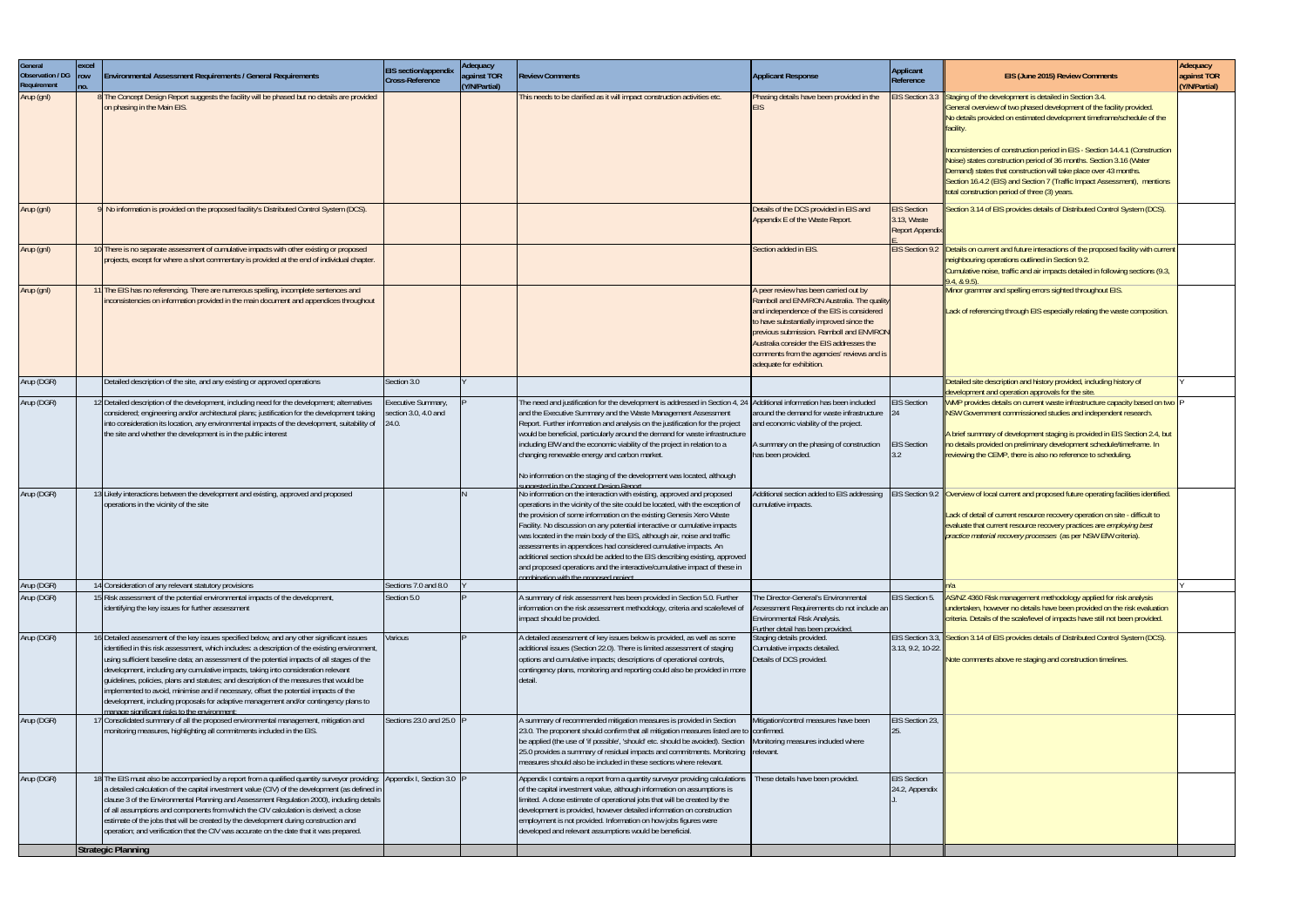| General<br>Observation / DG<br>Requirement | excel<br>row<br>no. | <b>Environmental Assessment Requirements / General Requirements</b>                                                                                                                                                                             | EIS section/appendix<br><b>Cross-Reference</b> | Adequacy<br>against TOR<br>(Y/N/Partial) | <b>Review Comments</b>                                                                                                                                                                                                                                                                                                                                                                                                                                                                                                                                                                                                                                                                                                                                                                                         | <b>Applicant Response</b>                                                                                                                                                                                                                                                                                                                                                                                                                                                                                                                                                                                                  | Applicant<br>Reference                                                                                              | EIS (June 2015) Review Comments                                                                                                                                                                                                                                                                                                                                                                                                            | Adequacy<br>against TOR<br>(Y/N/Partial) |
|--------------------------------------------|---------------------|-------------------------------------------------------------------------------------------------------------------------------------------------------------------------------------------------------------------------------------------------|------------------------------------------------|------------------------------------------|----------------------------------------------------------------------------------------------------------------------------------------------------------------------------------------------------------------------------------------------------------------------------------------------------------------------------------------------------------------------------------------------------------------------------------------------------------------------------------------------------------------------------------------------------------------------------------------------------------------------------------------------------------------------------------------------------------------------------------------------------------------------------------------------------------------|----------------------------------------------------------------------------------------------------------------------------------------------------------------------------------------------------------------------------------------------------------------------------------------------------------------------------------------------------------------------------------------------------------------------------------------------------------------------------------------------------------------------------------------------------------------------------------------------------------------------------|---------------------------------------------------------------------------------------------------------------------|--------------------------------------------------------------------------------------------------------------------------------------------------------------------------------------------------------------------------------------------------------------------------------------------------------------------------------------------------------------------------------------------------------------------------------------------|------------------------------------------|
|                                            |                     | <b>Waste Management</b>                                                                                                                                                                                                                         |                                                |                                          |                                                                                                                                                                                                                                                                                                                                                                                                                                                                                                                                                                                                                                                                                                                                                                                                                |                                                                                                                                                                                                                                                                                                                                                                                                                                                                                                                                                                                                                            |                                                                                                                     |                                                                                                                                                                                                                                                                                                                                                                                                                                            |                                          |
| Arup (DGR)                                 |                     | Details on Boiler ash                                                                                                                                                                                                                           |                                                |                                          | Boiler Ash can often be hazardous in composition and is managed either<br>separately or with the APC residues as it may contain elevated heavy metals of boiler ash has been estimated and is<br>or dioxins. Therefore, data on this ash should be provided separately.                                                                                                                                                                                                                                                                                                                                                                                                                                                                                                                                        | The quantity, composition and management<br>provided in Appendix H and Section 3.7.1 of<br>the Waste Management Report.<br>Ramboll and HZI have carried out an<br>assessment of the ash fractions from the<br>plant, based on the expected residual wast<br>fuel composition (Appendix H). This now<br>includes:<br>. Bottom Ash<br>2. Boiler Ash<br>3. Air Pollution Ash                                                                                                                                                                                                                                                  | Waste<br>Management<br><b>Report Section</b><br>3.7.1 & 6.6.1<br>Appendix H of<br>the Waste<br>Management<br>Report | Estimation of ash generation provided Table 8 of WMR.<br>Composition (including TCLP & SCC values) of ash residues is provided in<br>Appendix H of WMR.<br>Would be beneficial to have overview of ash composition detailed in body of<br>WMR.<br>Inconsistencies in ash generation rates (refer Arup Merit Report Section 2.5)                                                                                                            |                                          |
| Arup (DGR)                                 |                     | a description of the classes and quantities of waste that would be<br>thermally treated at the facility;                                                                                                                                        | Section 10.3                                   |                                          | A general list of waste streams and estimated quantities is included however The Waste Management Report now<br>full compositional breakdown is not provided for each waste stream.<br>Compositional analysis is provided within the Concept Design Report Table<br>1, however it is not clear whether this compositional breakdown reflects the<br>composition of these waste streams in Australia.                                                                                                                                                                                                                                                                                                                                                                                                           | provides the composition of all waste<br>streams specific to Australia (Table 7). The<br>data was sourced from publically available<br>documents and confidential data sourced<br>from operators of authorised waste facilities<br>in NSW.<br>The Company names will be provided in<br>confidence to the Department but for<br>commercial reasons the names will be<br>omitted from the Waste Management Report.                                                                                                                                                                                                           | Waste<br>Management<br>Report<br>Section 3.5 &<br>Table 7<br>Section 6.1                                            | Composition of waste streams provided in Table 7 of WMR. No reference to<br>Australian reports in which data is sourced form.<br>Useful to identify the publically available documents that data has been<br>sourced from.<br>There is no assurance to whether the compositional data will reflect the<br>actual feedstock for the facility.<br>Inconsistency in flock waste composition. Refer Arup Merit Report Section<br>$2.4.$ J $23$ |                                          |
|                                            |                     |                                                                                                                                                                                                                                                 |                                                |                                          |                                                                                                                                                                                                                                                                                                                                                                                                                                                                                                                                                                                                                                                                                                                                                                                                                | Other C&D and C&I residual<br>characterisations have been determined<br>using EPA data as a baseline. Recyclables<br>have then been removed at appropriate<br>recovery rates to determine a residual<br>characterisation.                                                                                                                                                                                                                                                                                                                                                                                                  |                                                                                                                     |                                                                                                                                                                                                                                                                                                                                                                                                                                            |                                          |
| Arup (DGR)                                 |                     | demonstrate that waste used as a feedstock in the waste to energy<br>plant would be the residual from a resource recovery process that<br>maximises the recovery of material in accordance with Environment<br>Protection Authority Guidelines; | Section 10.3                                   |                                          | The source of each potential waste stream is provided and states that all<br>waste will come from authorised waste facilities. Details of the actual<br>locations of these facilities with the exception of the Genesis Facility has not Report and Section 2 summarises waste<br>been provided. Therefore not able to validate if all feedstock be residual<br>from a resource recovery process that maximises the recovery of material in<br>accordance with Environment Protection Authority Guidelines;<br>Furthermore, clarification required on sources of feedstock as Exec<br>Summary states that 850,000 tonnes will be from waste received from<br>Genesis Xero Waste facility and 500,000 from external sources. Section<br>10.3 Table 16 states that 100,000 tonnes will be from Genesis facility. | A summary of Resource Recovery Facilities<br>is appended to the Waste Management<br>capacity in NSW.<br>The details and contracts with 'other waste<br>facilities is not possible to be finalised at this<br>stage of the project, however, it is expected<br>to be similar to MPC. The project will take a<br>two phased approach after receiving<br>feedback from the government agencies.<br>Phase 2 will receive waste from external<br>waste facilities. Phase 2 will only commence<br>once the Department of Planning and<br>Environment is satisfied that the required<br>amount of eligible residual waste fuel is | Waste<br>Management<br>Report<br>Appendix C.<br>Waste<br>Management<br>Report<br>Section 1.1<br>and $3.5$           | Details of source faculties of feedstock will be provided in confidence to the<br><b>EPA and the Dept. of Planning and Environment.</b>                                                                                                                                                                                                                                                                                                    |                                          |
| Arup (DGR)                                 |                     | procedures that would be implemented to control the inputs to the<br>waste to energy plant, including contingency measures that would be<br>implemented if inappropriate materials are identified;                                              | App J Waste<br>Management<br>Assessment        |                                          | Section 7.6.1 discusses how will minimise lead and nickel from feedstock<br>More description required on general management practises including<br>SCADA/PLC systems that would be installed to monitor operations at the<br>facility.                                                                                                                                                                                                                                                                                                                                                                                                                                                                                                                                                                         | These inputs are minimised at the pre-sort<br>stage. The DCS and Plant Operation Outline<br>document appended to the WMR provide<br>this information.<br>Figure 3 presents the methods to be<br>employed for controlling the inputs to the<br>EfW Facility. A Waste Inspection Procedure<br>has been included in Appendix B                                                                                                                                                                                                                                                                                                | Waste<br>Management<br>Report<br>Appendix D,<br>E and F.<br>Waste<br>Management<br>Report<br>Sections 3.3<br>.62    | No commentary provided on how would limit chlorine concentrations in fuel<br>inputs. Refer Arup Merit Report Section 2.7<br>No commentary provided on detailed composition of wood waste and how<br>this waste stream will be treated. Refer Arup Merit Report Section 2.3                                                                                                                                                                 |                                          |
| Arup (DGR)                                 |                     | details on the location and size of stockpiles of unprocessed and<br>processed recycled waste at the site;                                                                                                                                      | Section 3.4                                    |                                          | All feedstock will be stored in the receiving waste bunker.<br>Ash will be stored in dedicated ash bunkers.                                                                                                                                                                                                                                                                                                                                                                                                                                                                                                                                                                                                                                                                                                    | No comment to be made.                                                                                                                                                                                                                                                                                                                                                                                                                                                                                                                                                                                                     |                                                                                                                     | N/A                                                                                                                                                                                                                                                                                                                                                                                                                                        |                                          |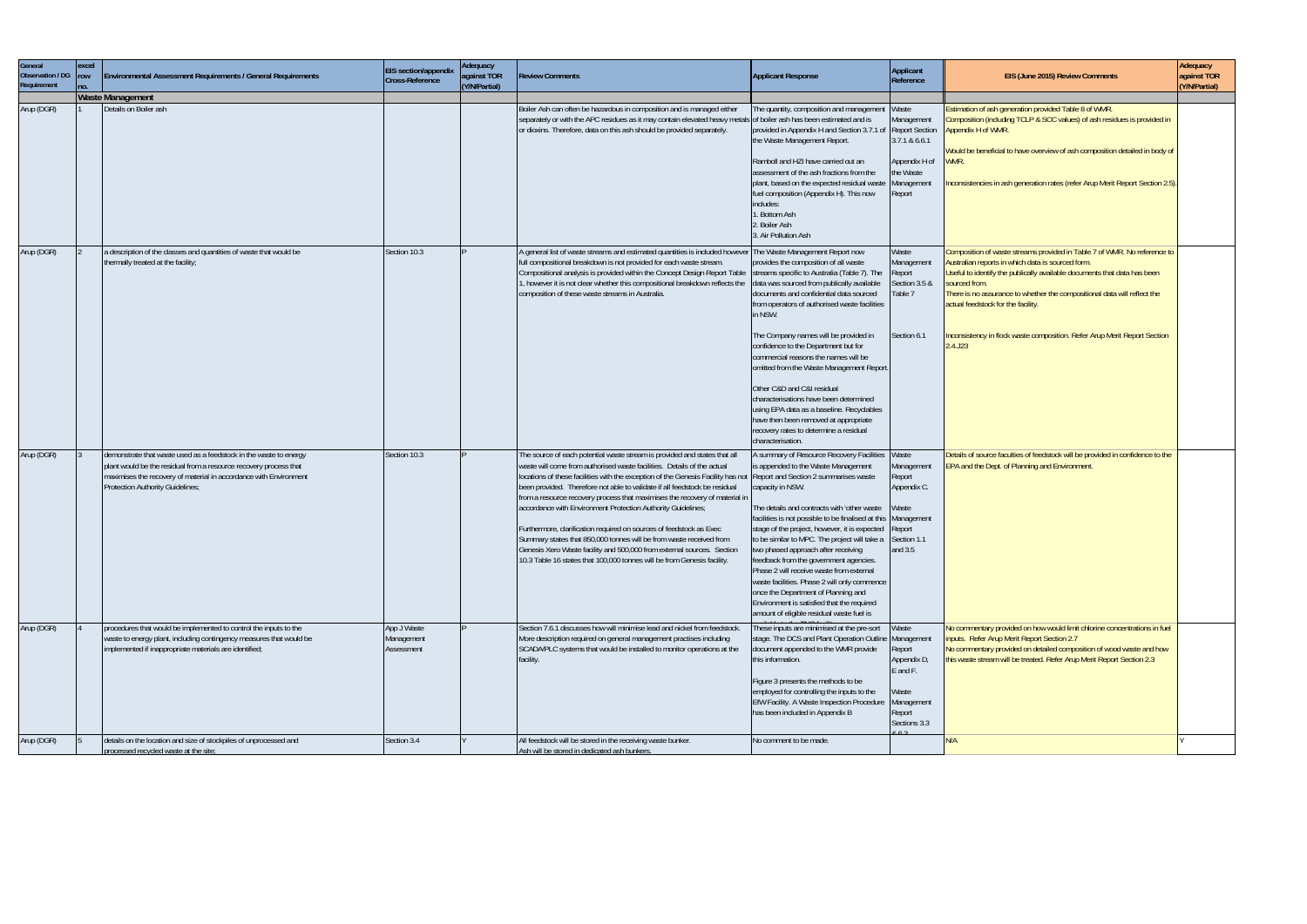| General<br>Observation / DG   row<br>Requirement | excel<br>no. | Environmental Assessment Requirements / General Requirements                                                                                                                                                                                                                                                                                                                                | EIS section/appendix<br>Cross-Reference                    | Adequacy<br>against TOR<br>(Y/N/Partial) | <b>Review Comments</b>                                                                                                                                                                                                                                                                                                                                                                                                                                                                                                                                                                                                              | <b>Applicant Response</b>                                                                                                                                                                                                                                                                                                                                                                                                                                                                          | Applicant<br>Reference                                                                          | EIS (June 2015) Review Comments                                                                                                                                                                                                                                                                                                                                                                                                                                                                                                                                                                                                                                                                                                                                                                                                                                                                                        | Adequacy<br>against TOR<br>(Y/N/Partial) |
|--------------------------------------------------|--------------|---------------------------------------------------------------------------------------------------------------------------------------------------------------------------------------------------------------------------------------------------------------------------------------------------------------------------------------------------------------------------------------------|------------------------------------------------------------|------------------------------------------|-------------------------------------------------------------------------------------------------------------------------------------------------------------------------------------------------------------------------------------------------------------------------------------------------------------------------------------------------------------------------------------------------------------------------------------------------------------------------------------------------------------------------------------------------------------------------------------------------------------------------------------|----------------------------------------------------------------------------------------------------------------------------------------------------------------------------------------------------------------------------------------------------------------------------------------------------------------------------------------------------------------------------------------------------------------------------------------------------------------------------------------------------|-------------------------------------------------------------------------------------------------|------------------------------------------------------------------------------------------------------------------------------------------------------------------------------------------------------------------------------------------------------------------------------------------------------------------------------------------------------------------------------------------------------------------------------------------------------------------------------------------------------------------------------------------------------------------------------------------------------------------------------------------------------------------------------------------------------------------------------------------------------------------------------------------------------------------------------------------------------------------------------------------------------------------------|------------------------------------------|
| Arup (DGR)                                       |              | demonstrate any waste material (e.g. biochar) produced from the waste<br>to energy facility for land application is fit-for-purpose and poses<br>minimal risk of harm to the environment in order to meet the<br>requirements for consideration of a resource recovery exemption by the<br>EPA under Clause 51A of the Protection of the Environment Operations<br>(Waste) Regulation 2005; | Section 3, 10.3, App J                                     |                                          | Composition of Bottom ash is based on a Municipal Solid Waste Stream<br>feedstock and not on the basis of the actual proposed feedstock.<br>Commentary that bottom ash suitability to be recycled as aggregate or<br>landfilled will be dependent on actual composition but no actual justification<br>of this assumption provided.                                                                                                                                                                                                                                                                                                 | An estimation of ash and residue<br>composition has been appended to the<br>Waste Management Report (Appendix H).<br>It is TNG's intention to recycle bottom ash via<br>a crushing and screening process to produce Waste<br>aggregate for road base. This will likely<br>require a resource recovery order and<br>resource recovery exemption to be issued by Section 6.5<br>the EPA under Clause 92 of the PoEO                                                                                  | Waste<br>Management<br>Report<br>Appendix H.<br>Management<br>Report                            | Composition of bottom ash has been based on (UK) energy from waste data<br>taken from facilities processing MSW.<br>Ash generation rates are inconsistent<br>Recommend that bottom ash is landfill until provided otherwise suitable for<br>ecovery.                                                                                                                                                                                                                                                                                                                                                                                                                                                                                                                                                                                                                                                                   |                                          |
| Arup (DGR)                                       |              | procedures for the management of other solid, liquid and gaseous<br>waste streams;                                                                                                                                                                                                                                                                                                          | App J Waste<br>Management<br><b>Assessment Section 7.6</b> |                                          | Ash residues classified as either Bottom Ash or Air Pollution Control residue Estimated residue ash quantities are now<br>are described. Liquid effluent and Gaseous emissions also described.<br>No details or estimate of quantity of boiler ash has been provided. Boiler<br>ash composition is dependent on the feedstock can be classified as either<br>hazardous no non hazardous and is either handled with the bottom ash or<br>the Air Pollution Control residues dependent on its classification.<br>No details provided on how other waste streams such as waste produced by<br>staff or chemical waste will be managed. | provided in Ramboll 'Estimation of ash and<br>residue composition' assessment.<br>Details on other waste streams are now<br>provided in Section 6.6.                                                                                                                                                                                                                                                                                                                                               | Waste<br>Management<br>Report<br>Section 6.6.3,<br>Waste<br>Management<br>Report<br>Appendix H. | Control inputs detailed in Section 6.3 of WMR.<br>Table 8 in Section 3.7 provides details of estimation of ash residue, based<br>on volume of facility processing 1,105,000 tpa.<br>Manage of bottom ash, APC and boiler ash procedures detailed in Section<br>6.6 of WMR.<br>Initial identified licenced facilities open to accept APC have not been<br>identified.                                                                                                                                                                                                                                                                                                                                                                                                                                                                                                                                                   |                                          |
| Arup (DGR)                                       |              | describe how waste would be treated, stored, used, disposed and<br>handled on site, and transported to and from the site, and the potential<br>impacts associated with these issues, including current and future<br>offsite waste disposal methods;                                                                                                                                        | App J Waste<br>Management<br>Assessment                    |                                          | Some general commentary is provided<br>No details are provided on a actual the sources of feedstock or possible<br>suitable licenced landfills that could accept the ash residues.                                                                                                                                                                                                                                                                                                                                                                                                                                                  | Appendix H and Section 6.7 describe<br>expected ash classification.<br>Only APC reside is a potential the waste that Section 3.5<br>may be classified as Hazardous Waste<br>(although current analysis indicates APC<br>reside will be classified as Restricted Solid<br>Waste). In the event the waste exceeds the<br>criteria for Restricted Solid Waste and is<br>classified as 'hazardous' then the residue will<br>be taken off site for treatment at a<br>Hazardous Waste Treatment facility | Waste<br>Management<br>Report                                                                   | Details of information of the identification of authorised facilities for source of<br>feedstock will be will be provided in confidence to the EPA and the Dept. of<br>Planning and Environment.<br>EPA and the Dept. of Planning and Environment to evaluate identified<br>feedstock sources.<br>The EIS, or WMR, does not provide any detail of the current resource<br>recovery operation on site - difficult to evaluate that current resource<br>recovery practices are employing best practice material recovery processes<br>(as per NSW EfW criteria).<br>Section 3.7.1 (WMR) details disposal options of APC ash and mentions<br>Kemps Creek Landfill. No details of identified Hazardous Waste Treatment<br>Facilities likely to accept APC ash provided.<br>Section 3.7.1 references Appendix B for detailed procedures for each ash<br>type - general procedures for hazardous waste are addressed, but no |                                          |
| Arup (DGR)                                       |              | identify the measures that would be implemented to ensure that the<br>development is consistent with the aims, objectives and guidance in the<br>NSW Waste Avoidance and Resource Recovery Strategy 2007.                                                                                                                                                                                   | App J Waste<br>Management<br>Assessment                    |                                          |                                                                                                                                                                                                                                                                                                                                                                                                                                                                                                                                                                                                                                     | No comment to be made                                                                                                                                                                                                                                                                                                                                                                                                                                                                              |                                                                                                 | ۷/A                                                                                                                                                                                                                                                                                                                                                                                                                                                                                                                                                                                                                                                                                                                                                                                                                                                                                                                    |                                          |
|                                                  |              | Air Quality and Human Health                                                                                                                                                                                                                                                                                                                                                                |                                                            |                                          |                                                                                                                                                                                                                                                                                                                                                                                                                                                                                                                                                                                                                                     |                                                                                                                                                                                                                                                                                                                                                                                                                                                                                                    |                                                                                                 |                                                                                                                                                                                                                                                                                                                                                                                                                                                                                                                                                                                                                                                                                                                                                                                                                                                                                                                        |                                          |
| Arup (DGR)                                       |              | a quantitative assessment of the potential air quality and odour impacts<br>for the development on surrounding landowners and sensitive receptors<br>under the relevant Environment Protection Authority guidelines;                                                                                                                                                                        | Section 11.0, Appendix<br>K and L                          |                                          | Quantitative assessment of the potential assessment has been undertaken<br>at the site boundary and sensitive receptors taking into account background<br>pollutant levels, in accordance with EPA Guidelines. The assessment should<br>also consider cumulative impacts of potential future developments, if<br>relevant. Odour assessment not viewed.                                                                                                                                                                                                                                                                             |                                                                                                                                                                                                                                                                                                                                                                                                                                                                                                    |                                                                                                 |                                                                                                                                                                                                                                                                                                                                                                                                                                                                                                                                                                                                                                                                                                                                                                                                                                                                                                                        |                                          |
| Arup (DGR)                                       |              | a description of construction and operational impacts, including air<br>emissions from the transport of materials                                                                                                                                                                                                                                                                           | Section 11.0, Appendix P                                   |                                          | A description of construction and operational air quality limit exceedances is<br>provided. Emissions from the transport of materials is described qualitatively;<br>Further information on the transportation of material to site (particularly for<br>material that is not sourced from the Genesis facility) should be provided.<br>No details provided of potential fugitive emissions.                                                                                                                                                                                                                                         | Qualitative assessment completed.                                                                                                                                                                                                                                                                                                                                                                                                                                                                  |                                                                                                 |                                                                                                                                                                                                                                                                                                                                                                                                                                                                                                                                                                                                                                                                                                                                                                                                                                                                                                                        |                                          |
| Arup (DGR)                                       |              | a human health risk assessment covering the inhalation of criteria<br>pollutants and exposure (from all pathways i.e., inhalation, ingestion<br>and dermal) to specific air toxics                                                                                                                                                                                                          | Section 12.0, Appendix                                     |                                          |                                                                                                                                                                                                                                                                                                                                                                                                                                                                                                                                                                                                                                     |                                                                                                                                                                                                                                                                                                                                                                                                                                                                                                    |                                                                                                 |                                                                                                                                                                                                                                                                                                                                                                                                                                                                                                                                                                                                                                                                                                                                                                                                                                                                                                                        |                                          |
| Arup (DGR)                                       |              | details of any pollution control equipment and other impact mitigation<br>measures for fugitive and point source emissions                                                                                                                                                                                                                                                                  | Section 11.4, Appendix P                                   |                                          | The EIS describes in detail pollution control equipment for stack emissions;<br>further information on construction and transportation emission controls are<br>briefly described in Appendix K, but should be presented in the main body of<br>the EIS also. A further description of ongoing management controls<br>(particularly in adverse conditions) and monitoring should be provided.                                                                                                                                                                                                                                       |                                                                                                                                                                                                                                                                                                                                                                                                                                                                                                    |                                                                                                 | n/a                                                                                                                                                                                                                                                                                                                                                                                                                                                                                                                                                                                                                                                                                                                                                                                                                                                                                                                    |                                          |
| Arup (DGR)                                       |              | a demonstration of how the waste to energy facility would be operated<br>in accordance with best practice measures to manage toxic air<br>emissions with consideration of the European Union's Waste<br>Incineration Directive 2000 and the Environment Protection Authority's<br>draft policy statement NSW Energy from Waste                                                              | Section 11.3 and 11,4,<br>Appendix K                       |                                          | A description of best practice measures to manage air emissions is provided<br>and emissions modelled against criteria of the two described documents.                                                                                                                                                                                                                                                                                                                                                                                                                                                                              |                                                                                                                                                                                                                                                                                                                                                                                                                                                                                                    |                                                                                                 |                                                                                                                                                                                                                                                                                                                                                                                                                                                                                                                                                                                                                                                                                                                                                                                                                                                                                                                        |                                          |
| Arup (DGR)                                       |              | an examination of best practice management measures for the<br>mitigation of toxic air emissions                                                                                                                                                                                                                                                                                            | Appendix K                                                 |                                          | An analysis of best practice management measures applied at a number of<br>similar overseas facilities is provided.                                                                                                                                                                                                                                                                                                                                                                                                                                                                                                                 |                                                                                                                                                                                                                                                                                                                                                                                                                                                                                                    |                                                                                                 | n/a                                                                                                                                                                                                                                                                                                                                                                                                                                                                                                                                                                                                                                                                                                                                                                                                                                                                                                                    |                                          |
| Arup (DGR)                                       |              | details of the proposed technology and a demonstration that it is<br>technically fit for purpose                                                                                                                                                                                                                                                                                            | Section 11.3 and 11,4,<br>Appendix K                       |                                          | An analysis of best practice management measures applied at a number of<br>similar overseas facilities is provided.                                                                                                                                                                                                                                                                                                                                                                                                                                                                                                                 |                                                                                                                                                                                                                                                                                                                                                                                                                                                                                                    |                                                                                                 |                                                                                                                                                                                                                                                                                                                                                                                                                                                                                                                                                                                                                                                                                                                                                                                                                                                                                                                        |                                          |
|                                                  | Noise        |                                                                                                                                                                                                                                                                                                                                                                                             |                                                            |                                          |                                                                                                                                                                                                                                                                                                                                                                                                                                                                                                                                                                                                                                     |                                                                                                                                                                                                                                                                                                                                                                                                                                                                                                    |                                                                                                 |                                                                                                                                                                                                                                                                                                                                                                                                                                                                                                                                                                                                                                                                                                                                                                                                                                                                                                                        |                                          |
| Arup (DGR)                                       |              | description of all potential noise sources such as construction,<br>operational, on and off-site traffic noise;                                                                                                                                                                                                                                                                             | Section 14,0 and<br>Appendix O                             |                                          | potential sources of construction, operational and traffic noise are described<br>in detail.                                                                                                                                                                                                                                                                                                                                                                                                                                                                                                                                        |                                                                                                                                                                                                                                                                                                                                                                                                                                                                                                    |                                                                                                 | n/a                                                                                                                                                                                                                                                                                                                                                                                                                                                                                                                                                                                                                                                                                                                                                                                                                                                                                                                    |                                          |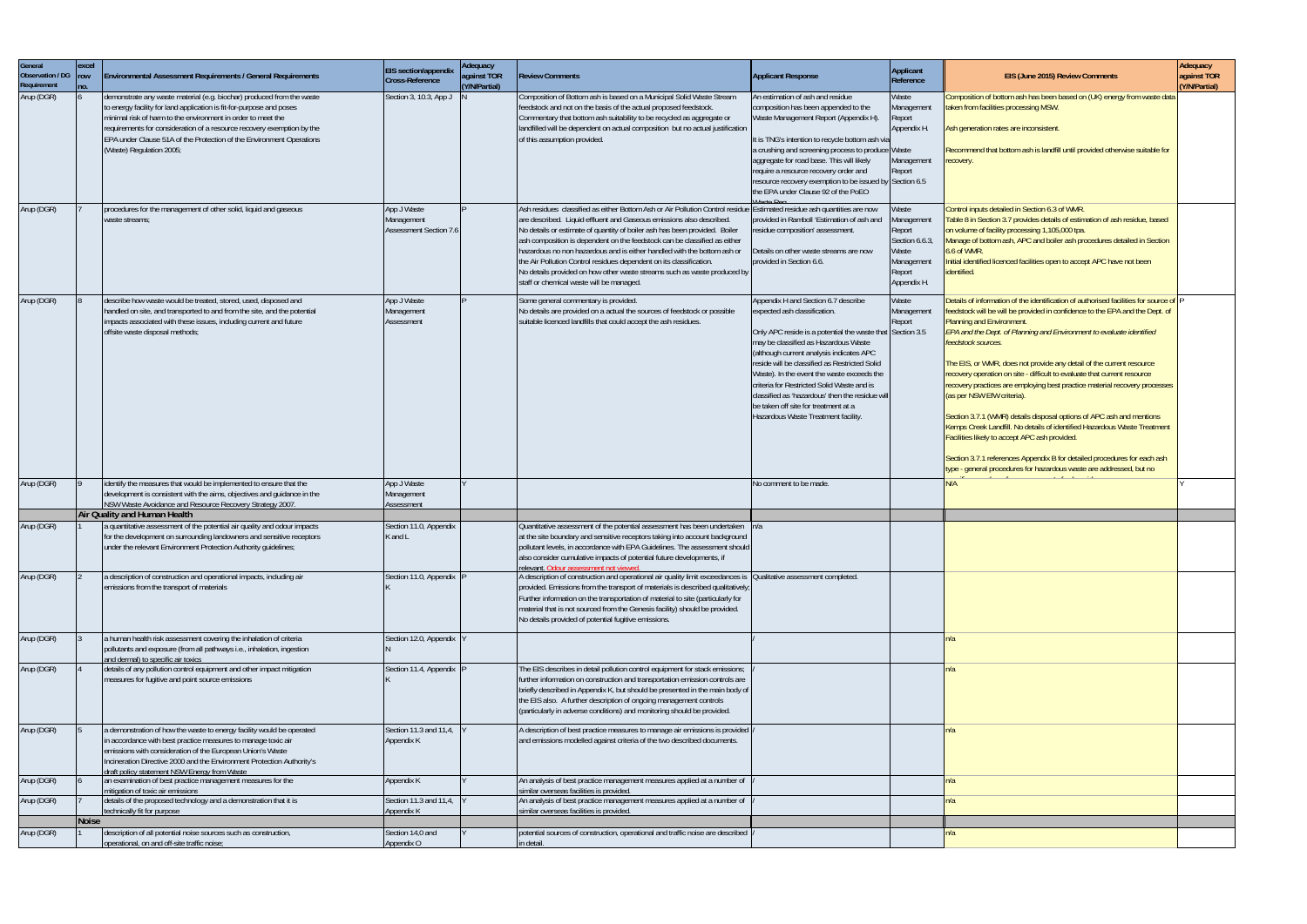| General<br>Observation / DG<br>Requirement | excel<br><b>row</b><br>no. | <b>Environmental Assessment Requirements / General Requirements</b>                                                                                                             | <b>EIS</b> section/appendix<br>Cross-Reference | Adequacy<br>against TOR<br>(Y/N/Partial) | <b>Review Comments</b>                                                                                                                                                                                                                                                                                                                                                                                                                                                                                                                                                                                                                                                                                                                                                                                                                                                                                                                                                                                                                                                                                                                                                                                                    | <b>Applicant Response</b>                                                                                                                                                                                                                                                                                                                                                                                                                                                                                                                                                                                                                                                                                                                               | Applicant<br>Reference                                                                                                       | EIS (June 2015) Review Comments                                     | Adequacy<br>against TOR<br>(Y/N/Partial) |
|--------------------------------------------|----------------------------|---------------------------------------------------------------------------------------------------------------------------------------------------------------------------------|------------------------------------------------|------------------------------------------|---------------------------------------------------------------------------------------------------------------------------------------------------------------------------------------------------------------------------------------------------------------------------------------------------------------------------------------------------------------------------------------------------------------------------------------------------------------------------------------------------------------------------------------------------------------------------------------------------------------------------------------------------------------------------------------------------------------------------------------------------------------------------------------------------------------------------------------------------------------------------------------------------------------------------------------------------------------------------------------------------------------------------------------------------------------------------------------------------------------------------------------------------------------------------------------------------------------------------|---------------------------------------------------------------------------------------------------------------------------------------------------------------------------------------------------------------------------------------------------------------------------------------------------------------------------------------------------------------------------------------------------------------------------------------------------------------------------------------------------------------------------------------------------------------------------------------------------------------------------------------------------------------------------------------------------------------------------------------------------------|------------------------------------------------------------------------------------------------------------------------------|---------------------------------------------------------------------|------------------------------------------|
| Arup (DGR)                                 |                            | a quantitative noise impact assessment including a cumulative noise<br>impact assessment in accordance with relevant Environment Protection<br>Authority quidelines             | Section 14,0 and<br>Appendix O                 |                                          | a quantitative noise impacts assessment, including cumulative noise has<br>been undertaken.                                                                                                                                                                                                                                                                                                                                                                                                                                                                                                                                                                                                                                                                                                                                                                                                                                                                                                                                                                                                                                                                                                                               |                                                                                                                                                                                                                                                                                                                                                                                                                                                                                                                                                                                                                                                                                                                                                         |                                                                                                                              |                                                                     |                                          |
| Arup (DGR)                                 |                            |                                                                                                                                                                                 | Section 14,0 and<br>Appendix O                 |                                          | detailed noise mitigation, managing and monitoring measures are<br>recommended in Appendix O. The main body of the EIS should confirm<br>which of these measures will be implemented. In particular, it is not clear<br>whether there is a commitment to undertaking noise monitoring.                                                                                                                                                                                                                                                                                                                                                                                                                                                                                                                                                                                                                                                                                                                                                                                                                                                                                                                                    | This has been clarified in the EIS.                                                                                                                                                                                                                                                                                                                                                                                                                                                                                                                                                                                                                                                                                                                     | Section 14,                                                                                                                  |                                                                     |                                          |
|                                            |                            | <b>Soils and Water</b>                                                                                                                                                          |                                                |                                          |                                                                                                                                                                                                                                                                                                                                                                                                                                                                                                                                                                                                                                                                                                                                                                                                                                                                                                                                                                                                                                                                                                                                                                                                                           |                                                                                                                                                                                                                                                                                                                                                                                                                                                                                                                                                                                                                                                                                                                                                         |                                                                                                                              |                                                                     |                                          |
| Arup (DGR)                                 |                            | description of the water demands and a breakdown of water supplies                                                                                                              | Section 15.3.6                                 |                                          | Operational water demand and supply breakdown is provided. Construction   A construction programme has been<br>requirements should also be detailed.                                                                                                                                                                                                                                                                                                                                                                                                                                                                                                                                                                                                                                                                                                                                                                                                                                                                                                                                                                                                                                                                      | prepared by HZI. It is estimated that<br>construction will be completed within 43<br>months, with civil works being undertaken<br>between months five and thirteen. The plan<br>includes an estimate of town water use by<br>month during the construction period. The<br>average monthly water use is estimated to<br>be 546 m3, with a maximum of 1836 m3 and<br>minimum of 12 m3.<br>The total water demand for the construction<br>phase is 23.464 m3 or 23.4 ML<br>There is no estimate in the programme of the<br>quantity of water to be retained for reuse on<br>site during the construction phase. It is likely<br>that the reuse of retained stormwater will be<br>concentrated during the civil works for uses<br>such as dust suppression. |                                                                                                                              | Inconsistent construction program timelines referred to in the EIS. |                                          |
| Arup (DGR)                                 |                            | description of the measures to minimise water use                                                                                                                               | Appendix P                                     |                                          | Measures to minimise potable water are proposed (i.e. use of rainwater and No response required.<br>reuse of water from bio-retention basin); further information on water<br>efficiency could be provided.                                                                                                                                                                                                                                                                                                                                                                                                                                                                                                                                                                                                                                                                                                                                                                                                                                                                                                                                                                                                               | No reuse of water from bio-retention basin in<br>EfW process currently foreseen by HZI due<br>to water quality requirements.                                                                                                                                                                                                                                                                                                                                                                                                                                                                                                                                                                                                                            |                                                                                                                              |                                                                     |                                          |
| Arup (DGR)                                 |                            | a detailed water balance                                                                                                                                                        | Appendix P                                     |                                          | Details on water demand and discharges are provided in Appendix P.                                                                                                                                                                                                                                                                                                                                                                                                                                                                                                                                                                                                                                                                                                                                                                                                                                                                                                                                                                                                                                                                                                                                                        |                                                                                                                                                                                                                                                                                                                                                                                                                                                                                                                                                                                                                                                                                                                                                         |                                                                                                                              |                                                                     |                                          |
| Arup (DGR)                                 |                            | description of the construction erosion and sediment controls                                                                                                                   | Section 15.4.2                                 |                                          | A high level description is provided (including provision of a temporary<br>bioretention basin), and a commitment to providing a more detailed ESCP is<br>made                                                                                                                                                                                                                                                                                                                                                                                                                                                                                                                                                                                                                                                                                                                                                                                                                                                                                                                                                                                                                                                            |                                                                                                                                                                                                                                                                                                                                                                                                                                                                                                                                                                                                                                                                                                                                                         |                                                                                                                              |                                                                     |                                          |
| Arup (DGR)                                 |                            | a description of the surface and stormwater management system,<br>including on site detention, and measures to treat or reuse water                                             | Section 15.3.4,<br>Appendix P                  |                                          | A description of the existing and proposed surface and stormwater<br>management system is provided in detail in Appendix P.                                                                                                                                                                                                                                                                                                                                                                                                                                                                                                                                                                                                                                                                                                                                                                                                                                                                                                                                                                                                                                                                                               |                                                                                                                                                                                                                                                                                                                                                                                                                                                                                                                                                                                                                                                                                                                                                         |                                                                                                                              |                                                                     |                                          |
| Arup (DGR)                                 |                            | an assessment of potential surface and groundwater impacts<br>associated with the development including the details of impact<br>mitigation, management and monitoring measures | Section 15.4, 22.0.<br>Appendix P              |                                          | Potential impacts to surface and groundwater are assessed in Appendix P<br>and described briefly in Section 15.4. Although significant impacts are not<br>identified, the ecological implications of potential changes to groundwater<br>should be considered, particularly in relation to the Threatened Ecological<br>Community on site and the riparian corridor. Appendix P indicates that<br>further investigations into groundwater contamination is occurring, although<br>significant problems are not anticipated. If available, this work should be<br>included in the EIS for completeness. Reference is made to a Stormwater<br>Management Plan that has been prepared by AT& L in 2014. This Plan<br>should be appended to the EIS (not available in the copy provided for review<br>- this may be a reference to the Civil Infrastructure Report in Appendix E, bu<br>it is not clear). Section 22.0 references a flood report, however it does not<br>appear to appended; this should be included if available. The design<br>measures to control surface water runoff and potential contamination are<br>well described. Further Information on management controls and monitoring<br>should be provided. | tormwater management has been<br>ssessed within the AT&L Civil infrastructure stormwater<br>Report and Plan.<br>Monitoring measures are summarised in the<br>EIS Section 15.<br>A water-quality monitoring programme has<br>been detailed within the Soil and Water<br>Report.<br>The Brown Floor Report has been appended EIS Appendix<br>to the EIS.                                                                                                                                                                                                                                                                                                                                                                                                  | Civil and<br>Report and<br><b>Plans</b><br><b>EIS Section</b><br>15<br>Soil and<br>Water Report<br>Section 5.2,<br>Table 5.1 |                                                                     |                                          |
| Arup (DGR)                                 |                            | an assessment of any potential existing soil contamination                                                                                                                      | Section 15.3.3,<br>Appendix P                  |                                          | Appendix P provides an overview of historical soil contamination<br>investigations undertaken in relation to minor levels of contamination<br>associated with the nearby Asphalt Plant. These investigations should be<br>attached if available. Further assessment is recommended in Appendix P;<br>the main body of the EIS should describe the extent of this further work and<br>provide a description of treatment measures proposed during construction.                                                                                                                                                                                                                                                                                                                                                                                                                                                                                                                                                                                                                                                                                                                                                            | The most recent soil contamination<br>investigation conducted by ADE (2014)<br>concluded "no contamination of the site from<br>potential contaminating practices undertaken<br>both on and off site, had occurred prior to the<br>time the investigation took place". ADE<br>further concluded that the site is deemed<br>suitable for commercial/industrial land use<br>and the proposed development. This<br>assessment included an evaluation of<br>potential impacts from the adjacent asphalt<br>The Brookfield Multiplex Construction<br>Environmental Management Plan contains<br>an 'unexpected finds protocol' that will be                                                                                                                    | Construction<br>Environmental<br>Management                                                                                  |                                                                     |                                          |
|                                            |                            | <b>Traffic and Transport</b>                                                                                                                                                    |                                                |                                          |                                                                                                                                                                                                                                                                                                                                                                                                                                                                                                                                                                                                                                                                                                                                                                                                                                                                                                                                                                                                                                                                                                                                                                                                                           |                                                                                                                                                                                                                                                                                                                                                                                                                                                                                                                                                                                                                                                                                                                                                         |                                                                                                                              |                                                                     |                                          |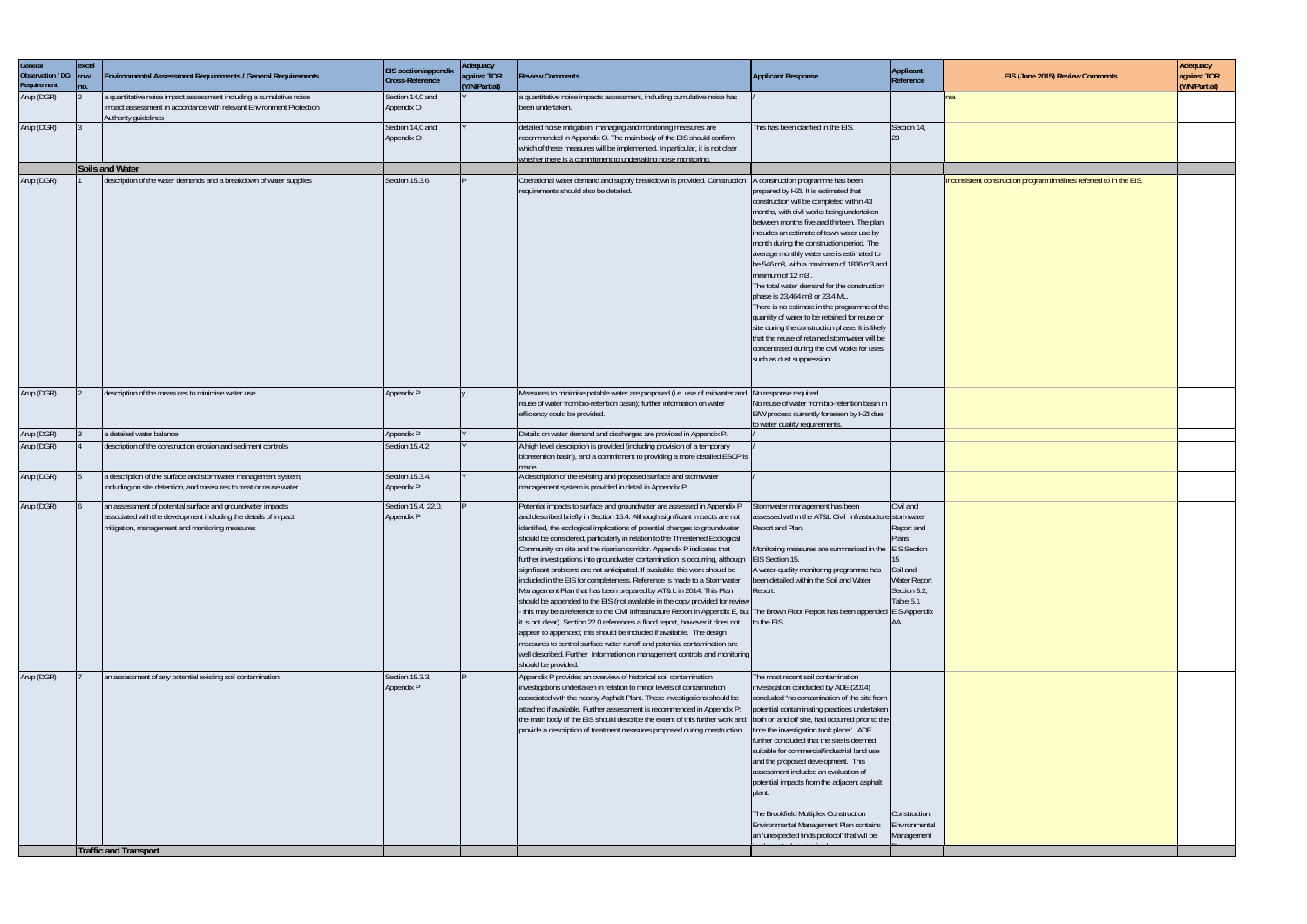| General<br>Observation / DG<br>Requirement | excel<br>row<br>no. | Environmental Assessment Requirements / General Requirements                                                                                                                                                                                     | <b>EIS</b> section/appendix<br>Cross-Reference | Adequacy<br>against TOR<br>(Y/N/Partial) | <b>Review Comments</b>                                                                                                                                                                                                                                                                                                                   | <b>Applicant Response</b>                                                                                                                                                                                                                                                                                                                                                                                                                                                                                                                                                                                                                                                                                                                                                                                                                                                                                                                                                                                                                                                                                                                                                                                             | <b>Applicant</b><br>Reference | EIS (June 2015) Review Comments                                                                                                                                                                                                                                                                                                                         | Adequacy<br>against TOR<br>(Y/N/Partial) |
|--------------------------------------------|---------------------|--------------------------------------------------------------------------------------------------------------------------------------------------------------------------------------------------------------------------------------------------|------------------------------------------------|------------------------------------------|------------------------------------------------------------------------------------------------------------------------------------------------------------------------------------------------------------------------------------------------------------------------------------------------------------------------------------------|-----------------------------------------------------------------------------------------------------------------------------------------------------------------------------------------------------------------------------------------------------------------------------------------------------------------------------------------------------------------------------------------------------------------------------------------------------------------------------------------------------------------------------------------------------------------------------------------------------------------------------------------------------------------------------------------------------------------------------------------------------------------------------------------------------------------------------------------------------------------------------------------------------------------------------------------------------------------------------------------------------------------------------------------------------------------------------------------------------------------------------------------------------------------------------------------------------------------------|-------------------------------|---------------------------------------------------------------------------------------------------------------------------------------------------------------------------------------------------------------------------------------------------------------------------------------------------------------------------------------------------------|------------------------------------------|
| Arup (DGR)                                 |                     | details of traffic types and volumes likely to be generated during construction and operation Section 16.3.2                                                                                                                                     |                                                |                                          | Details of traffic types and volumes is provided for operations only.<br>Details of construction is not provided. As details of the sources of feedstock the distribution of traffic onto the surrounding Section 6.2<br>other than from the Genesis facility is not provided, there is no assessment<br>of potential routes             | Section 6.2 provides some detail regarding<br>road network, in the absence of detailed<br>information regarding specific feedstock<br>locations. The feedstock locations would be<br>expected to change over time and, given the<br>inimal number of hourly truck movements, is<br>not considered critical to the assessment of<br>the application from a traffic perspective.<br>Indeed, RMS has raised no objection to the<br>application.                                                                                                                                                                                                                                                                                                                                                                                                                                                                                                                                                                                                                                                                                                                                                                          | <b>Traffic Report</b>         | he TIA did not consider any vehicle movements associated with ash<br>esidues.                                                                                                                                                                                                                                                                           |                                          |
| Arup (DGR)                                 |                     | an assessment of the predicted impacts of this traffic on the safety and capacity of the<br>surrounding road network and a description of the measures that would be implemented to Appendix Q<br>upgrade and/or maintain this network over time | Section 16.3 and                               |                                          | An assessment of the predicted impacts of traffic on the surrounding road<br>network once the project for operations is provided. Information on<br>construction traffic volumes and management should also be included.                                                                                                                 | Refer to the amended report (Section 7)<br>which provides information with respect to<br>construction traffic impacts.<br>Notwithstanding, it is expected that<br>preparation of a Construction Traffic<br>Management Plan (CTMP) would be<br>included as a standard condition of consent,<br>s is standard practice.                                                                                                                                                                                                                                                                                                                                                                                                                                                                                                                                                                                                                                                                                                                                                                                                                                                                                                 | Traffic report<br>Section 7   | Construction Mgmt. section provides estimation of truck movements. There<br>is no assessment on the impacts that these increased movements will have<br>on the surrounding road network.<br>Although the management measures construction traffic will be detailed in<br>the CTMP, management measures and commitments could be outlined in<br>the EIS. |                                          |
| Arup (DGR)                                 |                     | details of key transport routes, site access, internal roadways, infrastructure works and<br>parking                                                                                                                                             | Section 16.3 and<br>Appendix Q                 |                                          |                                                                                                                                                                                                                                                                                                                                          |                                                                                                                                                                                                                                                                                                                                                                                                                                                                                                                                                                                                                                                                                                                                                                                                                                                                                                                                                                                                                                                                                                                                                                                                                       |                               |                                                                                                                                                                                                                                                                                                                                                         |                                          |
| Arup (DGR)                                 |                     | detailed plans of the proposed layout of the internal road network and parking on site in<br>accordance with the relevant Australian standards                                                                                                   | Appendix Q                                     |                                          |                                                                                                                                                                                                                                                                                                                                          |                                                                                                                                                                                                                                                                                                                                                                                                                                                                                                                                                                                                                                                                                                                                                                                                                                                                                                                                                                                                                                                                                                                                                                                                                       |                               |                                                                                                                                                                                                                                                                                                                                                         |                                          |
|                                            |                     | <b>Hazards and Risk</b>                                                                                                                                                                                                                          |                                                |                                          |                                                                                                                                                                                                                                                                                                                                          |                                                                                                                                                                                                                                                                                                                                                                                                                                                                                                                                                                                                                                                                                                                                                                                                                                                                                                                                                                                                                                                                                                                                                                                                                       |                               |                                                                                                                                                                                                                                                                                                                                                         |                                          |
|                                            |                     | Preliminary Hazard Analysis (PHA) in accordance with Hazardous Industry Planning<br>Advisory Paper No. 6 - Guidelines for Hazard Analysis and Multi-Level Risk Assessment<br>and details of fire/emergency measures and procedures               | Section 17.0 and<br>Appendix V                 |                                          |                                                                                                                                                                                                                                                                                                                                          |                                                                                                                                                                                                                                                                                                                                                                                                                                                                                                                                                                                                                                                                                                                                                                                                                                                                                                                                                                                                                                                                                                                                                                                                                       |                               |                                                                                                                                                                                                                                                                                                                                                         |                                          |
|                                            |                     | detail contingency plans for any potential incidents or equipment failure during the operation Section 17.0 and<br>of the project                                                                                                                | Appendix V                                     |                                          | Design measures are recommended; there is limited information on<br>operational contingency plans in the event of incidents or equipment failure.<br>A full review of drawings has not been undertaken, but it would be useful to<br>provide text on whether the measures recommended in Appendix V have<br>been included in the design. | A Preliminary Hazard Analysis (PHA)<br>assesses the potential impacts (radiant heat,<br>over pressure, toxicity, etc.) of an industrial<br>facility on the surrounding land uses to<br>determine whether the fatality risk of the<br>facility exceeds the acceptable criteria<br>published in the Hazardous Industry<br>Planning Advisory Paper (HIPAP) No. 4 -<br>Risk Criteria for Land Use Planning.<br>The PHA does not take into account<br>emergency response planning or<br>management of equipment failures/systems.<br>These contingency plans are assessed in<br>other risk studies such as a Safety<br>Management System (SMS) or an<br>Emergency Response Plan (ERP).<br>The preparation of these studies is dictated<br>by the Secretary of the Department of<br>Planning and Environment (DPE) following<br>review of the EIS, the Work Health and<br>Safety Regulations or both.<br>In addition, contingency plans in the ERP<br>and SMS are reviewed during a Hazard<br>Audit (this requirement is also dictated by the<br>Secretary) which is generally conducted after<br>the first year of operation and every three<br>years thereafter (although a different<br>frequency maybe requested by the |                               |                                                                                                                                                                                                                                                                                                                                                         |                                          |
|                                            |                     | Flora and Fauna                                                                                                                                                                                                                                  |                                                |                                          |                                                                                                                                                                                                                                                                                                                                          |                                                                                                                                                                                                                                                                                                                                                                                                                                                                                                                                                                                                                                                                                                                                                                                                                                                                                                                                                                                                                                                                                                                                                                                                                       |                               |                                                                                                                                                                                                                                                                                                                                                         |                                          |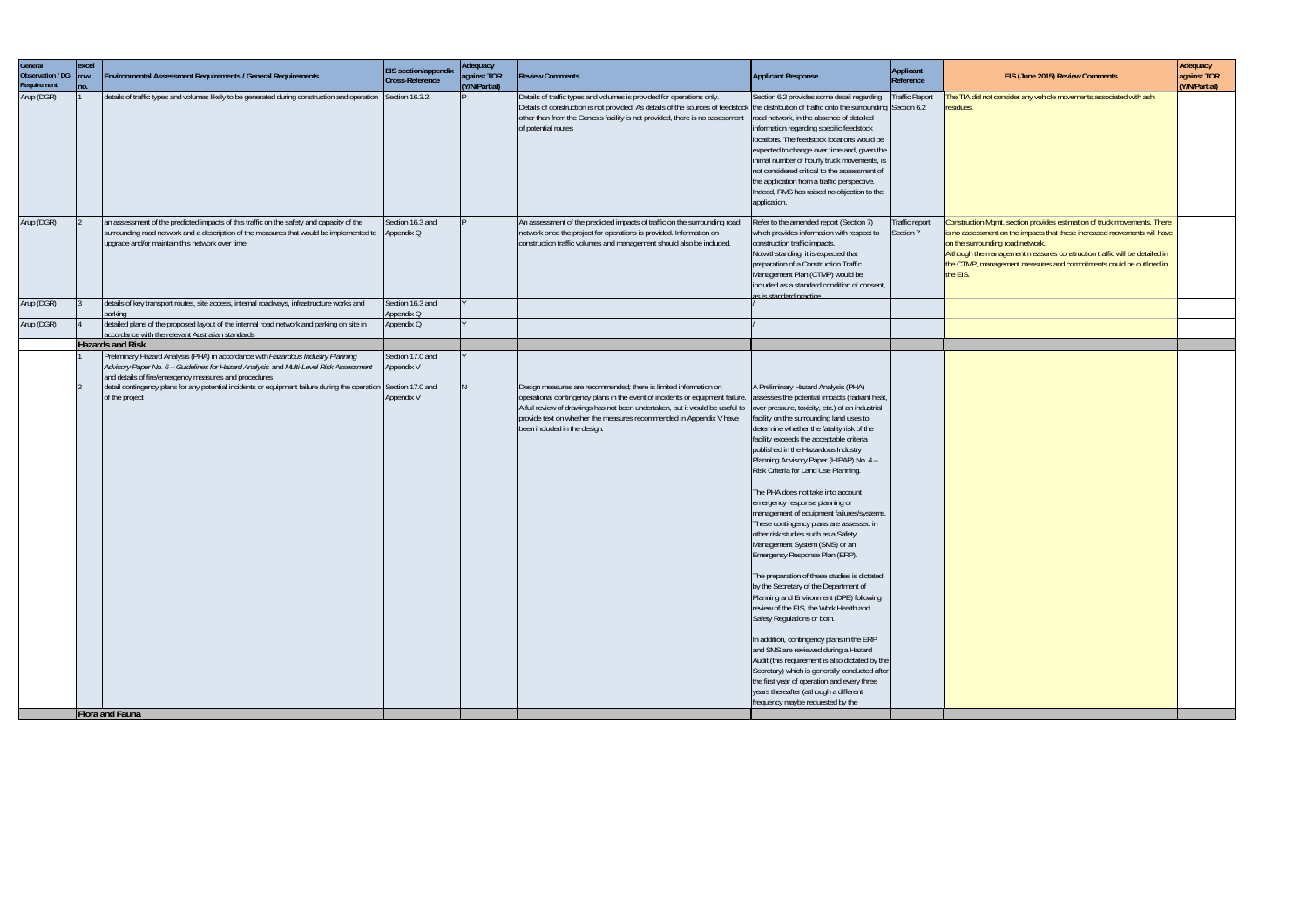| General<br><b>Observation / DG</b><br>Requirement | excel<br><b>row</b><br>no. | Environmental Assessment Requirements / General Requirements                                                                                                                                                                                                                                          | EIS section/appendix<br>Cross-Reference       | Adequacy<br>against TOR<br>(Y/N/Partial) | <b>Review Comments</b>                                                                                                                                                                                                                                                                                                                                                                                                                                                                                                                                                                                                                                                                                                                                                                                                                                                                                                                                                                                                                                                                                                                                                                                                                                                                                                                                           | <b>Applicant Response</b>                                                                                                                                                                                                                                                                                                                                                                                                                       | Applicant<br>Reference                                        | EIS (June 2015) Review Comments                                                                                                                                                                                                                                                                                                                                                                                                                                                                                                                                                                     | Adequacy<br>against TOR<br>(Y/N/Partial) |
|---------------------------------------------------|----------------------------|-------------------------------------------------------------------------------------------------------------------------------------------------------------------------------------------------------------------------------------------------------------------------------------------------------|-----------------------------------------------|------------------------------------------|------------------------------------------------------------------------------------------------------------------------------------------------------------------------------------------------------------------------------------------------------------------------------------------------------------------------------------------------------------------------------------------------------------------------------------------------------------------------------------------------------------------------------------------------------------------------------------------------------------------------------------------------------------------------------------------------------------------------------------------------------------------------------------------------------------------------------------------------------------------------------------------------------------------------------------------------------------------------------------------------------------------------------------------------------------------------------------------------------------------------------------------------------------------------------------------------------------------------------------------------------------------------------------------------------------------------------------------------------------------|-------------------------------------------------------------------------------------------------------------------------------------------------------------------------------------------------------------------------------------------------------------------------------------------------------------------------------------------------------------------------------------------------------------------------------------------------|---------------------------------------------------------------|-----------------------------------------------------------------------------------------------------------------------------------------------------------------------------------------------------------------------------------------------------------------------------------------------------------------------------------------------------------------------------------------------------------------------------------------------------------------------------------------------------------------------------------------------------------------------------------------------------|------------------------------------------|
| Arup (DGR)                                        |                            | including an assessment of the potential impacts to threatened species, populations and<br>communities, and their habitat(s)                                                                                                                                                                          | Section 18.0, Appendix                        |                                          | An assessment of the direct impacts of the project on threatened species,<br>populations and communities and their habitat has been made. There has<br>been no assessment of any indirect impacts however, including noise, water<br>quality, changes to hydrology, introduction of weeds or light impacts. In<br>particular, further assessment of indirect impacts on the ecology of the flora<br>and fauna of the Roper Creek tributary corridor and the 9ha of the critically<br>endangered Cumberland Plain Woodland within the study area is warranted<br>Should indirect impacts be identified, the project may require referral under<br>the Environmental Protection and Biodiversity Conservation Act 1999. It is<br>acknowledged that the 0.2ha patch of Cumberland Plain Woodland to be<br>removed does not meet Conservation Advice published by the<br>Commonwealth Government, however there is no discussion on whether<br>any offsets are still warranted at a state level. Despite this patch not meeting<br>the significance criteria, further discussion on protection and ongoing<br>management of this area in accordance with the conservation advice should<br>be provided. Further information on the long-term monitoring and<br>management of revegetated areas and fauna protection measures e.g. bat<br>boxes, would be beneficial. | Indirect impacts are detailed in Flora and<br>auna Report.                                                                                                                                                                                                                                                                                                                                                                                      | Flora and<br>Fauna Report<br>Section 8.3                      | Long-term monitoring and management of revegetated areas and fauna<br>would be addressed in a VMP, but only if required.<br>Flora and Fauna Report 'anticipates' that there will be no impacts on the 9<br>ha of Cumberland Plain Woodland, and thus it is 'not necessary' to referee to<br><b>EPBC Act. No mention of need for referral to TSC Act (NSW).</b>                                                                                                                                                                                                                                      |                                          |
| Arup (DGR)                                        |                            | if required describe how the principles of "avoid, mitigate, offset" have been used to<br>minimise the impacts of the proposal on biodiversity                                                                                                                                                        | Section 18.0, Appendix                        |                                          | The EIS does provide measures to mitigate, and to some extent, offset<br>potential impacts where they have been identified. Further discussion on<br>whether these impacts could have been avoided should be included. For<br>example, could removal of the critically endangered ecological community<br>be avoided?                                                                                                                                                                                                                                                                                                                                                                                                                                                                                                                                                                                                                                                                                                                                                                                                                                                                                                                                                                                                                                            | Some areas of remnant indigenous<br>eqetation have been retained and thus<br>clearing has been avoided. Approximately<br>1.29 ha of River-flat Eucalypt Forest will be<br>retained south of the proposal footprint.<br>However an area of approx. 0.27 ha of<br>Cumberland Plain Woodland and 2.89 ha of<br>River Flat Eucalypt Forest will be cleared for<br>the proposal.<br>Clearing on these areas has not been<br>indad hut will ha offsat | Flora and<br>Fauna Report<br>Section 8.1,<br>9.3              | Avoid, mitigate, offset principles outlined in Section 9.3.<br>Lack of commentary of alternative options to prevent the removal of critically<br>endangered ecological community.                                                                                                                                                                                                                                                                                                                                                                                                                   |                                          |
|                                                   | <b>Visual</b>              |                                                                                                                                                                                                                                                                                                       |                                               |                                          | Provided in Appendix H. Some photo montages within the main body of the Montages are provided within EIS.                                                                                                                                                                                                                                                                                                                                                                                                                                                                                                                                                                                                                                                                                                                                                                                                                                                                                                                                                                                                                                                                                                                                                                                                                                                        |                                                                                                                                                                                                                                                                                                                                                                                                                                                 |                                                               | Two photo montages of the proposed facility provided of west and south-                                                                                                                                                                                                                                                                                                                                                                                                                                                                                                                             |                                          |
| Arup (DGR)                                        |                            | an assessment of the proposed building height, scale, signage and lighting, particularly from Section 19.0, Appendix<br>nearby public receivers and significant vantage points of the broader public domain                                                                                           |                                               |                                          | EIS would be beneficial.                                                                                                                                                                                                                                                                                                                                                                                                                                                                                                                                                                                                                                                                                                                                                                                                                                                                                                                                                                                                                                                                                                                                                                                                                                                                                                                                         |                                                                                                                                                                                                                                                                                                                                                                                                                                                 | EIS Section 3,<br>۱9                                          | west directions.                                                                                                                                                                                                                                                                                                                                                                                                                                                                                                                                                                                    |                                          |
| Arup (DGR)                                        |                            | details of design measures to ensure the project has a high design quality and is well<br>presented, particularly in the context of the broader Western Sydney Employment Area                                                                                                                        | Section 3.6.4, Section<br>19.0 and Appendix H |                                          | No mitigation measures detailed in Section 19.0, although options are<br>presented in Appendix H. The main body of the EIS should confirm if these<br>recommended mitigation measures will be implemented.<br>A description of the design is provided in Section 3.6.4; a description of the<br>design objectives, process and quality would be beneficial in this location,<br>particularly in relation to the broader Western Sydney Employment Area.                                                                                                                                                                                                                                                                                                                                                                                                                                                                                                                                                                                                                                                                                                                                                                                                                                                                                                          | EIS has been updated.                                                                                                                                                                                                                                                                                                                                                                                                                           | <b>EIS Section</b>                                            | Details of mitigation measures provided in Section 19.5.                                                                                                                                                                                                                                                                                                                                                                                                                                                                                                                                            |                                          |
| Arup (DGR)                                        |                            | consideration of any impact on flight paths                                                                                                                                                                                                                                                           |                                               |                                          | No information on potential impacts to flight paths was located within either<br>the main body of the EIS or Appendix H.                                                                                                                                                                                                                                                                                                                                                                                                                                                                                                                                                                                                                                                                                                                                                                                                                                                                                                                                                                                                                                                                                                                                                                                                                                         | 'isual Impact Assessment includes<br>summary of design intents.                                                                                                                                                                                                                                                                                                                                                                                 | Visual Impact<br>Assessment<br>Section 5.                     | No details of considerations of potential impacts on flight paths in Appendix<br><b>Visual Impact Assessment.</b><br>Section 6.3 (EIS) details consultation with Dept. of Infrastructure & Regional<br>development regarding second airport at Badgerys Creek.<br>Commitment should be made by proponent in EIS that evaluation of<br>potential impacts on flight paths will be undertaken as details on second<br>hezseler era tromis                                                                                                                                                              |                                          |
| Arup (DGR)                                        |                            | a detailed photo-montage based analysis of the visual impacts of development and<br>emissions stacks                                                                                                                                                                                                  | Appendix H                                    |                                          | Detailed photo-montages provided, including emissions stacks.                                                                                                                                                                                                                                                                                                                                                                                                                                                                                                                                                                                                                                                                                                                                                                                                                                                                                                                                                                                                                                                                                                                                                                                                                                                                                                    | This matter has been addressed separately.<br>Refer to Consultation section within EIS.                                                                                                                                                                                                                                                                                                                                                         | <b>EIS</b> Section 6.                                         |                                                                                                                                                                                                                                                                                                                                                                                                                                                                                                                                                                                                     |                                          |
|                                                   |                            | <b>Greenhouse Gas</b>                                                                                                                                                                                                                                                                                 |                                               |                                          |                                                                                                                                                                                                                                                                                                                                                                                                                                                                                                                                                                                                                                                                                                                                                                                                                                                                                                                                                                                                                                                                                                                                                                                                                                                                                                                                                                  |                                                                                                                                                                                                                                                                                                                                                                                                                                                 |                                                               |                                                                                                                                                                                                                                                                                                                                                                                                                                                                                                                                                                                                     |                                          |
| Arup (gnl)                                        |                            | The abatement equipment proposed is well established and emission modelling indicates<br>emissions will be in line with the European Incineration Directive. No details are provided<br>on fugitive emissions. No assessment is made of emissions during equipment failure or<br>abnormal conditions. |                                               |                                          |                                                                                                                                                                                                                                                                                                                                                                                                                                                                                                                                                                                                                                                                                                                                                                                                                                                                                                                                                                                                                                                                                                                                                                                                                                                                                                                                                                  | This has been addressed in the Air Quality<br>Report.                                                                                                                                                                                                                                                                                                                                                                                           | <b>Air Quality</b><br><b>Report Sections</b><br>7.4, 7.5, 7.6 |                                                                                                                                                                                                                                                                                                                                                                                                                                                                                                                                                                                                     |                                          |
| Arup (DGR)                                        |                            | a full greenhouse gas assessment (including an assessment of the potential scope 1, 2 and<br>3 greenhouse gas emissions of the project, and an assessment of the potential impacts of<br>these emissions on the environment                                                                           |                                               |                                          | An assessment of Potential Scope 1 and 2 emissions only has been made;<br>an assessment of Scope 3 emissions should be provided.                                                                                                                                                                                                                                                                                                                                                                                                                                                                                                                                                                                                                                                                                                                                                                                                                                                                                                                                                                                                                                                                                                                                                                                                                                 | This has been addressed in the Air Quality<br>Report.                                                                                                                                                                                                                                                                                                                                                                                           | Air Quality<br>10.3                                           | Section 10.3 provides GHG emission estimates for Scope 1 but no<br>Report Section   consideration of Scope 2 emissions have been made or acknowledged.<br>Scope 2 emissions should be identified and quantified for completeness.<br>Report acknowledges that Scope 3 emissions will be 'minor' but no<br>estimations have been provided. Details on how this assumption has been<br>should be provided, considering that Scope 3 emissions from the<br>transportation of >1 million tpa waste feedstock (especially considering that<br><u> Maititnahi naad tha avan aalmuus daarahaat lematvu</u> |                                          |
| Arup (DGR)                                        |                            | a detailed description of the measure that would be implemented on site to ensure that the<br>project is energy efficient                                                                                                                                                                             |                                               |                                          | No specific information on energy efficiency of the project is provided,<br>although some potential measures are described generally in Section 3.0. It Report.<br>is acknowledged that the purpose of the project overall is reduce the energy<br>intensity of energy supply in NSW.                                                                                                                                                                                                                                                                                                                                                                                                                                                                                                                                                                                                                                                                                                                                                                                                                                                                                                                                                                                                                                                                            | This has been addressed in the Air Quality                                                                                                                                                                                                                                                                                                                                                                                                      | <b>Air Quality</b><br>10.3.2                                  | Estimation of net GHG emissions has been made and benchmarking against Y<br>Report Section   major NSW generators.                                                                                                                                                                                                                                                                                                                                                                                                                                                                                  |                                          |